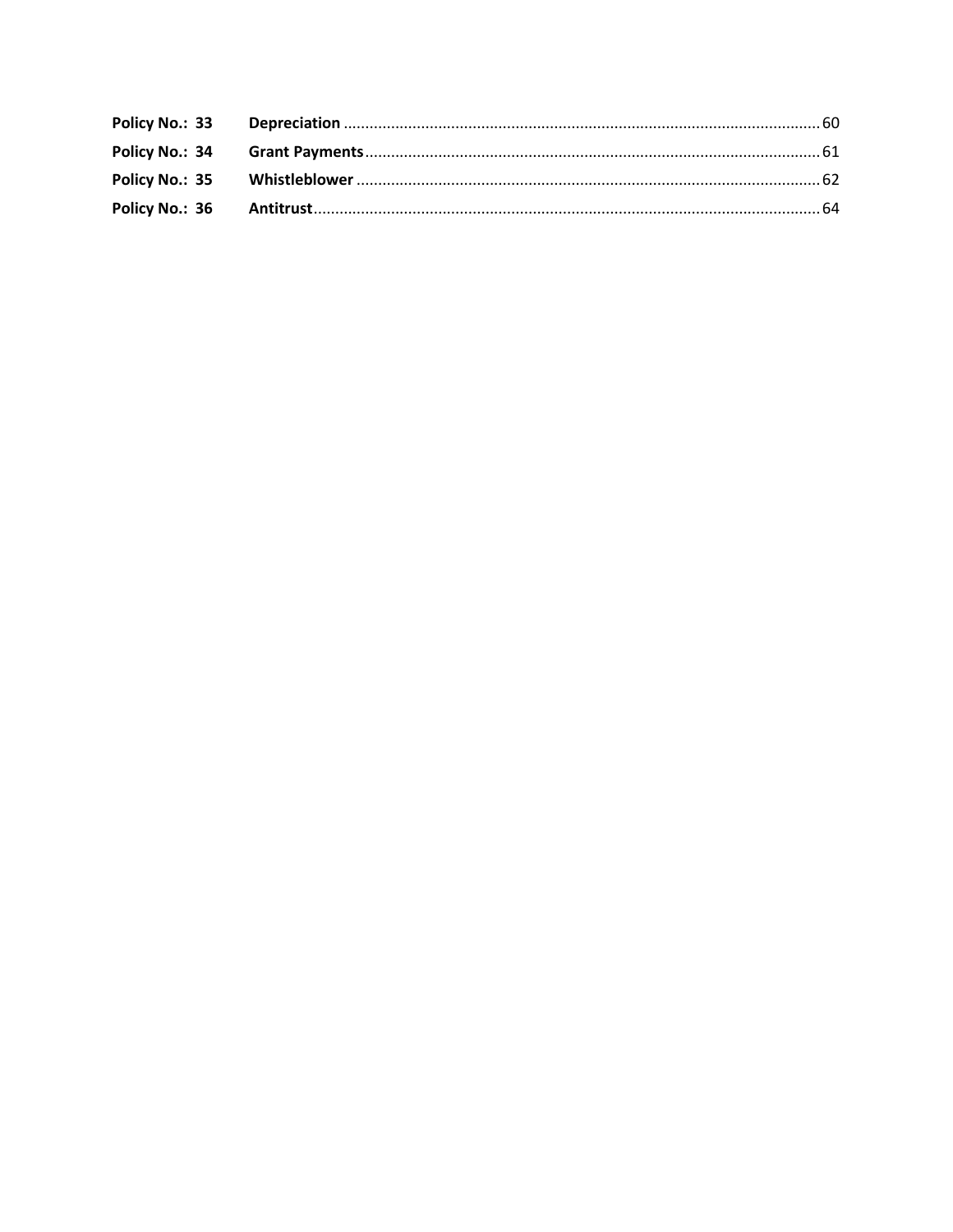### <span id="page-2-0"></span>**Policy No.: 1 Membership Classes and Dues**

I. POLICY:

In accordance with Association By-Laws, Article III - Membership Section I: There shall be five (5) classes of membership. Each class of membership shall pay annual dues with the exception of Honorary Members and Regional Association Affiliate Members.

- II. PROCEDURES:
	- 1. Membership dues shall be paid on a calendar year basis and all dues notices shall be disseminated by AFDO prior to the end of each calendar year.
	- 2. The annual dues for each class of membership is as follows:

| А. | Individuals Membership            |                  |                        |
|----|-----------------------------------|------------------|------------------------|
|    | Regulatory                        | \$50             |                        |
|    | Alumni/Students                   | \$50             |                        |
|    | Consumers/Educational             | \$50             |                        |
|    | <b>Small Business/Consultants</b> | \$225            |                        |
|    | <b>Industry Associate</b>         | \$325            |                        |
| В. | Group Membership                  |                  |                        |
|    | 5-10 members                      | \$46/Government  | \$300/Non-Government   |
|    | 11-20 members                     | \$44/Government  | \$285/Non-Government   |
|    | 21-50 members                     | \$42/Government  | \$270/Non-Government   |
|    | Greater than 50                   | \$40/Government  | \$255/Non-Government   |
| C. | <b>Contributing Membership</b>    |                  |                        |
|    | Platinum-5 memberships            | \$750/Government | \$2,500/Non-Government |
|    | Gold-3 memberships                | \$500/Government | \$1,750/Non-Government |
|    | Silver-2 memberships              | \$350/Government | \$1,250/Non-Government |
| D. | Honorary                          | \$0              |                        |

Policies & Procedures Manual ©2017 AFDO

Date: 01/2021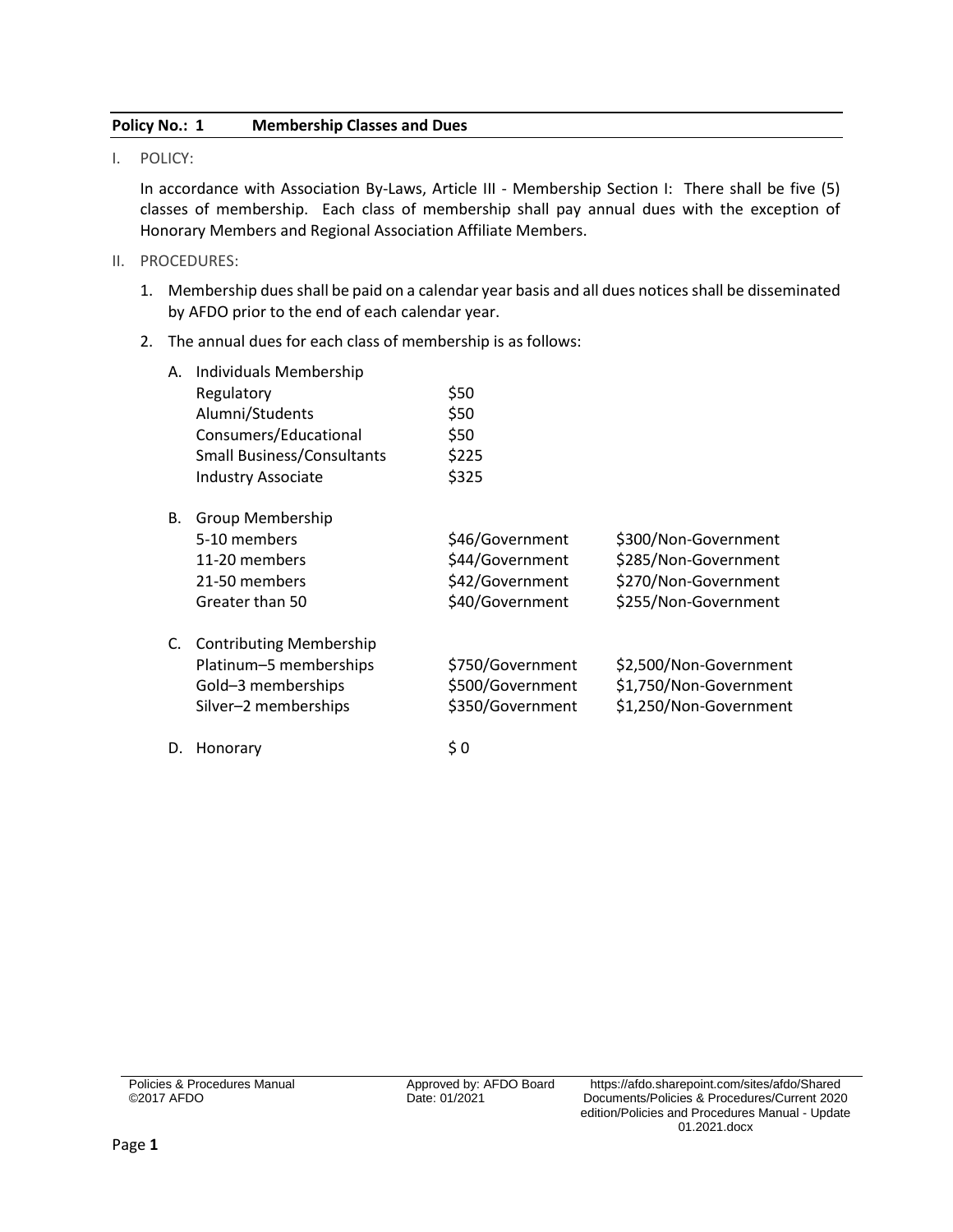# <span id="page-3-0"></span>**Policy No.: 2 Honorary Membership**

- I. POLICY:
	- 1. Article III, Section 2 (6) of the By-Laws lists the qualifications one must meet in order to become an AFDO Honorary Member. Specifically, "individuals eligible to hold an honorary membership shall have been regular members who are nominated by the Board of Directors and elected by the Association to this class of membership in recognition of their substantial contributions to the achievement of the objectives of the Association."
	- 2. According to Article IV of the By-Laws, honorary members shall have all the rights and privileges of a regular member unless said honorary member becomes associated with a regulated industry, causing his/her rights and privileges to be limited to those of an individual associate member.
- II. PROCEDURES:
	- 1. The Chair of the Administration Committee shall solicit the assistance of committee members and the Presidents of AFDO Regional Affiliates in obtaining nominees for honorary membership. Regional Affiliate Presidents are encouraged to seek assistance from fellow members and affiliate publications as a means for recognizing former regular members for "their substantial contributions to the achievement of the objectives of the Association."

The nomination for honorary membership shall include:

- A. The nominee's name and address;
- B. A short paragraph outlining the last position held as a regulatory official;
- C. A brief summary covering employment history;
- D. A brief summary listing AFDO activities and contributions; and
- E. Other optional information which may include other significant activities which may be of interest.
- 2. The Administration Committee shall be responsible for submitting the names of nominees for honorary membership to the AFDO Board of Directors by February 25th of each year. The Board shall review the qualifications of the nominees at its Spring meeting. The Board of Directors shall review the qualifications of nominees for honorary membership and shall recommend qualified nominees for membership to voting members at the Annual Conference. To be awarded honorary membership, the nominee must receive a plurality of those in attendance with voting privileges.

Policies & Procedures Manual ©2017 AFDO

Date: 01/2021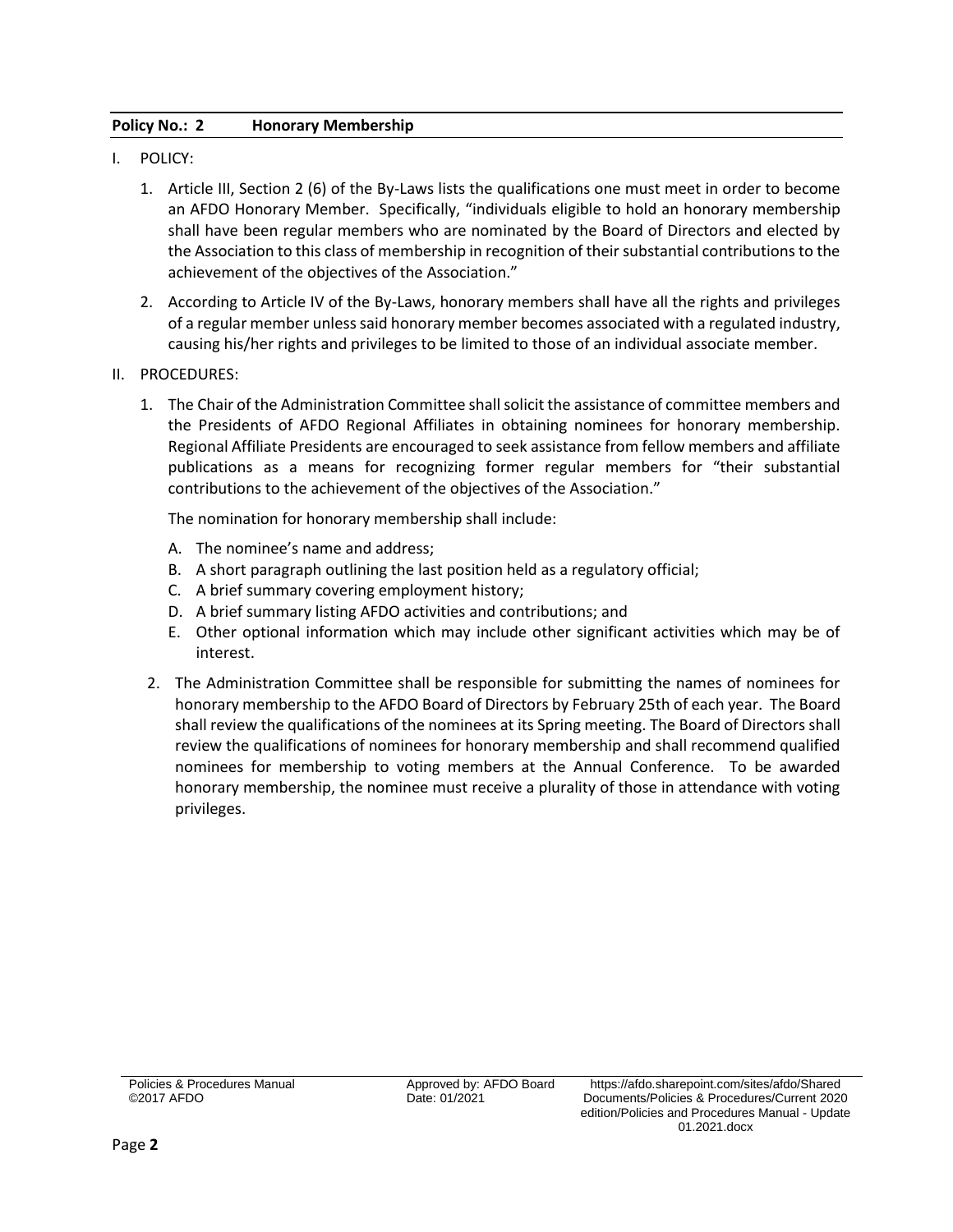# <span id="page-4-0"></span>**Policy No.: 3 Description and Duties of the Association Manager**

I. POLICY:

The Association Manager is a full-time employee of the Association of Food and Drug Officials, appointed by and serves at the pleasure of the Board of Directors, and whose duties have been determined by the Board of Directors.

- II. PROCEDURES:
	- 1. Salary is established annually and the Executive Committee shall provide a recommendation.
	- 2. Duties are determined by the Executive Director and are as follows:
		- A. Manages meeting and event planning logistics including the annual conference, FDA contracted meetings, and other meetings as required.
		- B. Coordinates the financial activities of the association including all government filings, grant financial reports, reconciliation of bank statements, account receivable, and account payables.
		- C. Serves as primary signatory on checks and transfers of \$15,000 or less. Checks over \$15,000 will require signature of both the Association Manager and AFDO Secretary/Treasurer.
		- D. Manages the administrative staff.
		- E. Serves as the recording secretary for the Board of Directors and coordinates the board meetings.
		- F. Responsible for the organization's headquarter facility and equipment.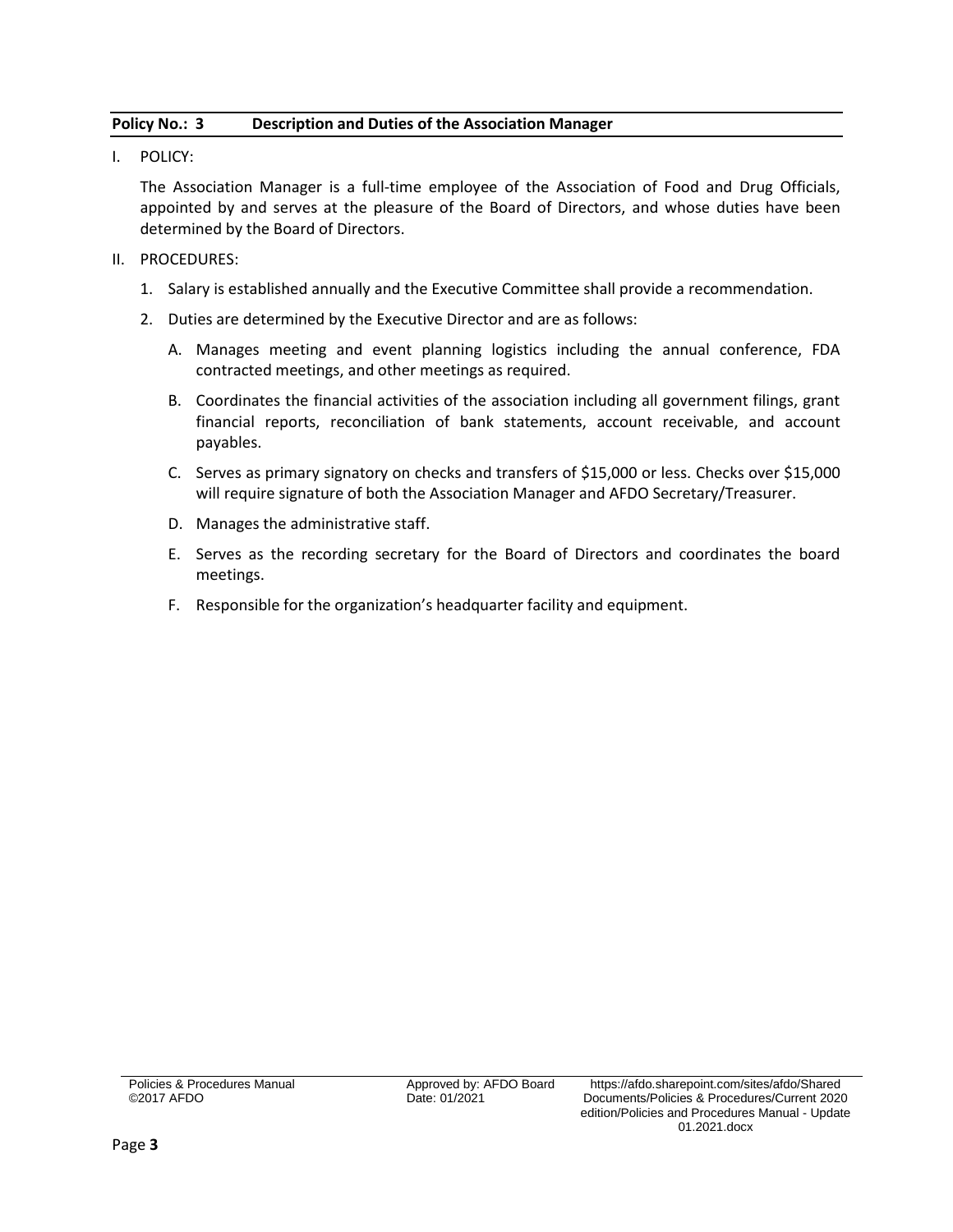## <span id="page-5-0"></span>**Policy No.: 3A Description and Duties of the Executive Director**

I. POLICY:

The Executive Director will serve as the chief executive of the Association of Food and Drug Officials as a full time salaried employee. The Executive Director is employed by the AFDO Board of Directors and directly reports to the President and executive board. They will have the responsibility for the day to day management of the organization, supervise the Association Manager, and assist with human resource matters. The Executive Director will assist with identifying strategic planning efforts, implementing the association's mission, vision, and values, identify funding and collaboration opportunities, and implementing direction from the Executive Board. The Executive Director will serve as an AFDO spokesperson and liaison regarding food and drug safety issues, coordinate communication strategies with organizations, and serve as a liaison with industry groups to assist in identifying common priorities.

- II. PROCEDURES:
	- 1. Salary is established annually in June (during the first board meeting of the incoming AFDO administration by the Executive Committee.) The Executive Committee shall provide a recommendation.
	- 2. Duties are determined by the Executive Committee and are as follows:
		- A. Assist the President and Executive Board in setting annual and long-term priorities and lead implementation of those priorities.
		- B. Responsible for the oversight of policies and procedures for the association.
		- C. Responsible for the review of and input for association expenditures.
		- D. Represent the Association and its members in workgroups, committees, and meetings of organizations with allied interests of the Association.
		- E. Ensure the development of Board of Directors meetings and agendas.
		- F. Ensure the development of an annual conference agenda in coordination with conference chairs and workgroups.
		- G. Ensure the development of agendas for major meetings and/or conference calls with stakeholders and groups.
		- H. Responsible for coordinating meetings with senior officials with FDA, USDA/FSIS, and consumer groups for the Fall Board meeting.
		- I. Determines needs and hires appropriate staff/contractors to accomplish objectives of cooperative agreements, contracts, and grants.
		- J. Responsible to provide regular updates on activities of the Association to the President, Executive Board, and Board of Directors.
		- K. Responsible to coordinate outreach between the association to regional AFDO affiliates.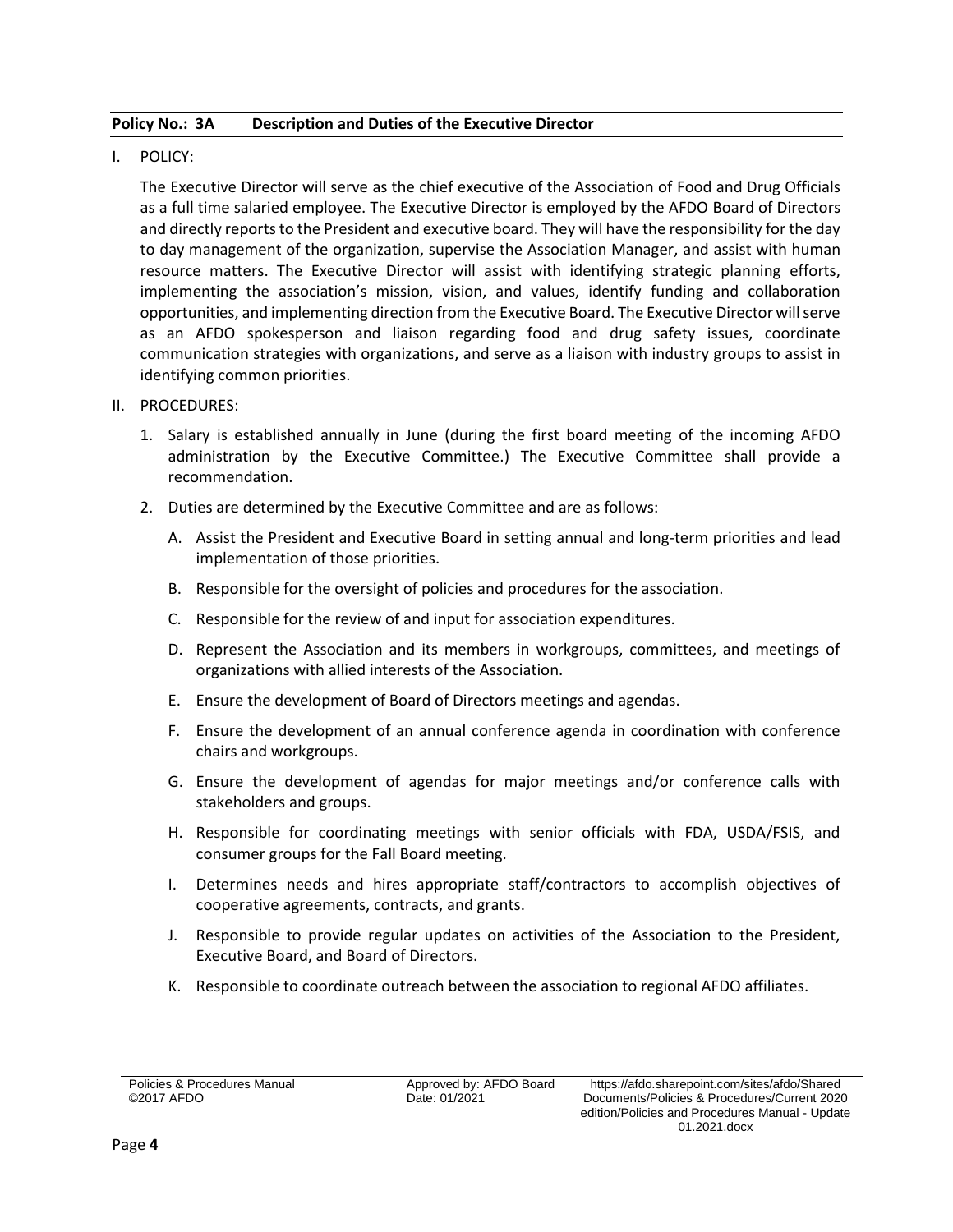- L. Responsible to coordinate outreach to state food program managers including welcoming new program managers, learning about program challenges/successes, and advocating for the needs of state program.
- M. Assist state regulatory programs with challenges with federal regulatory agencies.
- N. Grant writing, draft white papers, official comments, and support letters on behalf of the association for review by the Board of Directors.
- O. Serve as the Principal Investigator for AFDO Grants and Cooperative Agreements.
- P. Responsible to develop/organize association presentations and discussion panels to be presented at other organization's meetings or conferences.
- Q. Serve in the absence of the AFDO President at affiliate meetings and other organization meetings.
- R. Develop opportunities to promote the association and its members.
- S. Develop programs and ventures that can provide sustainability for the Association.
- T. Identify opportunities for AFDO to expand or enhance its overall mission in representing regulatory officials.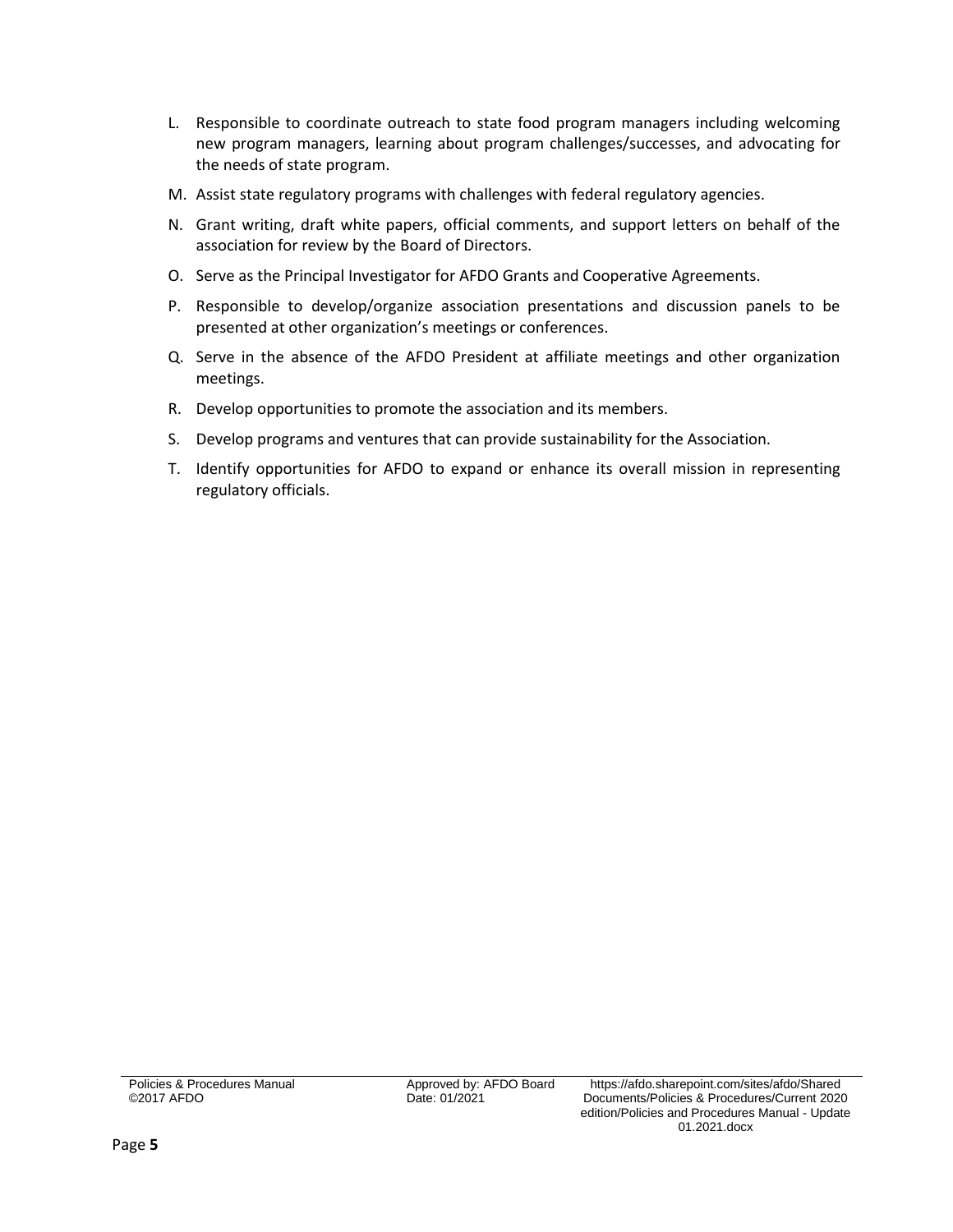### <span id="page-7-0"></span>**Policy No.: 4 Duties of the Secretary-Treasurer**

I. POLICY:

In accordance with Association By-Laws, Article VII - Officers, Section 5; duties of officers, the Secretary-Treasurer shall work with the Association Manager to be the custodian of all the Association's funds and be responsible for oversight of usual and normal disbursement of all funds in accordance with the approved budget.

II. PROCEDURES:

In addition to the annual budget procedures as described in Policy No. 7, the duties shall include the following:

- 1. Records the minutes of each meeting of the Executive Committee and distributes copies to the Board of Directors.
- 2. Records the minutes of all business sessions conducted during the Annual Conference.
- 3. Reviews all bank statement reconciliations that are forwarded by the Association accountant.
- 4. Serves as signatory along with the Association Manager for checks over \$15,000.
- 5. Ensures an annual audit of the Association funds, reviews findings from the audit, and provides recommendations to the Board.
- 6. Works with the Association Manager to ensure a copy of the annual tax return (IRS Form 990) has been filed with the Internal Revenue Service by November 15.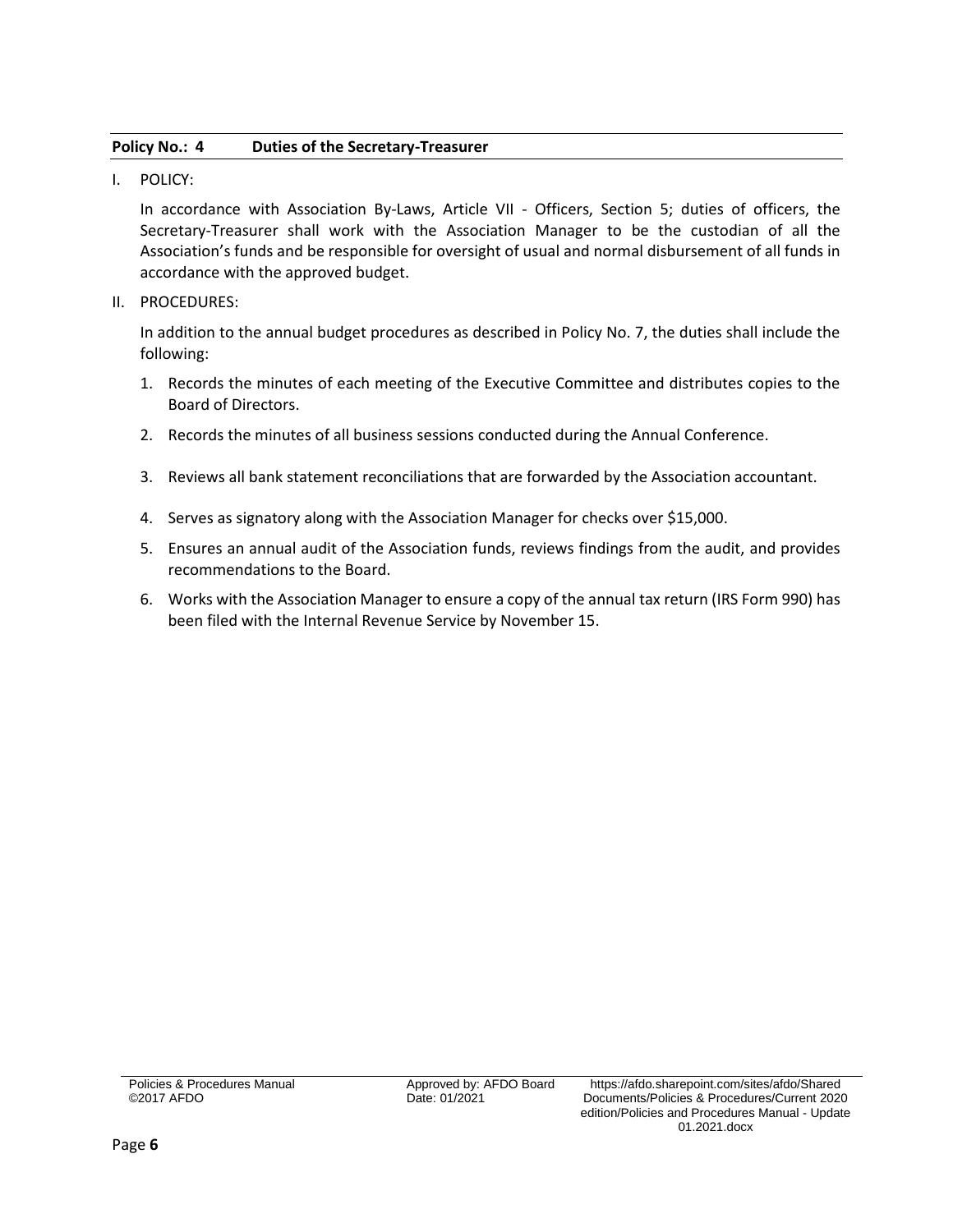# <span id="page-8-0"></span>**Policy No.: 5 Board of Directors Tenure**

I. POLICY:

The tenure of the Board of Directors shall be in accordance with the Association's By-Laws Article V – Board of Directors.

- II. PROCEDURES:
	- 1. In accordance with Section Three (3), newly elected directors shall be installed at the annual meeting.
	- 2. In accordance with Section Three (3), the term of office of a new elected director, including Regional Affiliate Directors, shall commence with the close of the annual meeting although they may be elected prior to the annual conference.
	- 3. The term of the Regional Association Affiliate Directors shall expire at the conclusion of the Annual AFDO Conference held in the year in which their term expires.
	- 4. Vacancies will be filled in a manner consistent with the AFDO By-Laws or the By-Laws of the Regional Affiliate Association.
	- 5. The term of office of the officers elected by the membership who are members of the Board of Directors shall commence with the close of the annual meeting.
	- 6. To enhance orientation, all newly elected officers and Board of Directors shall be authorized to attend all board meetings held at the annual conference. Travel funding for board meetings will only be provided to the active board member.
	- 7. Each newly elected officer and Board of Director member shall be presented with a copy of the AFDO Policy Manual at the Annual Conference.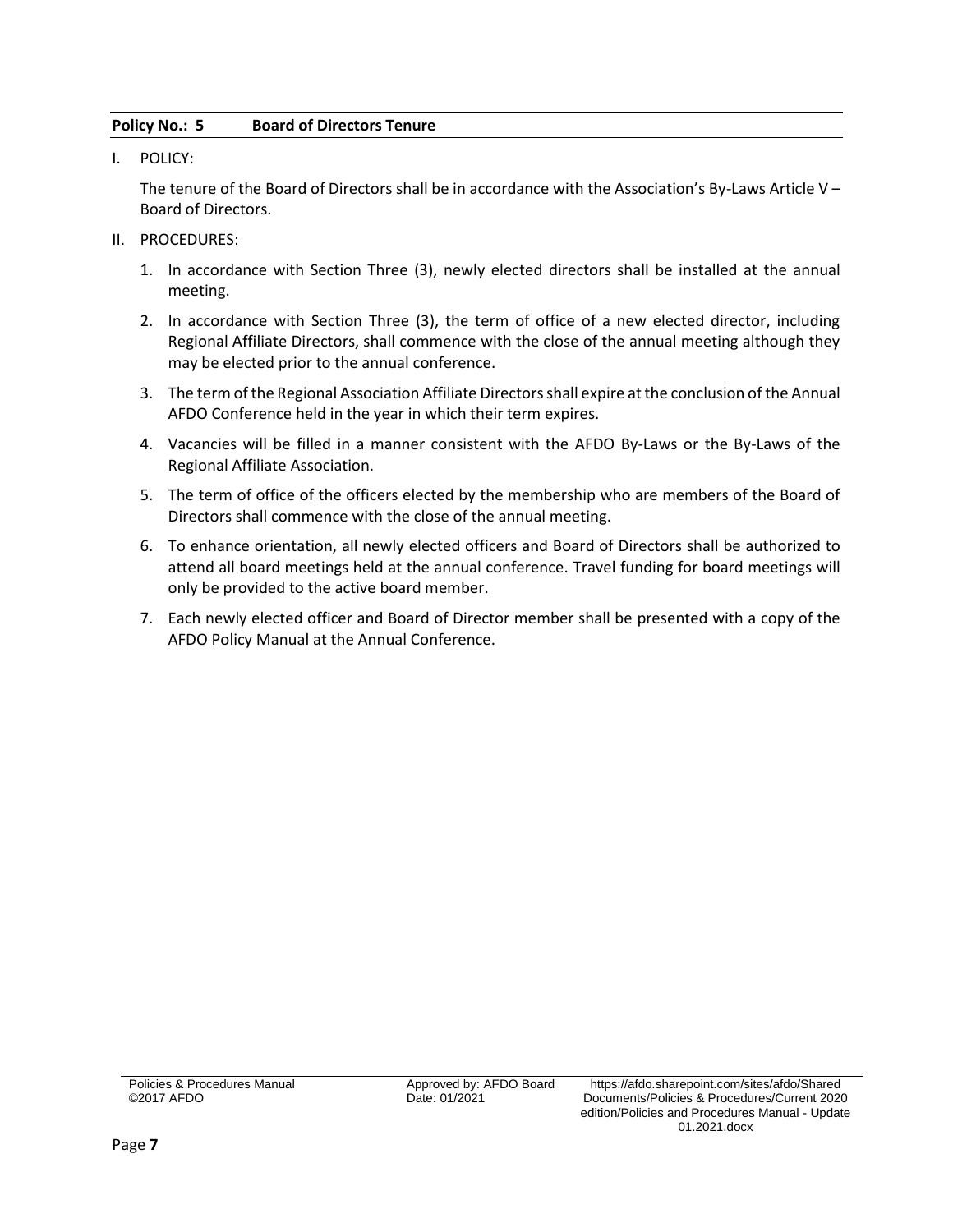# <span id="page-9-0"></span>**Policy No.: 6A Roles & Responsibilities of AFDO Affiliate Representatives**

- I. POLICY:
	- 1. Each of the Regional Affiliate Associations appoints a representative to the AFDO Board of Directors. These representatives serve as a valuable link between the national organizational and each regional association. Through this representation they are afforded a voice in all AFDO issues are also kept informed of aspects of AFDO business. Below defines the roles and responsibilities of each AFDO Affiliate Representative.
		- A. Serve as a liaison between AFDO and affiliate members.
		- B. Provide AFDO Board with affiliate news.
		- C. Provide affiliates with AFDO news.
		- D. Encourage affiliate member participation in AFDO.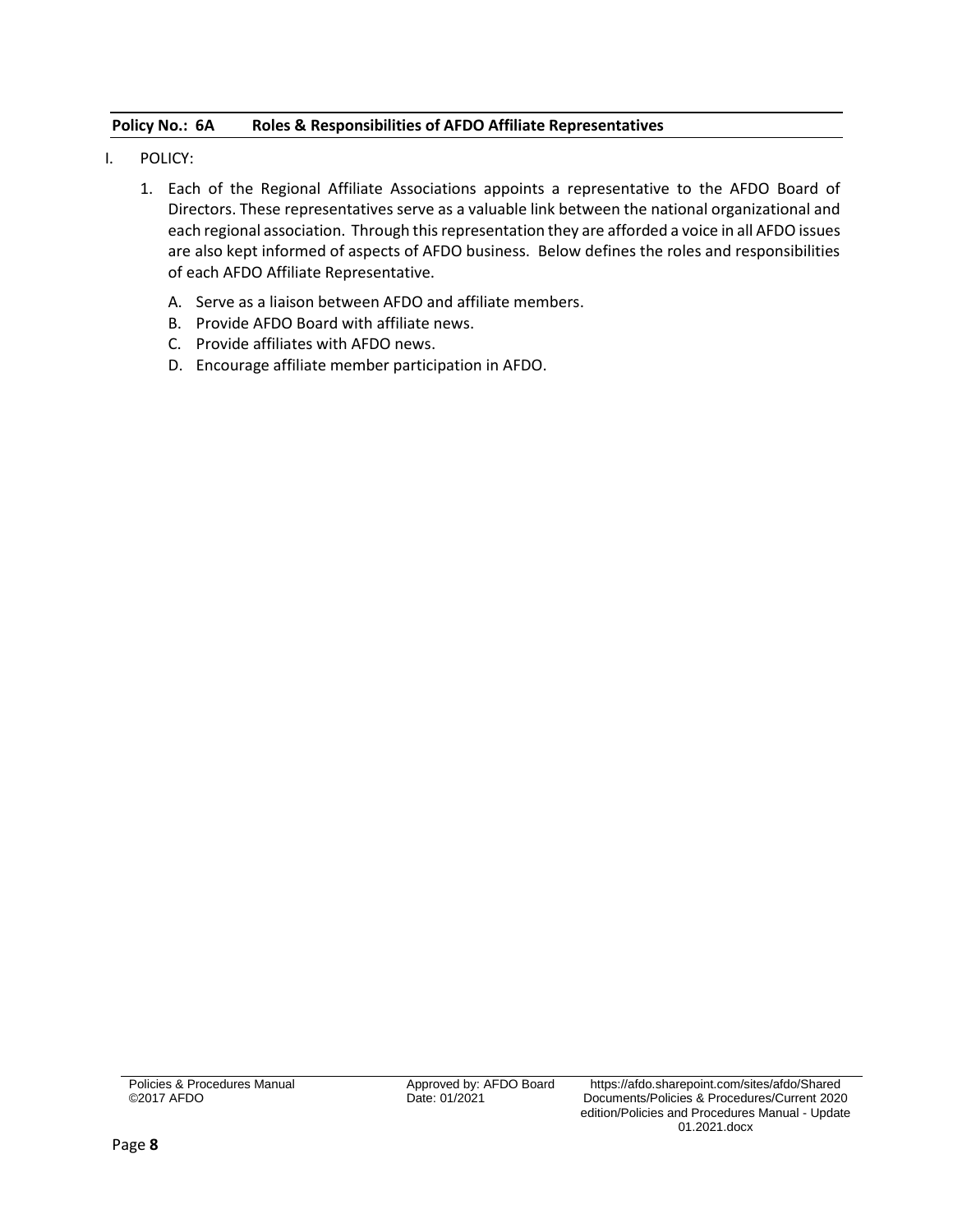# <span id="page-10-0"></span>**Policy No.: 6B Roles & Responsibilities of AFDO Advisors**

- I. POLICY:
	- 1. The primary role of an active and engaged AFDO Advisor is to provide guidance and assistance to the AFDO Board using their available resources and to find opportunities for strengthening relationships with AFDO and creating new partnerships where appropriate.

AFDO Government Agency Advisors are as follows:

- U.S. Food & Drug Administration (FDA)
- USDA Food Safety & Inspection Service (FSIS)
- Department of Homeland Security (DHS)
- Centers for Disease Control (CDC)
- Canadian Food Inspection Agency (CFIA)
- Health Canada (HC)
- 2. AFDO also has Board-Appointed Advisors which represent other entities such as AFDO Associates, American Association of Feed Control Officials (AAFCO), and the International Food Protection Training Institute (IFPTI). Board-Appointed Advisors that represent AFDO drug and medical device members exist as well.
	- A. The Role of an Advisor
		- i. Attend AFDO Board meetings.
		- ii. Accompany AFDO Officials when attending select meetings, conferences, or conventions.
		- iii. Assist AFDO in strengthening relationships with the agency or group they represent.
		- iv. Resolve conflicts between members as needed.
		- v. Share knowledge and expertise in selected areas.
		- vi. Help to develop the Annual Conference and provide speakers from the agency or group they represent.
		- vii. Serve as a liaison between AFDO and the agency or group they represent in regard to policy matters.
		- viii. Work with other AFDO advisors to help resolve organization issues.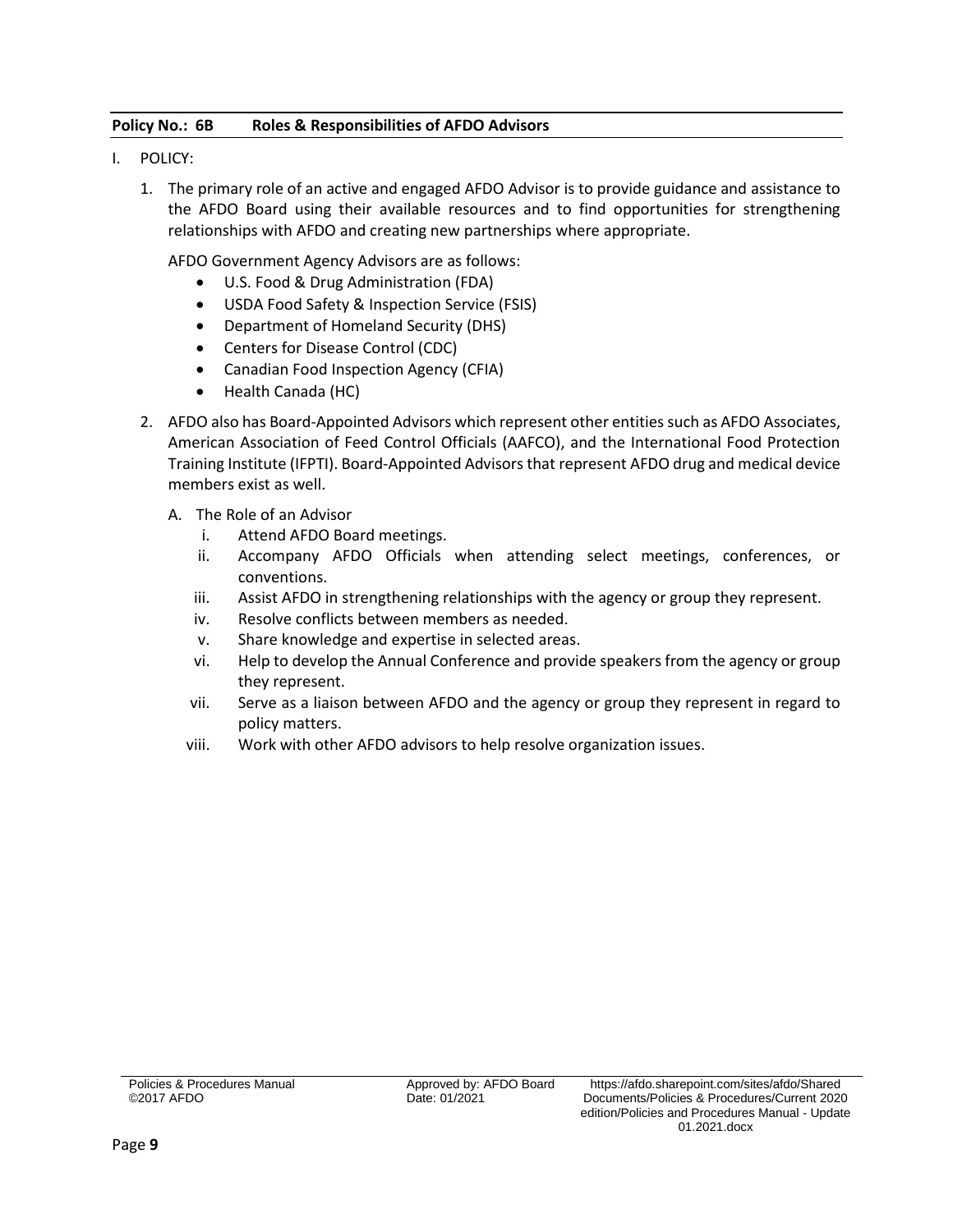# <span id="page-11-0"></span>**Policy No.: 7 Annual Budget**

- I. POLICY:
	- 1. In accordance with Association By-Laws, Article V Board of Directors, Section 1, Article VII Officers, Section 5: Duties of Officers, President and the Secretary-Treasurer, fiscal responsibility rests with these officers and the Board of Directors.
	- 2. It is the policy of AFDO to establish and conduct its operations so as to result in a balanced budget each fiscal year unless the AFDO Board determines that an unusual situation requires using the reserve fund to meet a deficit.
	- 3. As a minimum, AFDO should maintain an annual overage General Fund Reserve of \$25,000. This reserve should be placed in a readily available account drawing interest at current market rates or higher if available. Funds in excess of \$25,000 may be invested in higher interest bearing accounts to insure the highest and safest returns.
	- 4. The AFDO Fiscal Year shall be July 1 to June 30.
	- 5. Those unbudgeted items in excess of \$20,000, except salaries, fringe benefits, and taxes shall be subject to the approval of the Officers.
	- 6. Cooperative agreement budgets, with the exception of indirect, shall not be automatically adopted in to the AFDO general budget. Cooperative agreement budgets shall be based upon approval by the awarding agency.
- II. PROCEDURES:
	- 1. The Association Manager, Incoming President and the Secretary-Treasurer shall present to the AFDO Board at the Annual Conference an initial proposed balanced budget for the ensuing fiscal year.
	- 2. The budget shall be reviewed, changes proposed, and approval voted at this meeting. Tentative approval may be made if changes in revenues or expenditures require re-computations. In this event, a revised budget shall be presented at the fall meeting for approval and/or changes. For example, cooperative agreement periods may not follow fiscal year and additional revisions are necessary.
	- 3. Based on monthly reports and recommendations of the Secretary-Treasurer, the President may approve changes where a deficit is pending or request AFDO Board approval electronically.
	- 4. The AFDO Board shall review and revise the budget as necessary so as to balance, in as much as possible, revenue and expenditures.
	- 5. If status reports show revenue will exceed expenditures, the AFDO Board may approve additional expenditures considered valuable to AFDO, as may be recommended by the President.
	- 6. The Association operates on a cash basis fiscal policy therefore with the exception of the Annual Conference, all bills on hand as of June 30th each year shall be paid with funds budgeted for that year.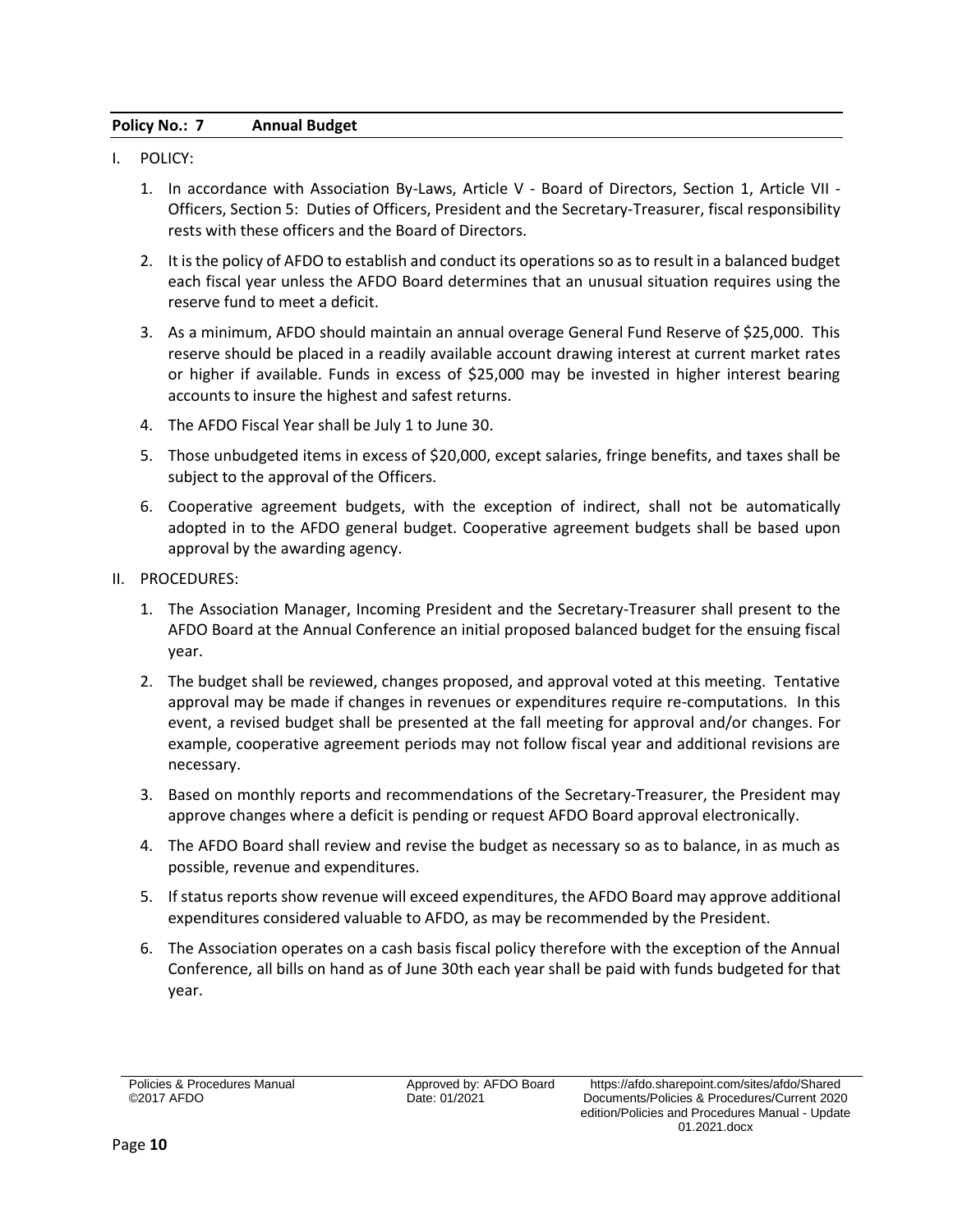# <span id="page-12-0"></span>**Policy No.: 8 Employee Compensation and Benefits**

- I. POLICY:
	- 1. The Executive Director shall annually provide recommendations for employee compensation to the Board Officers prior. The Board Officers shall review and make final determinations prior to the presentation of the initial budget.
	- 2. Individual employee compensation will be determined by the supervisor within the approved scale based upon performance review.
	- 3. Employees are considered full time when working 40 hours per week.
	- 4. Employees will be determined at time of hire if they are exempt (salaried) or non-exempt (hourly.)
	- 5. Overtime will be paid at time and a half for non-exempt employees who work over 40 hours per week.
	- 6. Permanent part time employees will be given annual leave, sick leave, and holidays at a prorated rate, and may participate in the 401k plan.
	- 7. The Executive Director and Association Manager will be responsible for annual review of employee benefits.
	- 8. The Association shall pay 80% of health insurance costs.
	- 9. The Association shall make available a 401k plan with a safe harbor contribution matching 100% of deferrals up to 3% and 50% of deferrals greater than 3% up to 5%.
	- 10. The Association will provide 12 paid holidays, including New Year's Day, Martin Luther King Jr. Day, President's Day, Memorial Day, Independence Day, Labor Day, Veteran's Day, Thanksgiving Day, Day after Thanksgiving, Christmas Eve, Christmas Day, and New Year's Eve. If a holiday falls on a weekend, a holiday calendar will be established at the beginning of the calendar year, which may result in fewer than 12 paid holidays.
	- 11. Annual leave rate for full time employees shall accrue at a rate of 3.08 hours per pay period up to the following maximum, unless otherwise specified in the employee contract.

| 1-5 years     | 2 weeks |
|---------------|---------|
| 5-10 years    | 3 weeks |
| $10-15$ years | 4 weeks |
| 15-20 years   | 5 weeks |

If employees have 160 hours or more of annual leave accrued, employee may request up to 40 hours of leave to be paid out on the first pay period of December.

12. Sick leave for full time employees shall accrue at the rate of 3.68 hours per pay and may accumulate from year to year. In the event of termination of employment, accumulated sick time will not be paid.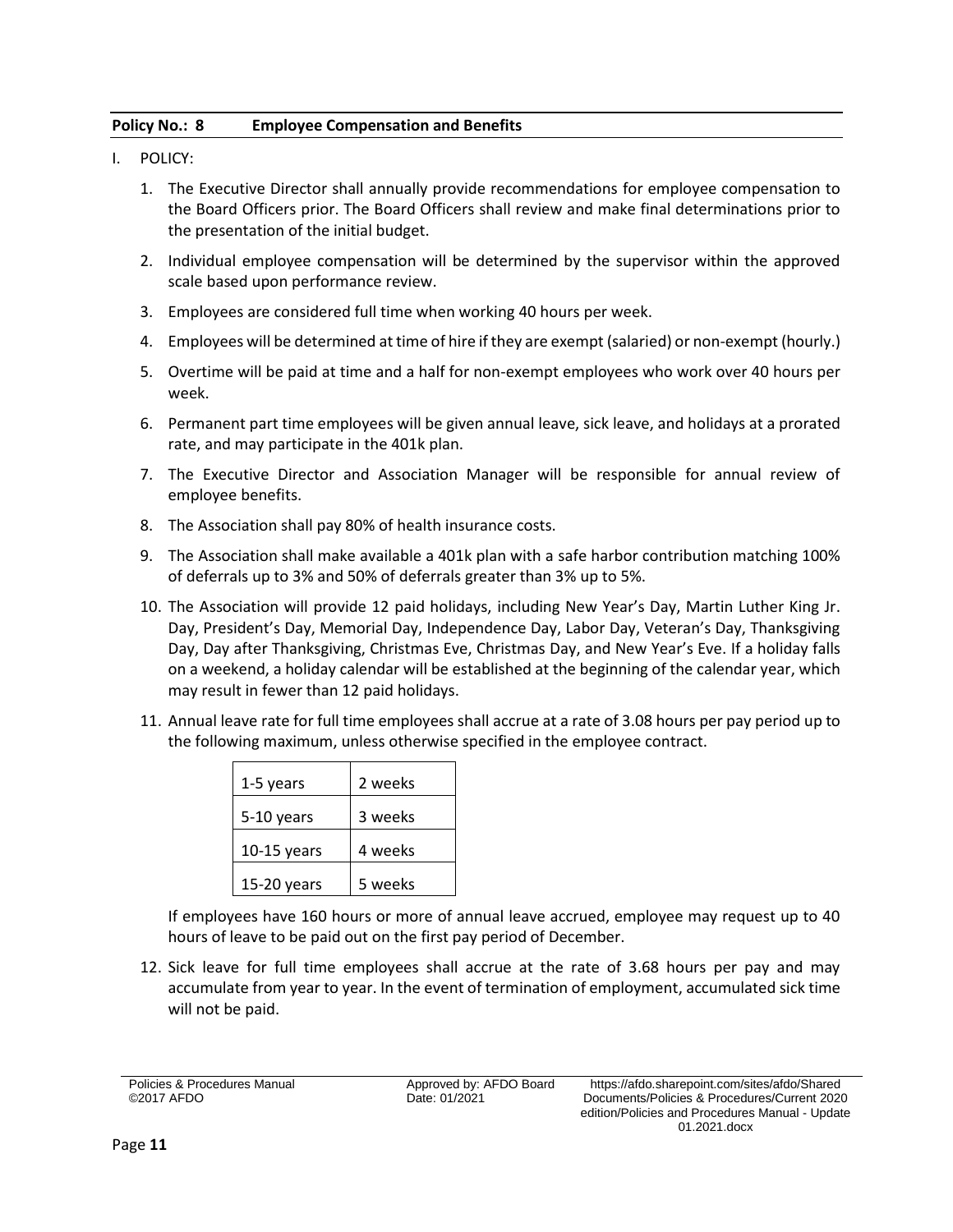- 13. Full time employees are permitted three (3) paid days off for bereavement time for the loss of an immediate family member.
- II. PROCEDURES:
	- 1. The Association Manager will be responsible for issuing all payroll checks on a bi-weekly basis.
	- 2. Federal, state, and local taxes, FICA and any others pertinent taxes shall be withheld.

Policies & Procedures Manual ©2017 AFDO

Date: 01/2021

Approved by: AFDO Board https://afdo.sharepoint.com/sites/afdo/Shared Documents/Policies & Procedures/Current 2020 edition/Policies and Procedures Manual - Update 01.2021.docx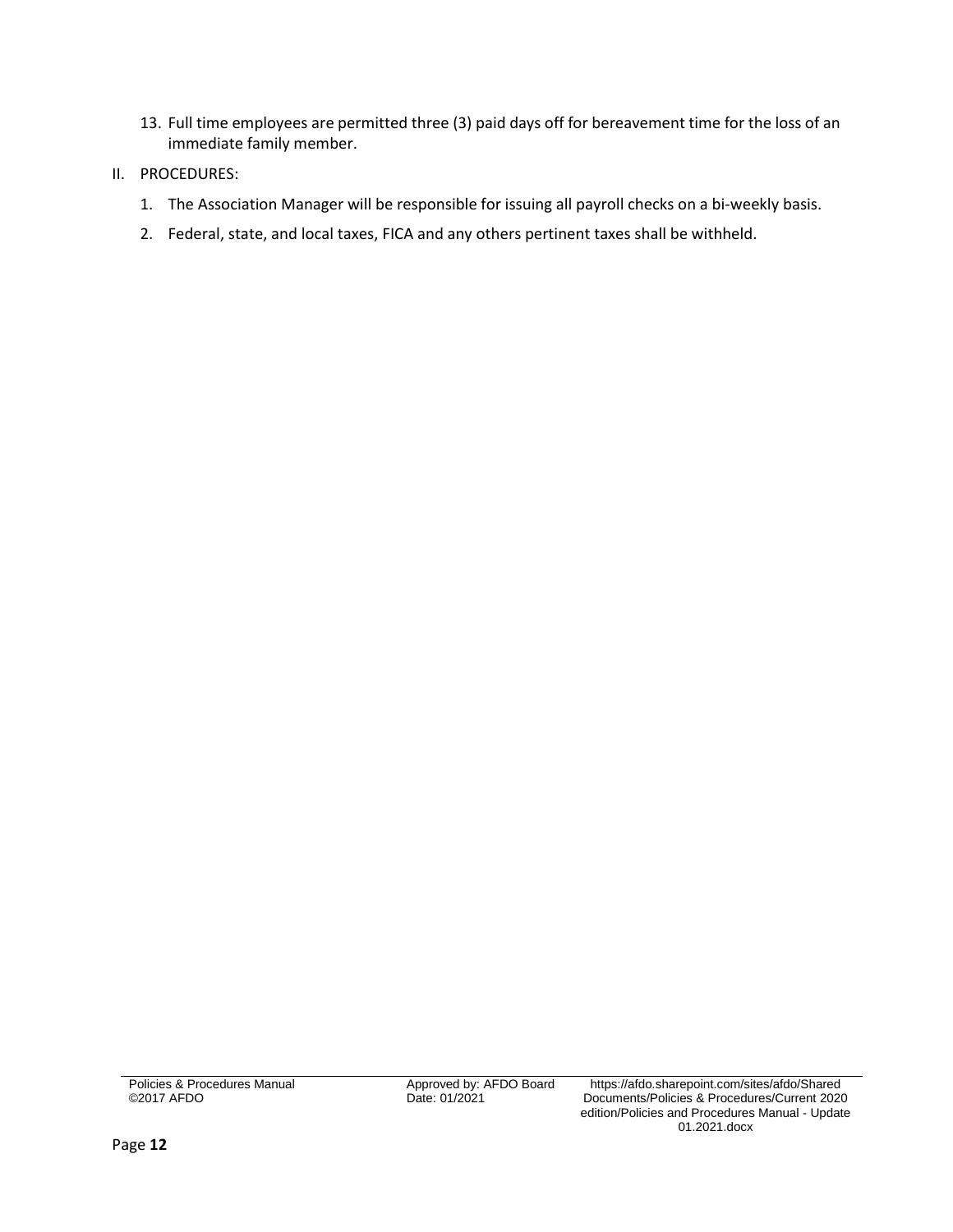# <span id="page-14-0"></span>**Policy No.: 9 AFDO Committees**

- I. POLICY:
	- 1. The Committee system employed by the Association of Food and Drug Officials is the heart and soul of the organization's activities. The committees serve to suggest policy, procedures and positions to the AFDO Board and the general membership of AFDO.
	- 2. Types of Committees: There are two separate types of committees within AFDO. They are:
		- A. Standing Committees: These are committees that are established by the AFDO Board and remain active until a subsequent Board removes their status.
		- B. Ad Hoc Committees: These are committees appointed by the President to conduct a specific function. The establishment and abolishment of an ad hoc committee requires no action by the AFDO Board.
	- 3. Committee Charges: The number of charges assigned shall be at the discretion of the President, but kept to a realistic and manageable level.
	- 4. Committee Purpose: The purpose and function of existing AFDO committees are as follows:

Administration Committee: The Administration Committee reviews the Association's Constitution, By-laws, Procedures, and Policies; proposed recommended changes, additions, or deletions in an annual report; and identifies potential impacts to the Association. The committee may use interviews, surveys, workshops, or whatever necessary tools will deliver useful supporting data.

Alumni Committee: Purpose: To assist the AFDO Board and the President of AFDO in identifying and implementing meaningful opportunities for alumni to participate in the life and business of AFDO.

Body Art Committee: The AFDO Body Art Committee will identify current issues in body art material manufacturing, labeling and use. Through a process of collaboration, discussion and sharing the Body Art Committee will create documents that are useful to regulated industries, regulatory agencies and academic institutions, worldwide.

Cannabis Committee: A forum for discussion of issues associated with cannabis products and the associated activities of state regulatory agencies who deal with these products.

Drugs, Devices & Cosmetics Committee: This committee exists to assist AFDO membership in establishing policies, posture and opinions related to Drugs, Devices and Cosmetics Safety Issues. The Committee serves AFDO by drafting positions, providing technical assistance to the Laws and Regulations Committee, advising membership on current issues and representing AFDO at selected meetings.

Food Committee: This committee exists to assist AFDO membership in establishing policies, postures, and opinions related to food safety issues. The committee serves AFDO by drafting positions, providing technical assistance to the Laws & Regulations Committee, advising membership of current issues, and representing AFDO at selected meetings.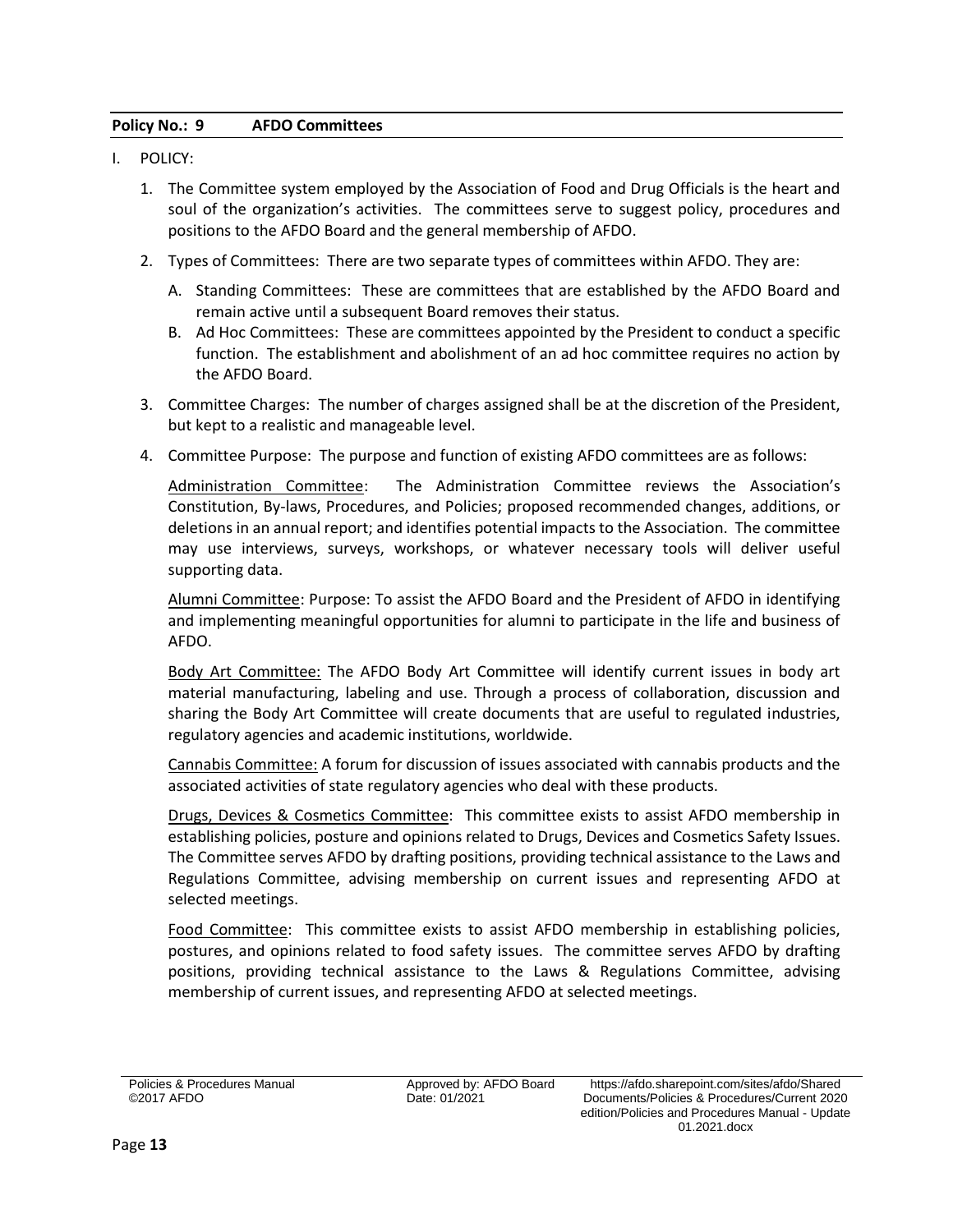Food Protection & Defense: A forum for discussion on food security issues, and to coordinate member food security activities, as well as find a proactive role for the committee in protecting the food and agricultural sector critical infrastructure.

Food Recovery Committee: The AFDO Food Recovery Committee unites government regulators, industry officials, and other interested individuals to provide a forum to discuss and identify strategies that can be taken to prevent and divert wasted food.

Foodborne Outbreak & Emergency Response Committee: A forum for discussion on foodborne outbreak and emergency response issues, and to coordinate Health officials' member activities, as well as find a proactive role for the committee on CIFOR, NoroCORE, and other food illness response efforts.

Industry Associate Membership Committee: This committee serves AFDO membership by providing a link between regulatory and industry members. Associates provide input to the President through serving as associate advisors to committees and assist in identifying topics and speakers for the Annual Conference.

International & Government Relations Committee: The purpose of the International & Government Relations Committee is to achieve a mutual working relationship between the Association and federal, state, and local governments in accomplishing the goals and objectives of AFDO in relation to consumer protection in the food, drug, and product safety fields. Its main objectives are defined below.

- A. To serve as a focal point for the committees of AFDO, and the federal, state, and local governments in matters where intergovernmental activities are crucial to accomplishing AFDO's national objectives.
- B. Promote the establishment and implementation of uniform procedures, codes, agreements, etc. among various units of government within food, drug, and product safety agencies.
- C. Recommend to the AFDO Board new programs and activities where intergovernmental relations can be utilized to accomplish the goals and objectives of the Association.
- D. To serve as an advisory to the Board on implementation of national strategies and programs of the Association.

Laboratory, Science & Technology Committee: The Laboratory, Science & Technology Committee provides the resources to AFDO of laboratory and research scientists and has the following mandates:

- A. Determine needs of laboratories supporting regulatory function and recommend the means of meeting those needs.
- B. Provide information to regulatory and enforcement personnel to enhance their knowledge and understanding of the changing and frequently complex scientific nature involved in regulatory work.
- C. Promote communications, coordination, and the mutual assistance of federal, state, and local government laboratories and industrial laboratories.
- D. Provide consulting and special project services to AFDO and regulatory agencies.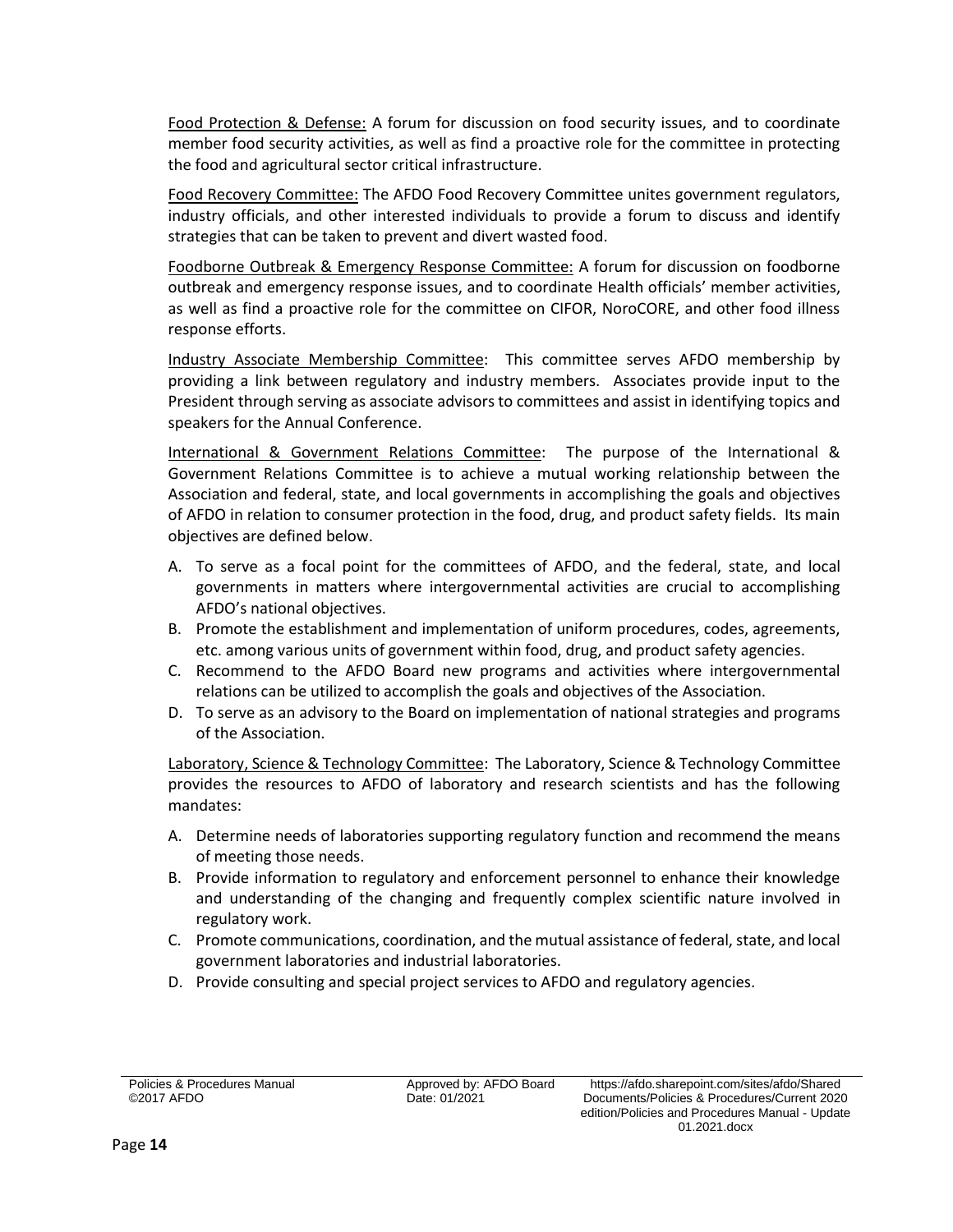Laws & Regulations Committee: The Laws & Regulations Committee is responsible for the continuous review, up-dating, and development of model laws and regulations so that the AFDO goal of uniform food, drug and other consumer protection laws is achieved.

Produce Committee: This committee focuses on issues related specifically to produce and assists AFDO with developing produce related policies and positions and the development and delivery of produce safety programs.

Retail Food Committee: This committee exists to assist the AFDO membership in fully including the retail food sector into the National Integrated Food Safety System by:

- serving as a forum to explore emerging food protection issues that impact the retail food sector;
- serving as a venue to exchange ideas about policies and opinions that impact the retail food sector; and
- serving as a central location to share resources to assist with integration activities.

The committee serves AFDO by drafting positions, providing technical assistance to the other AFDO Committees, advising membership of current retail food issues, and representing AFDO at selected meetings.

Seafood Committee: This committee focuses on issues related specifically to seafood and assists AFDO with developing seafood related policies and positions and the development and delivery of seafood training programs. The committee provides technical expertise with respect to seafood issues, advises the Board of Directors on current seafood issues, and represents AFDO at selected meetings. The committee also maintains cooperative working relationships with the Retail Food Committee, the Food Committee, the Laws and Regulations Committee and the Education and Training Committee. Additionally, the committee is responsible for continuing review and update of AFDO's model Cured, Salted and Smoked Fish code and communication of recommended modifications to the Laws and Regulations Committee.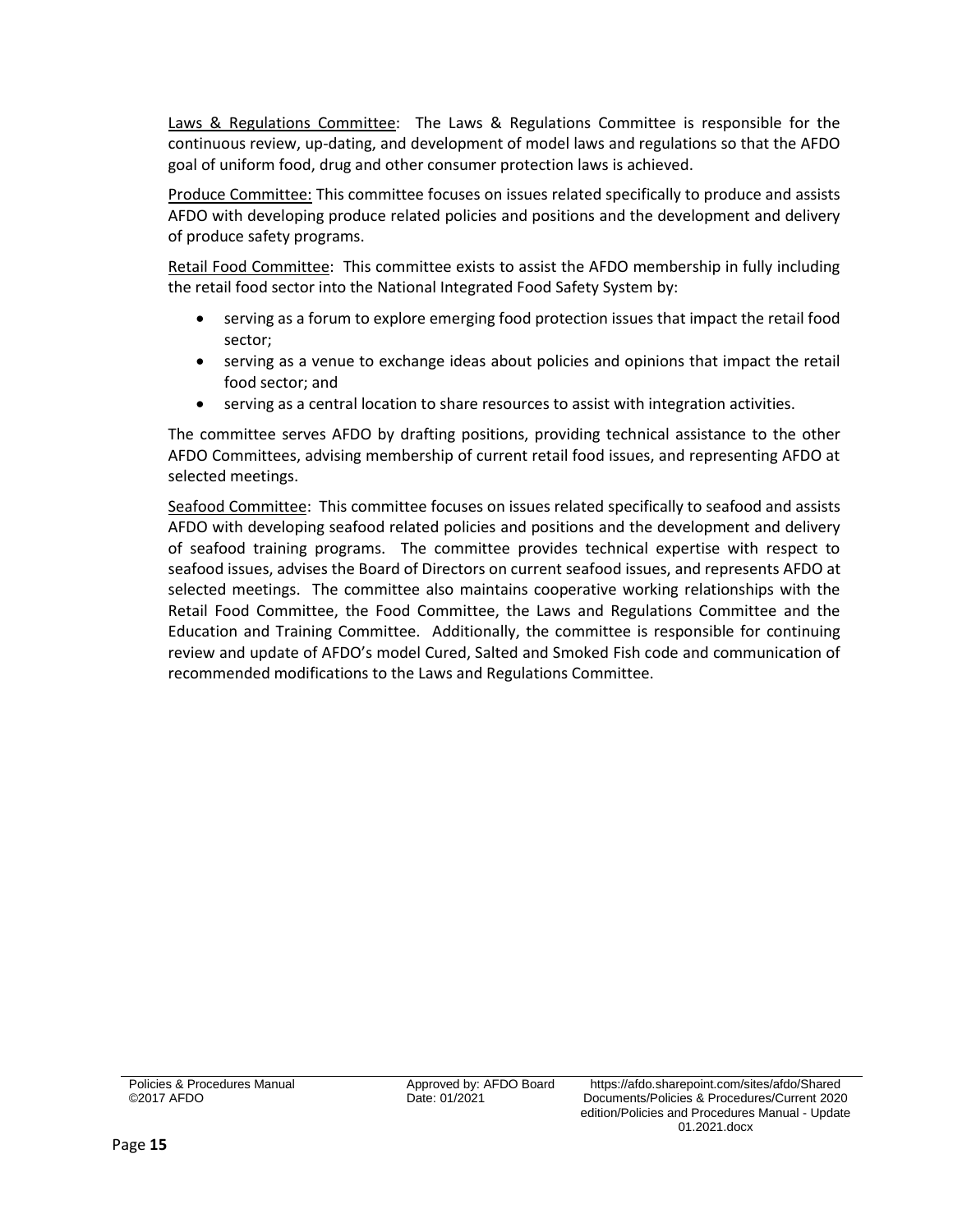# <span id="page-17-0"></span>**Policy No.: 10 Committee Operations**

- I. POLICY:
	- 1. All AFDO committees, chairs, and charges will be appointed for a one-year period commencing at the close of the Annual Conference. Committee membership is open to interested participants, membership in AFDO is not required.
	- 2. Each committee will be assigned a committee liaison. The committee liaison is responsible for assisting committee chairs as needed in order to complete assigned charges and submit reports.
	- 3. The incoming President reviews and determines charges for committees for the upcoming year.
- II. PROCEDURES:

In order to ensure the timely completion of committee charges, the following schedule shall be observed:

# **AFDO Timeline for Committee Reports**

June (Annual Conference):

 Committee receives new charges for the upcoming year and reviews them during their committee meeting at the AFDO Annual Conference.

August 30:

 Committee chairs hold conference call to discuss charges, form plan, and set first meeting date

By September 30:

 Hold first conference call with committee, divide into workgroups (if applicable) By October 15:

 First Progress Report Due to AFDO to provide an update at the Fall Board of Directors Meeting September 15 – December 31:

- Workgroups meet and prepare draft deliverables
- Committee begins to determine presentations for its time during the AFDO Conference

By January 1:

- Committee finalizes agenda for AFDO Conference Presentations
- January March:
	- Committee works to complete deliverables and working with work groups
	- Committee begins considering potential charges for next year

By March 1:

• Second Progress Report Due to AFDO to provide and update at the AFDO Spring Board of Director's Meeting.

April – May:

Finalize work products, submit to AFDO and other committees as appropriate for review

May 1:

Final committee report Due to AFDO

June (Annual Conference)

Final Committee reports will be accepted or rejected by General Membership.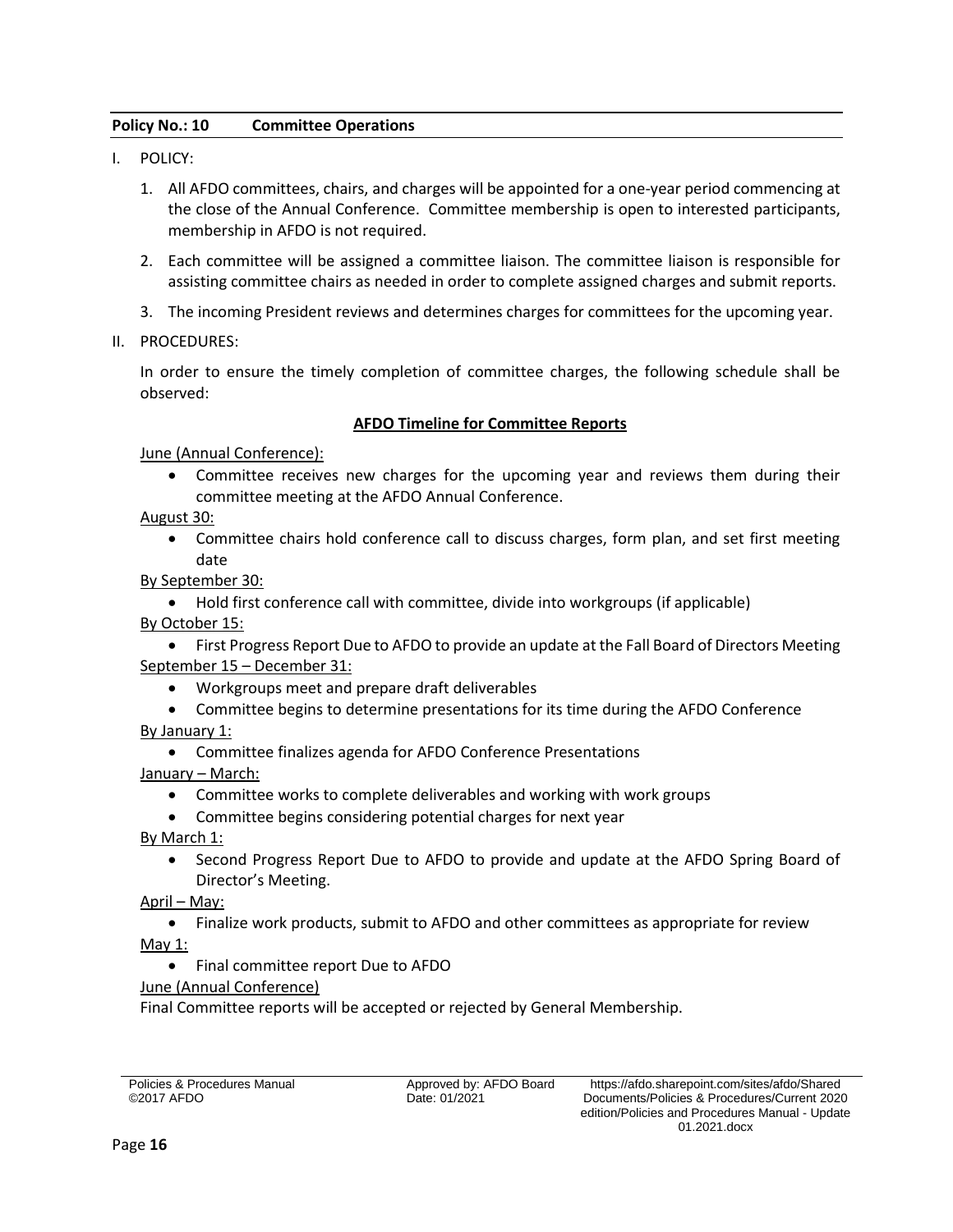<span id="page-18-0"></span>**Policy No.: 11 Retired**

Policies & Procedures Manual ©2017 AFDO

Approved by: AFDO Board<br>Date: 01/2020

Approved by: AFDO Board https://afdo.sharepoint.com/sites/afdo/Shared Documents/Policies & Procedures/Current 2020 edition/Policies and Procedures Manual - Update 01.2021.docx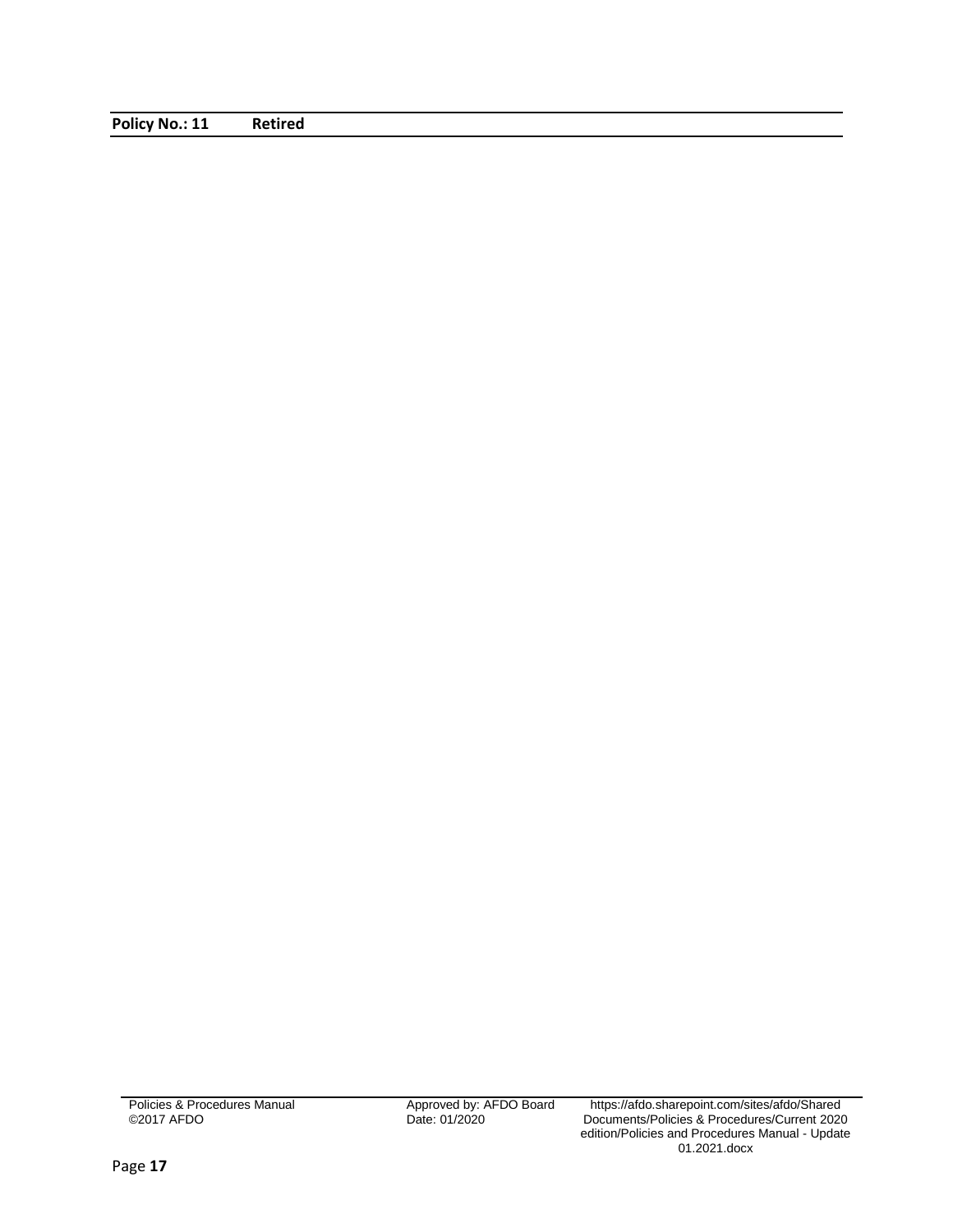# <span id="page-19-0"></span>**Policy No.: 12 Annual Conference Business Meeting**

- I. POLICY:
	- 1. There shall be a business meeting conducted during the Annual Conference of the Association.
	- 2. The meeting shall be conducted by the President of the Association.
	- 3. The Annual Conference program available to the conference participants shall specify the date, time, and location of the business session.

### II. PROCEDURES:

- 1. Only those eligible classes of membership with voting privileges in accordance with the Association By-Laws shall be authorized to vote on an issue. However, members of non-voting classes of membership may provide comments during discussions if recognized by the President.
- 2. The Association's Secretary-Treasurer or designate representative shall record all actions as appropriate.
- 3. The business session agenda shall include the following and any other items deemed appropriate by the President.
	- A. Announcement of election results
	- B. Recognition of new officers and members elected to the Board of Directors.
	- C. Honorary membership announcement
	- D. Resolution review and action resolutions are posted during the Annual Conference for review
	- E. Old business
	- F. New business (actions reviewed, considered at conference)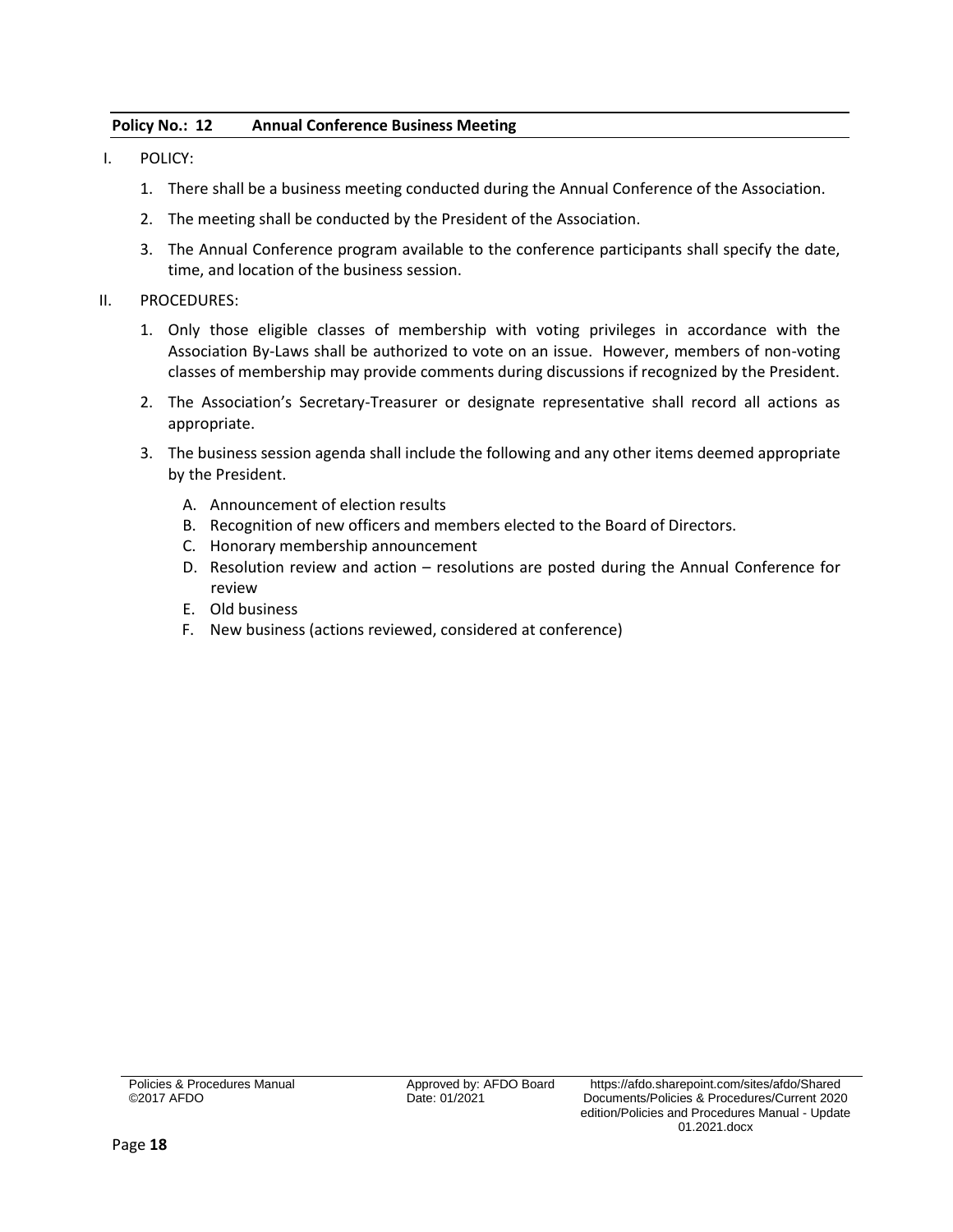<span id="page-20-0"></span>**Policy No.: 13 Retired**

Policies & Procedures Manual ©2017 AFDO

Approved by: AFDO Board<br>Date: 01/2021

Approved by: AFDO Board https://afdo.sharepoint.com/sites/afdo/Shared Documents/Policies & Procedures/Current 2020 edition/Policies and Procedures Manual - Update 01.2021.docx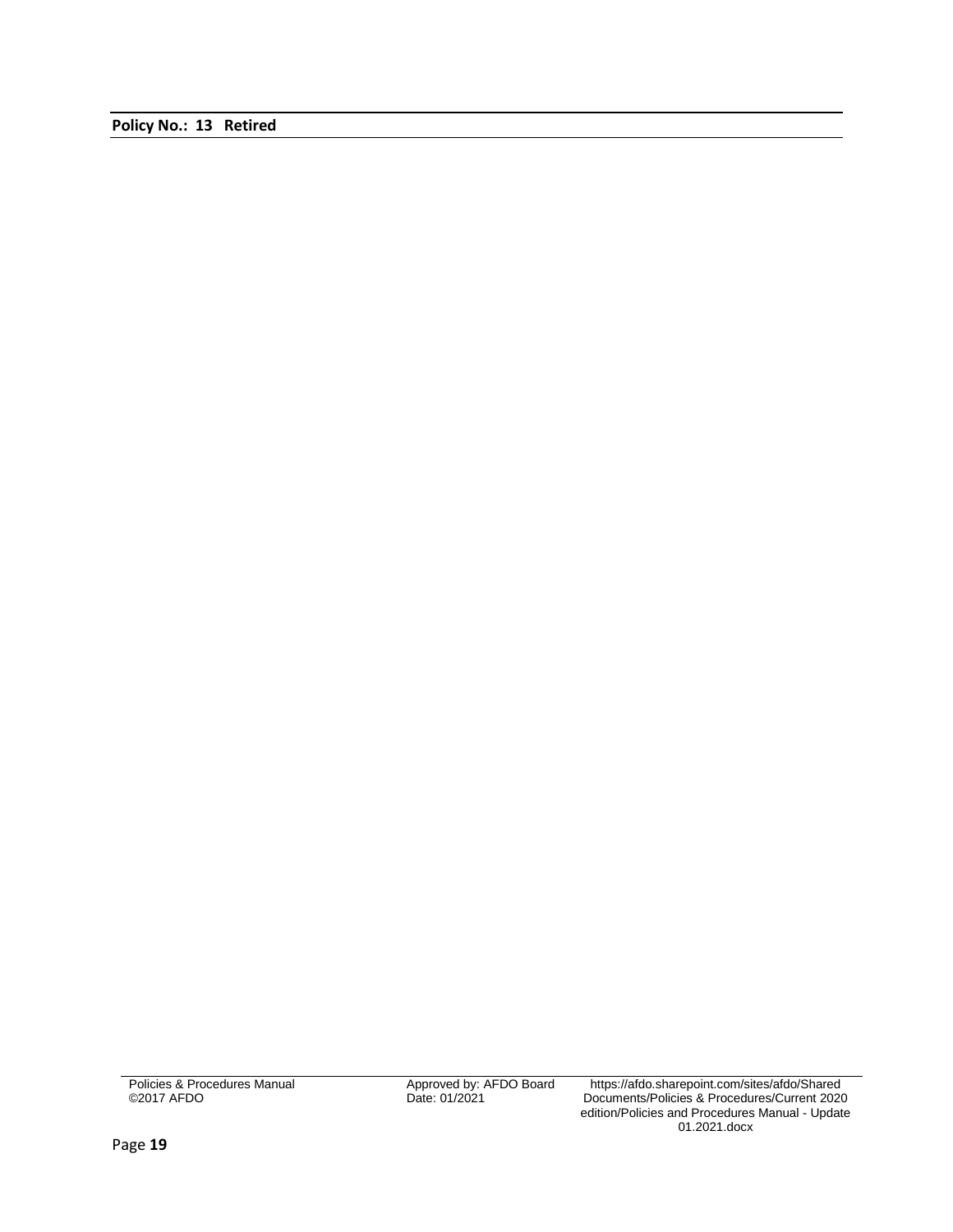# <span id="page-21-0"></span>**Policy No.: 14 AFDO Awards**

I. POLICY:

AFDO has established six (6) awards which are conferred on an individual basis - either annually, or when there is a recipient deemed to have qualified for the award. These awards include:

- Harvey W. Wiley Award
- Distinguished Service Award
- Industry Associate Member Award
- Jacob Joseph Corby Achievement Award
- Past President Award
- Elliot O. Grosvenor Food Safety Award
- Continuing Education Tuition Reimbursement Award

Five of these awards are administered by the AFDO Awards Committee appointed annually by the President, with a Wiley Award subcommittee. The Industry Associate Member Award is handled by the Associate Membership Committee. The Continuing Education Award is handled by the Professional Development Committee.

#### II. PROCEDURES:

1. Harvey W. Wiley Award

This award is administered by a Wiley Award subcommittee. It is presented to a regular or honorary member for exceptional service to the state or nation in the performance of duties and responsibilities in the administration and enforcement of food and drug law and/or consumer protection laws and demonstrated promotion of the objectives of the Association.

- A. The last seven recipients of the award who are regular, honorary, or associate members constitute the core subcommittee. The most recent recipient acts as chairperson. All recipients exceeding seven years shall be contacted annually to determine if s/he desires to remain on the committee. Such individuals must reply in writing to the subcommittee chairperson prior to January 1 indicating their desire to remain on the committee. After January 1, the chairperson shall alert and advise the committee of the upcoming solicitation and identify the committee members for that year.
- B. The subcommittee chairperson solicits the nominees from the committee and the regular and honorary members of the Association through personal notification prior to January 15, and notice in the January and February issue of AFDO eNEWS.
- C. Nominations must be received by the chairperson by the 15th of February accompanied by a resume of the nominee, accomplishments and a biography, not to exceed three (3) pages.
- D. The chairperson reproduces the material on each nominee and provides a ballot listing all nominees to the committee. Committee members are asked to select three nominees in order of preference. When tallying, first preference would receive three points, second preference would receive two points, and third preference would receive one point. This ballot and the accompanying material shall be mailed no later than March 15 and are to be returned/responded to by April 15. Upon receipt of the ballots, the chairperson shall add up

Policies & Procedures Manual ©2017 AFDO

Date: 01/2021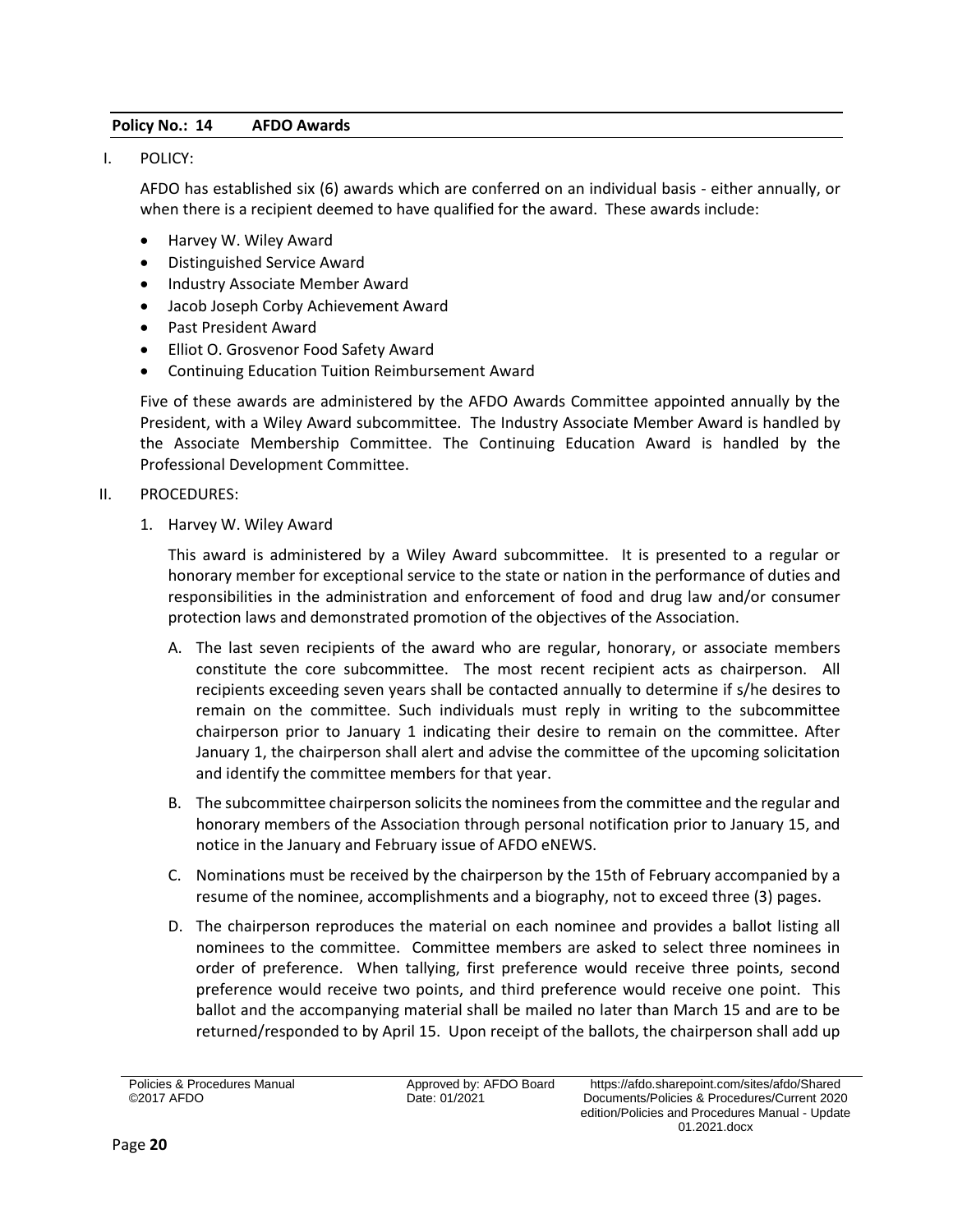all the points and the nominee receiving the most points would be the award recipient. In the case of a tie, a second ballot shall be sought with consideration of only the two highest vote recipients. The chairperson shall retain ballots for a period of twelve months following the award.

- E. After determining the winning nominee, the chairperson notifies the AFDO Association Manager, who will have the award prepared, framed and available at the AFDO Conference for the chairperson.
- F. The chairperson prepares a biographical citation, etc. which is presented along with the award at the Harvey W. Wiley Award Banquet. The presentation biography may be published in the Proceedings Issue of the Journal of the Association of Food & Drug Officials and an original copy presented to the award recipient.
- G. The chairperson transfers all files on the award to the current recipient at the conclusion of the Annual AFDO Conference.
- 2. Distinguished Service Award
	- A. It is awarded to a regular or honorary member selected by the Executive Committee for exceptional and meritorious service to the Association. Criteria include committee service, prior service in elective or appointed office and voluntary efforts which have been of great benefit to the Association.
	- B. Selection is accomplished at the spring meeting of the AFDO Executive Committee.
	- C. The award is prepared by the AFDO Association Manager.
	- D. Biographical and supporting data is prepared by the sponsor of the awardee. The President makes the presentation at the Harvey W. Wiley Award Banquet.
	- E. The biographical material may be published in the Proceedings Issue of the Journal of the Association of Food & Drug Officials. An original copy of this data is presented to the recipient.
	- F. Current members of the Board of Directors and the Executive Committee shall not be eligible.
	- G. It is not necessarily intended that there shall be an annual recipient for this award.
- 3. Industry Associate Member Award
	- A. It is to be awarded to an Associate Member. The Industry Associate Award Sub-Committee shall consist of the immediate past recipient(s) as Chairperson(s), along with the last four recipients. This committee shall solicit worthy candidates for this award from the Associate Membership Committee. It is acknowledged that there will not always be a suitable nominee in keeping with the intent and substance of this award. In times when this is the case it is possible that no award is presented. The Industry Associate Membership Committee shall select the recipient.
	- B. Qualification for the award is based upon long term active membership in the Association, active involvement in committee work, development of model codes and demonstrated promotion of the objectives of the Association.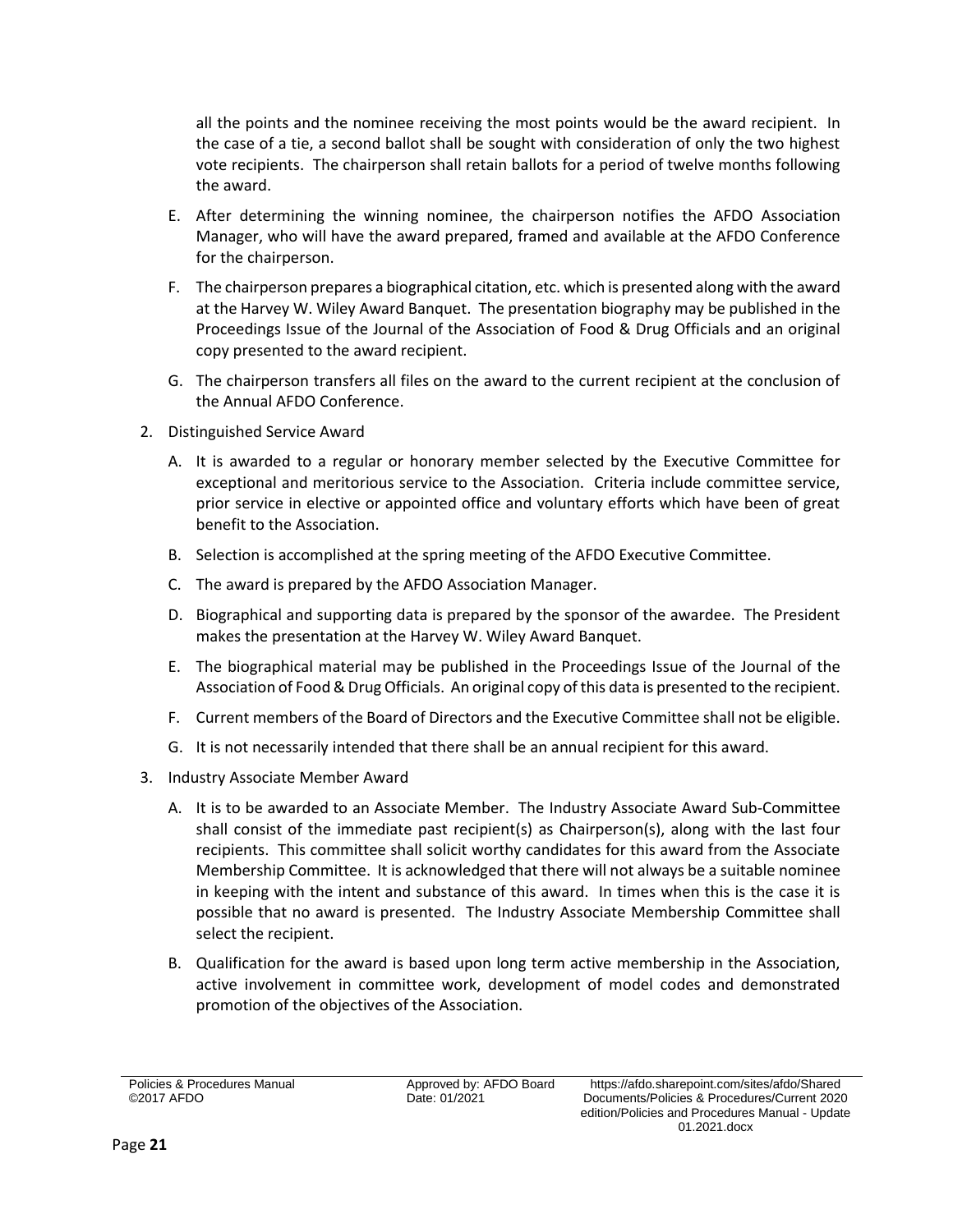- C. Nominations shall be made using the Nomination for Associate Member Award Form and submitted to the AFDO office by March 15.
- D. The award is prepared and secured by the AFDO Association Manager.
- E. The Industry Associate Membership Committee chairperson shall prepare a biography of the recommended recipient and furnish support data for the award.
- F. The Past Recipient(s) presents the award(s) and the biographical material during the Harvey W. Wiley Award Banquet.
- G. An original copy of the biography is presented to the recipient and is published in the AFDO eNEWS.
- 4. Jacob Joseph Corby Achievement Award

Refer to Policy No. 15 for complete information on procedure.

- 5. Past President Award
	- A. This is a citation to the out-going president for service in the office during his/her tenure.
	- B. The award is prepared by the AFDO Association Manager.
	- C. The President-Elect prepares the presentation address and makes the presentation of the award at the Harvey W. Wiley Award Banquet after receiving the gavel from the out-going president.
- 6. Elliot O. Grosvenor Food Safety Award

Refer to Policy No. 16 for complete information on procedure.

7. Continuing Education Tuition Reimbursement Award

In 2017, the Association established a non-traditional continuing education tuition reimbursement fund to be awarded annually to worthy candidates who are currently employed at a state, local, tribal, or territorial government agency and are currently enrolled in college to continue their education to seek better career and work opportunities.

- A. The AFDO Continuing Education Tuition Reimbursement Award is administered by the Professional Development Committee.
- B. The Board of Directors may approve up to \$6,000 annually for a total of no more than four (4) \$1500 tuition reimbursement awards.
- C. To apply, in addition to completing an application, a transcript, a letter of recommendation from the applicants' supervisor, a letter of recommendation from a School Professor/Advisor, a headshot for the AFDO newsletter and annual conference, and a copy of their Student ID must accompany the application.
- D. The applicant will need to include a brief essay describing their current work, field of study, and how they plan to use the scholarship to enhance their future work.
- E. The award is not renewable, however recipients may re-apply each year.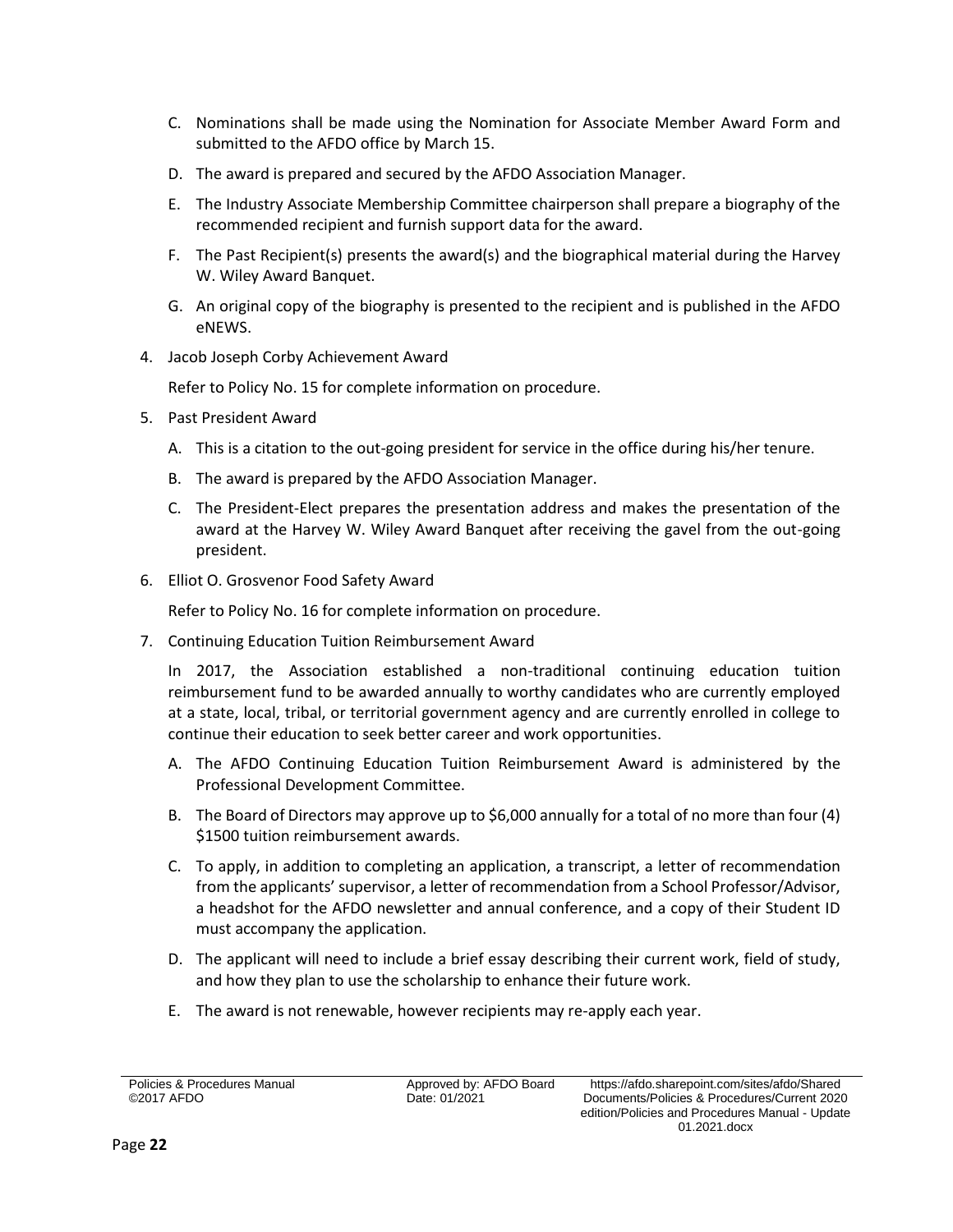- F. The application process is completed online via survey monkey managed by the AFDO office staff.
- G. The details of the application must be reviewed and updated each year as needed.
- H. The announcement of the award should be sent out by January 31 of each year and also included in the AFDO newsletter. Send reminder notifications each week and close the application by February 28.
- I. The committee will develop a template email to be forwarded to program managers in the DSLO which can be forwarded to their employees announcing the award.
- J. The AFDO office staff will forward the application spreadsheet once the application period has closed. A sub-committee of the Professional Development Committee will review the applicants to determine those who meet the requirements for the award:
	- i. Were all required fields completed?
	- ii. Is applicant currently employed?
	- iii. Is applicant currently enrolled in school?
	- iv. AFDO and Affiliate membership is not required
	- v. Did applicant complete an essay?
	- vi. Did applicant upload all required documents?
- K. The applicants who met the initial review of criteria will have their essays pulled and all components which may identify the person or agency will be removed.
- L. The Professional Development Committee will have an independent selection team of 3 or 4 persons (previously used retired alumni) to review the essays and number them in order of recommended recipients based on how they plan to use the scholarship to enhance their future work.
- M. Once the essays have been scored, review for the top 4.
- N. Notify Association Manager of results and award letters will be sent to the recipients.
- O. The recipients will be announced by the Professional Development Committee Chair at the AFDO annual meeting banquet.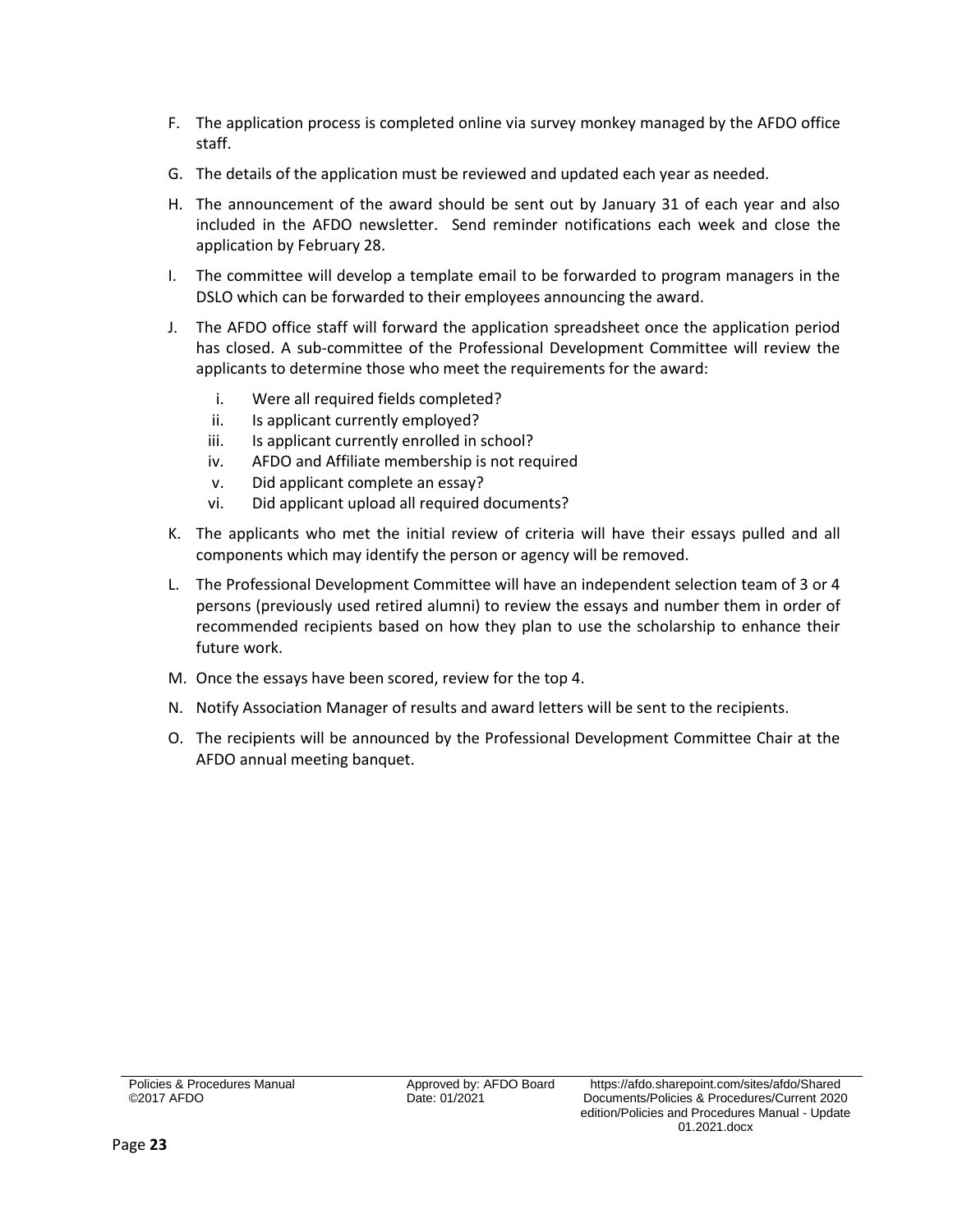# <span id="page-25-0"></span>**Policy No.: 15 Jacob Joseph Corby Achievement Award**

I. POLICY:

In 1990 the Association established an annual award to be known as the "Jacob Joseph Corby Achievement Award". This award was underwritten by a gift for this purpose from Kenneth A. Silver. In 2019, the AFDO board changed the name of this award to the Jacob Joseph Corby Achievement Award to honor Joseph Corby.

- II. PURPOSE:
	- 1. To stimulate professional competence by identifying individuals in the field forces of regulatory agencies whose accomplishments have been exceptional. It is expected that, by giving them recognition and visibility, they may serve as role models for their peers.
	- 2. To bring the Association to the attention of non-AFDO members, thereby stimulating interest in AFDO and increasing its membership.

## III. ACTIVITIES FOR WHICH IT IS AWARDED:

The Jacob Joseph Corby Achievement Award will be given for one or more specific achievements, or for a documented sustained high level of performance. The scope of what counts as an "achievement" is very wide. A few examples of achievements that would be considered are: developing evidence in a difficult case that results in an indictment, conviction, or administration action; bringing about a measurable improvement in general conditions, e.g., raising test scores on dairy farms or average scores in a group of food establishments; teaching courses that result in more food manager certifications; removing dangerous consumer products from the marketplace; or developing new techniques such as more effective use of computers.

IV. ELIGIBILITY:

To be eligible for the award, one must be in his or her first ten years of service as a sanitarian, inspector, investigator, milk specialist, food specialist, radiological health inspector, consumer product safety inspector, laboratory analyst or similar regulatory position. Except for a laboratory analyst position, he or she must be a field person; that is, one who goes out of the office to make inspections a significant portion of his or her working time. The winner may not be a supervisor unless the work for which he or she were nominated was done as a field person or laboratory analyst and it played a role in the promotion to supervisor. The winner must be employed by a federal, state, county, or municipal regulatory agency, which has at least one employee as a member of AFDO. However, the candidate for the award need not be a member of AFDO.

## V. NATURE OF THE AWARD:

The award winner receives four things:

- 1. a framed certificate of achievement;
- 2. a cash award of \$500 OR Travel and Registration to the AFDO Annual Educational Conference to receive the award;
- 3. an invitation to attend the Wiley Award Banquet as the Association's guest and receive his or her certificate; and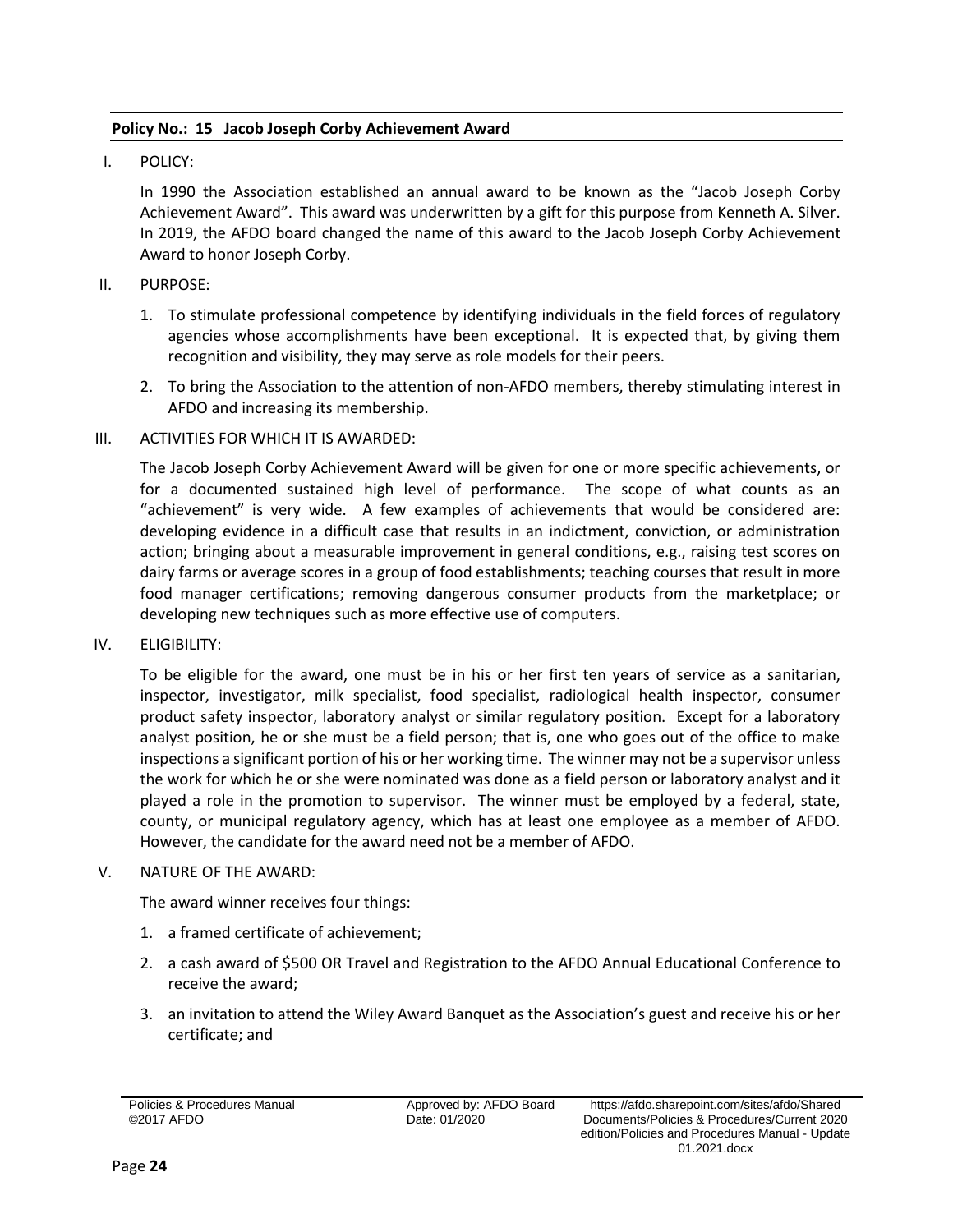4. recognition as the winner of the award in the form of a notice published in The Journal of the Association of Food & Drug Officials, together with biographical information. A similar news item may also appear in AFDO eNEWS, and a press release will be prepared. The winner may also be asked to furnish a portrait photograph suitable for publicity purposes.

Runners-up for the award will receive letters from the Association recognizing and congratulating them on their strong candidacy.

# VI. TIME PERIOD COVERED:

The award covers the previous calendar year, January 1 through December 31.

# VII. SELECTION COMMITTEE:

- 1. The winner and runners-up will be chosen by the AFDO Awards Committee, which is appointed by the President.
- 2. As an equal opportunity organization, the AFDO Award will be given strictly on the basis of merit without consideration of geographical location, agency, gender, race, religion, age, or sexual preference.
- 3. Since each year's competition for the award is completely separate from other competitions, the geographical location or agency of previous winners will have no effect on the selection of the current year's winner.
- 4. The number of runners-up will be determined each year by the Committee. It is permissible to have no runners-up. If qualified nominees permit, two runners-up would be an acceptable number.

# VIII. WHO MAY APPLY:

Anyone, including the nominee, may nominate a person for this award. Ideally, however, the nomination should come from the candidate's first-line supervisor. The name of an AFDO member from that agency/organization shall be indicated on the nomination form, but he or she is not asked to approve the nomination.

# IX. HOW TO APPLY:

- 1. Notice of the award's availability shall be made in AFDO's eNEWS and shall be circulated to all regional affiliate associations. Other avenues for announcing the award may be used as desired by the committee.
- 2. Nominations shall be made using a special form entitled "Nomination for the Jacob Joseph Corby Achievement Award of the Association of Food and Drug Officials". The narrative describing the sustained high level of performance, act, acts, or situations that give rise to the nomination is to be furnished on the back of the nomination form, or on an attached sheet.
- 3. Whether the narrative is on a separate sheet or put on the back of the AFDO form, it should not exceed one page.
- X. DEADLINE: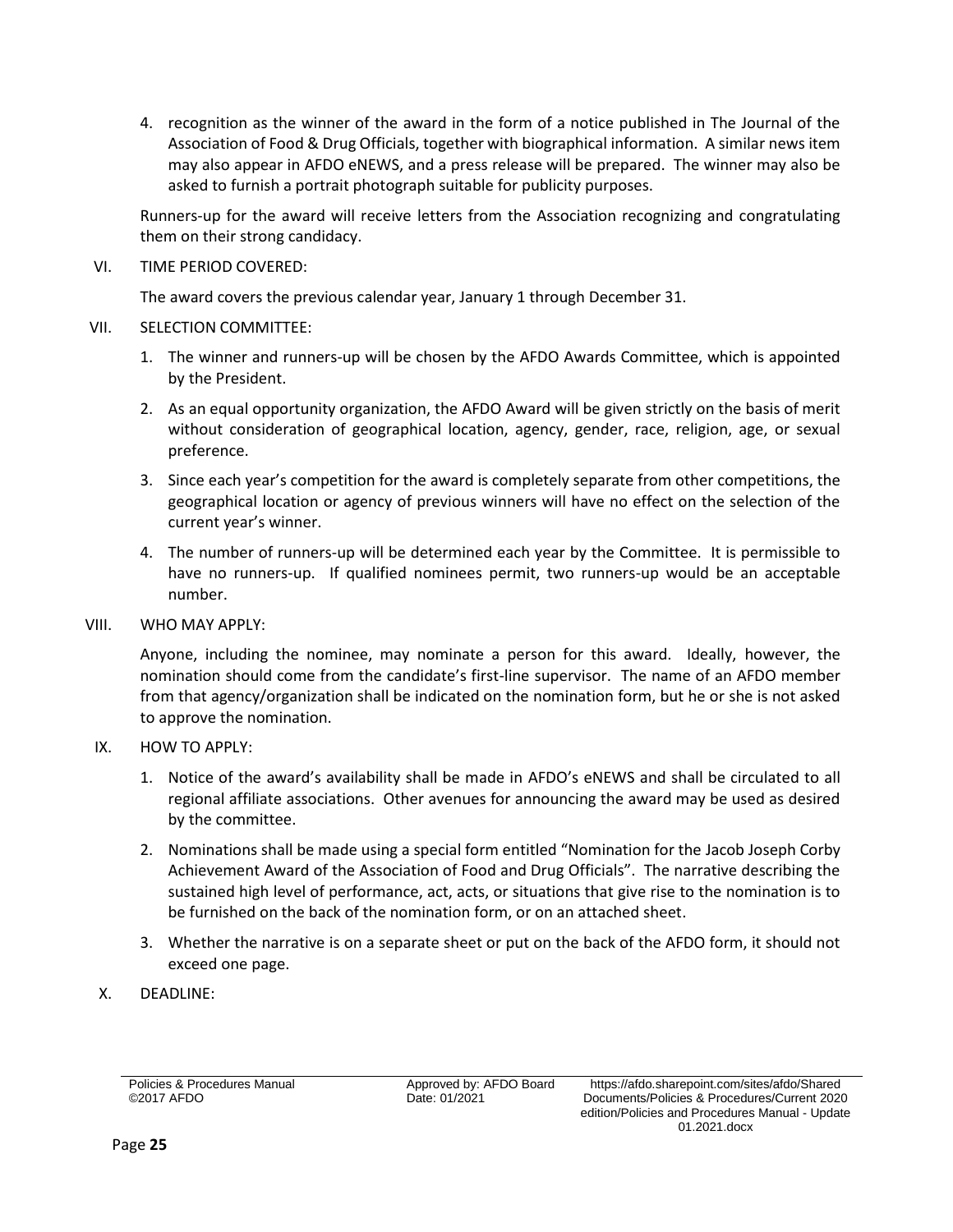The application for the award must reach the AFDO Awards Committee Chair by April 1. All applications will then be forwarded to the Awards Committee chairperson.

Policies & Procedures Manual ©2017 AFDO

Approved by: AFDO Board<br>Date: 01/2021

https://afdo.sharepoint.com/sites/afdo/Shared Documents/Policies & Procedures/Current 2020 edition/Policies and Procedures Manual - Update 01.2021.docx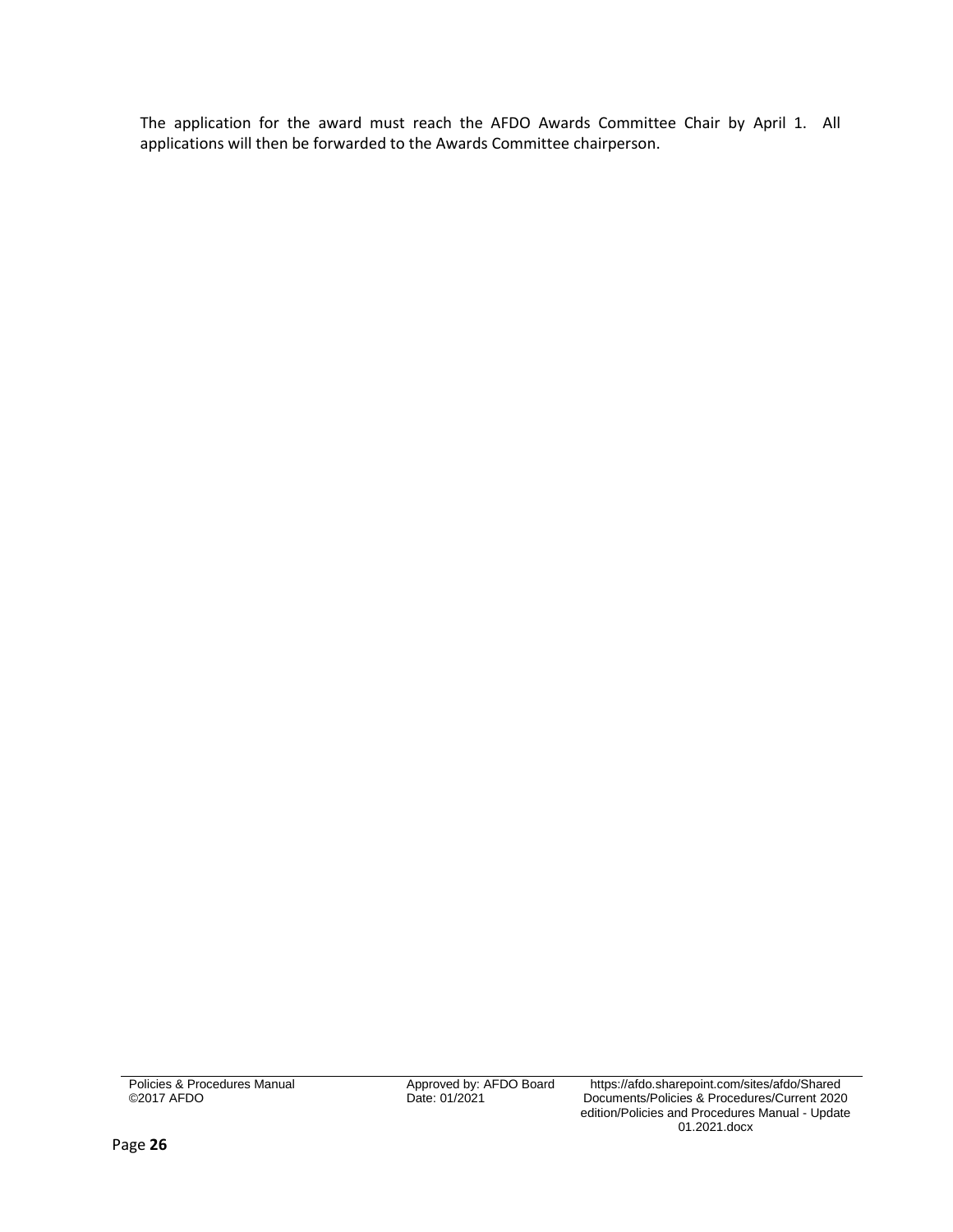#### XI. ADMINISTRATIVE DUTIES:

- 1. The Association Manager will:
	- A. Publicize availability of the award in AFDO's eNEWS and the AFDO Website.
	- B. Prepare, and furnish on request, nomination forms for the award.
	- C. Distribute link to nomination forms via eNEWS and make nomination forms available on the AFDO Website.
	- D. Prepare a framed "Certificate of Achievement" for the winner.
	- E. In the name of the President, inform the winner(s) of their selection and invite them to attend the next AFDO Annual Conference and receive his or her award at the Wiley Award Banquet.
- 2. The President will appoint the members of the Awards Committee.
- 3. The Chair of the Awards Committee will
	- A. Arrange for all committee members to receive identical packets of nomination forms.
	- B. Receive all completed nomination forms and distribute to the Awards Committee Members.
	- C. Draft letter(s) for the President's signature to the award recipient and runner(s)-up congratulating them on their strong candidature and expressing the hope that they will again be a contender in the following year.
	- D. Advise the AFDO Association Manager of the recipient so that a check and the award can be prepared.
	- E. Prepare an article on the winner for inclusion in eNEWS.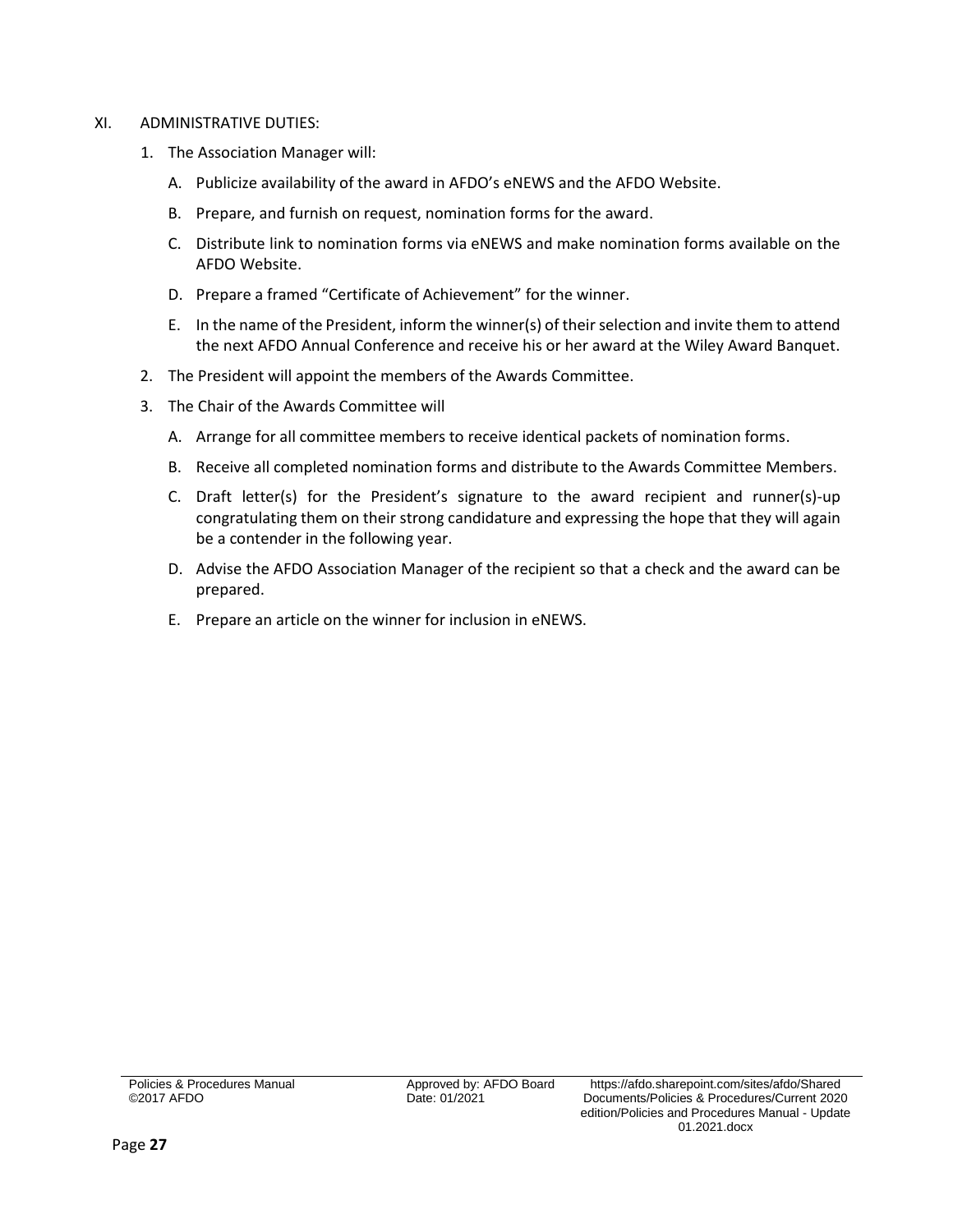#### XII. FORM OF THE CERTIFICATE:

1. The certificate, suitably framed, shall bear the winner's full name, and read as follows:

# THE ASSOCIATION OF FOOD AND DRUG OFFICIALS

### Presents this

# CERTIFICATE OF ACHIEVEMENT

to [full name of winner] In recognition of superior performance and exceptional professional achievements For the year [ ] Given at [city and state] [signature] President On [date]

#### XIII. NOMINATION FORM:

The official AFDO nomination form for this award will be provided with the announcement and be available on the AFDO website.

Policies & Procedures Manual ©2017 AFDO

Date: 01/2021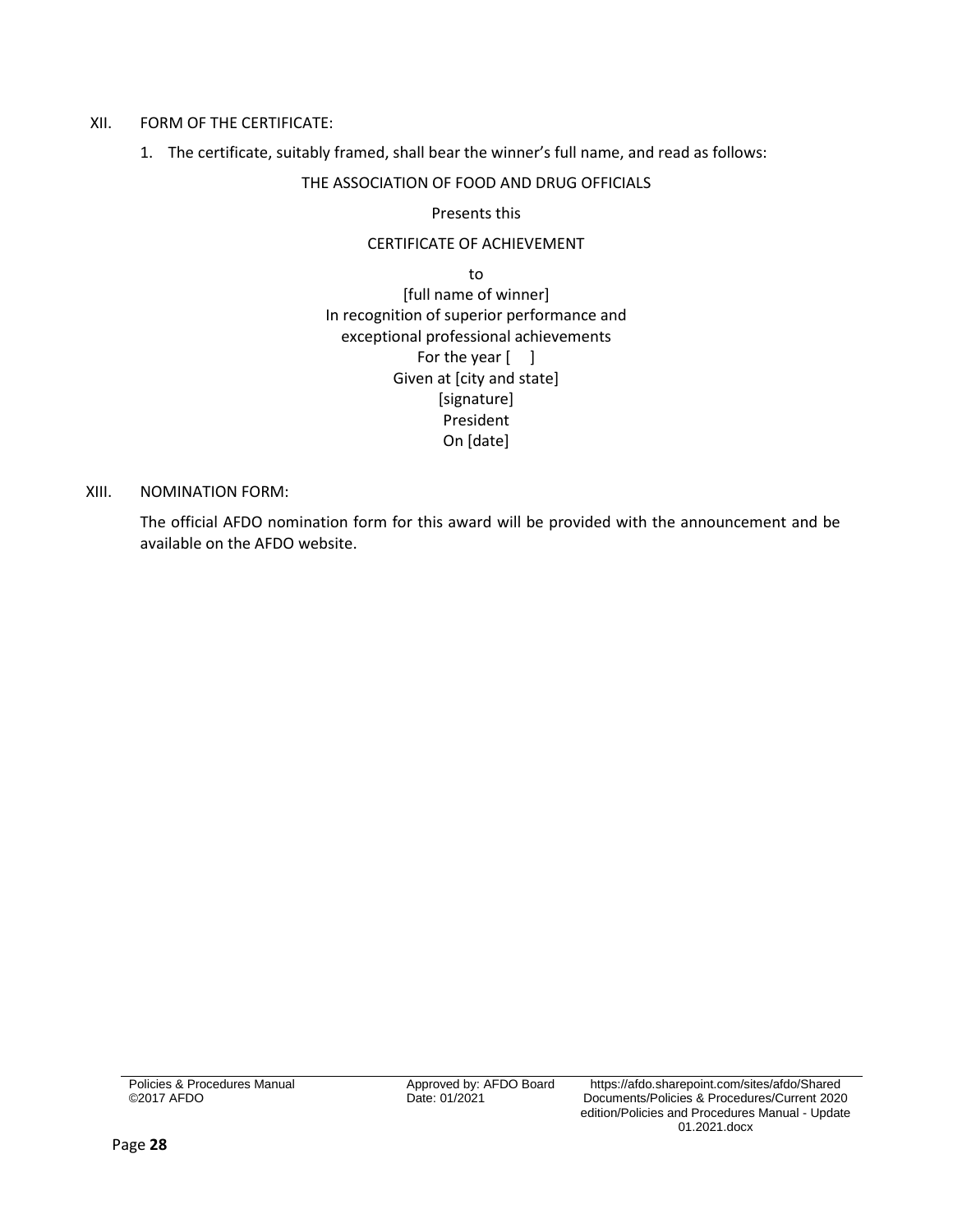# <span id="page-30-0"></span>**Policy No.: 16 AFDO Elliot O. Grosvenor Food Safety Award**

# I. POLICY:

In 2010 the Association established an annual award to be known as the "Elliot O. Grosvenor Food Safety Award".

# II. PURPOSE:

The Elliot O. Grosvenor Food Safety Award is given to recognize outstanding achievements made by food safety programs within State Departments of Agriculture, Natural Resource Agencies, Public Health Departments or Environmental Conservation Departments in the United States or Canada. The award will go to the program that best showcases improvement, innovation or sustained high performance within a food safety program. A food safety program could include responsibility for: food safety, food protection, defense or sanitation.

## III. ACHIEVEMENT CATEGORIES:

The Elliot O. Grosvenor Food Safety Award will recognize organizations for one or more specific achievements, or for a documented sustained high level of performance. The scope of what counts as an "achievement" is very wide. Examples of proven achievements that further food safety can be food safety breakthroughs, systems improvements, education and training and community outreach.

# IV. ELIGIBILITY:

To be eligible for the award the food safety program must be within State Departments of Agriculture, Natural Resource Agencies, Public Health Departments or Environmental Conservation Departments in the United States or Canada.

## V. NATURE OF THE AWARD:

The winner of this award will designate one individual to represent them at the annual AFDO Conference held yearly in June in order to publicly receive recognition (which will include a custom engraved plaque). Time will be allocated on the program agenda to comment on the award. The winner will be invited to attend the annual AFDO Awards Banquet held during the Annual AFDO Educational Conference. Travel arrangements and reimbursement will be consistent with AFDO's Travel Policy.

Nominees other than the winner for the award will receive letters from the Association recognizing and congratulating them on their strong candidacy.

# VI. TIME PERIOD COVERED:

The award covers the previous calendar year, January 1 through December 31.

# VII. SELECTION COMMITTEE:

The AFDO President will appoint a panel of 7 jurists at the Fall Board of Directors meeting from a pool of the following:

- Representatives from the AFDO Board
- AFDO Awards Committee
- AFDO Affiliate Presidents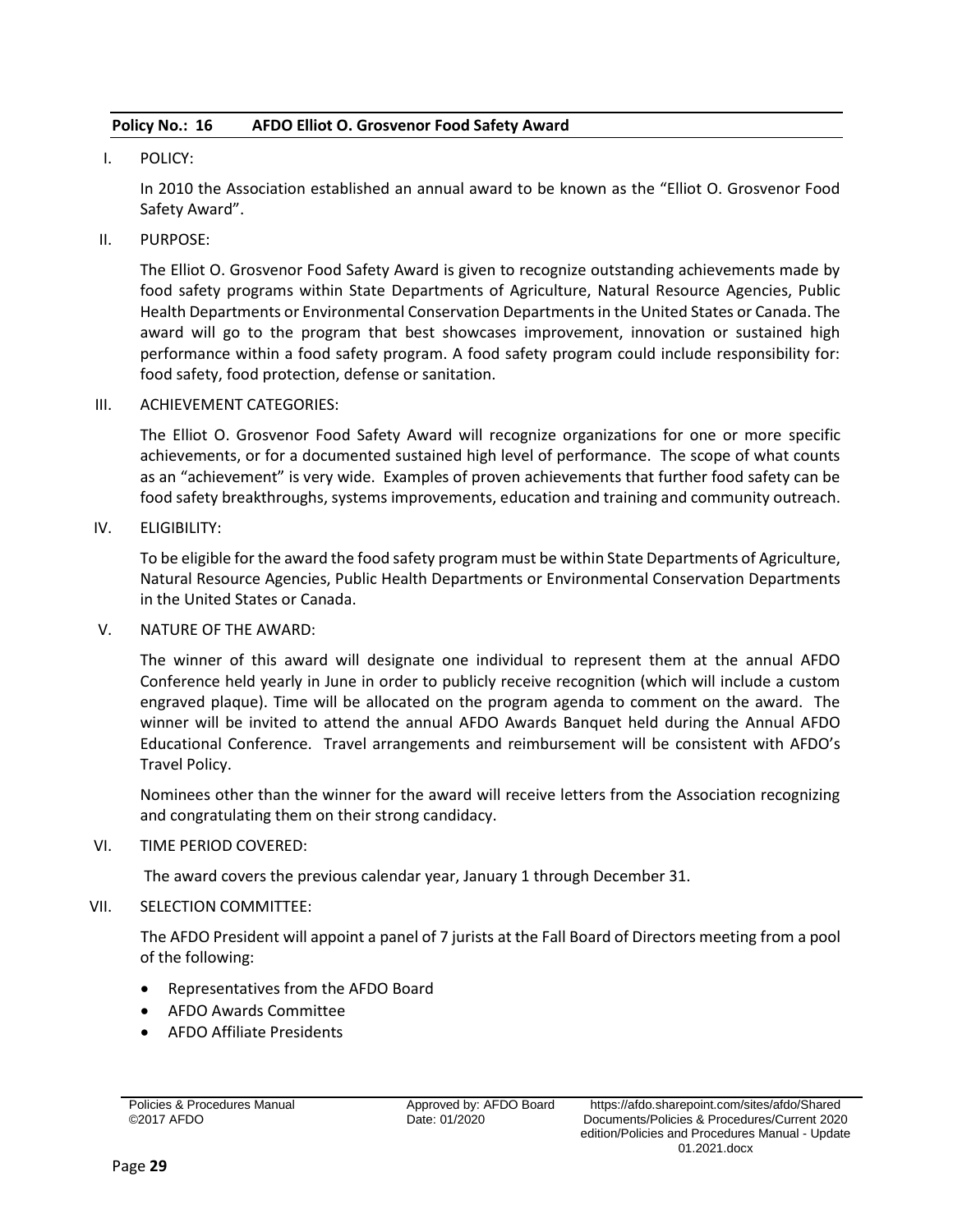- Health Canada
- Canadian Food Inspection Agency
- Subject matter experts invited by the Board
- Past winners of the award
- Academia
- FDA
- USDA
- DHS
- CDC

Any AFDO Board members, Committee members or Affiliate Presidents that represent applying jurisdictions shall exclude themselves from the award jury panel.

AFDO is an equal opportunity organization; therefore, the Elliot O. Grosvenor Food Safety Award will be given strictly on the basis of merit without consideration of geographical location or agency.

Since each year's competition for the award is completely separate from other competitions, the geographical location or agency of previous winners will have no effect or bearing on the selection of the current year's winner.

## VIII. WHO MAY NOMINATE:

Anyone may nominate an eligible program for this award. Ideally the nomination should come from someone that is familiar with the Agency's food safety program. The name of an AFDO member from the nominated agency/organization shall be indicated on the nomination form, but he or she is not asked to approve the nomination.

IX. HOW TO APPLY:

Notice of the award's availability shall be made in AFDO's eNEWS and on the association's Website and shall be circulated to all regional affiliate associations. Other avenues for announcing the award may be used as desired by the committee and AFDO President.

Nominations shall be made using a special form entitled "Nomination for the Elliot O. Grosvenor Food Safety Award of the Association of Food and Drug Officials". The form will be available on the AFDO website.

X. DEADLINE:

The application for the award must reach the AFDO Awards Committee Chair by April 1. All applications will then be forwarded to the Elliot O. Grosvenor Food Safety Awards Committee.

XI. FINANCING:

During each budget cycle, it will be reviewed and determined if travel funding will be available for the award winner's designee to participate in the AFDO conference. This information will be available each year prior to the call for nominations for the award. All efforts will be made to continue funding of this award yearly.

## XII. ADMINISTRATIVE DUTIES:

1. The Association Manager will:

Policies & Procedures Manual ©2017 AFDO

Date: 01/2021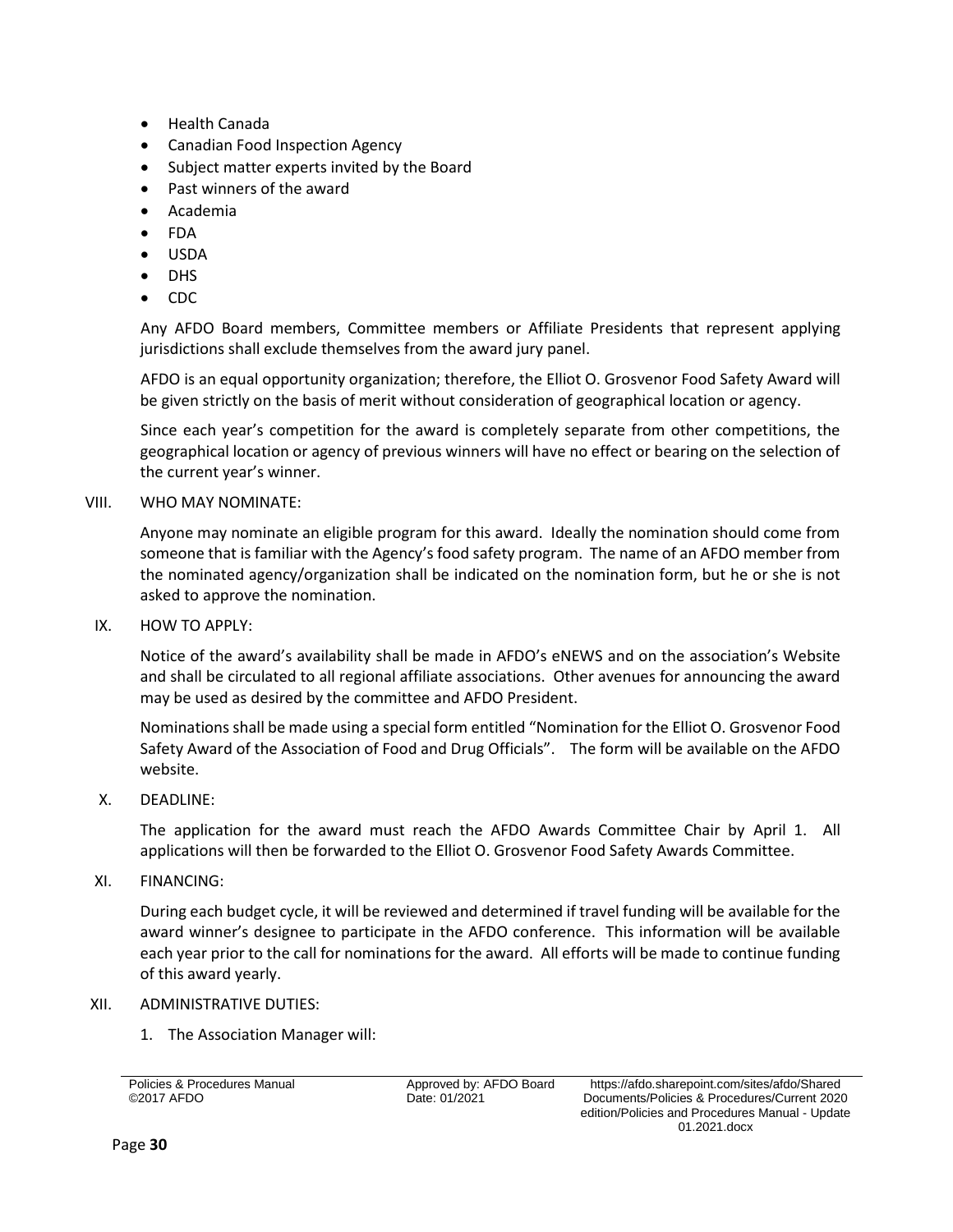- A. Prepare, and furnish on request, nomination forms for the award
- B. Make available nomination forms at the annual conferences
- C. Prepare a plaque for the winning program.
- D. In the name of the President, inform the winner(s) of their selection and invite them to attend the next AFDO Annual Conference and receive his or her award at the Wiley Award Banquet
- 2. The Chair of the AFDO Awards Committee will direct activities to:
	- A. Publicize availability of the award as previously noted.
	- B. Take necessary steps to see that the Committee reaches their decision on the winner and runner(s)-up prior to the Spring Board of Directors meeting.
	- C. Receive all completed nomination forms and distribute to the Elliot O. Grosvenor Food Safety Awards Committee Members.
	- D. Provide the results of the Committee's work to the Board of Directors. Results of their determinations shall be kept confidential until the Annual Conference.
	- E. Draft letter(s) for the President's signature to the award recipient and runner(s)-up congratulating them on their strong candidature and expressing the hope that they will again be a contender in the following year.
	- F. Advise the AFDO Association Manager of the recipient so that the award can be prepared.
	- G. Prepare an article on the award winner for inclusion in eNEWS.

#### XIII. PLAQUE AWARD

1. The plaque shall bear the winner's full program name, and read as follows:

#### THE ASSOCIATION OF FOOD AND DRUG OFFICIALS recognizes

#### [full name of program winner]

For outstanding achievements made by food safety programs within State Departments of

#### Agriculture,

Natural Resource Agencies, Public Health Departments or Environmental Conservation Departments in the United States or Canada.

> The [full name of winner] program best showcases improvement, innovation or sustained high performance within a food safety program.

> > For the year [2XXX] Given at [city and state] [signature] President On [date]

Policies & Procedures Manual ©2017 AFDO

Date: 01/2021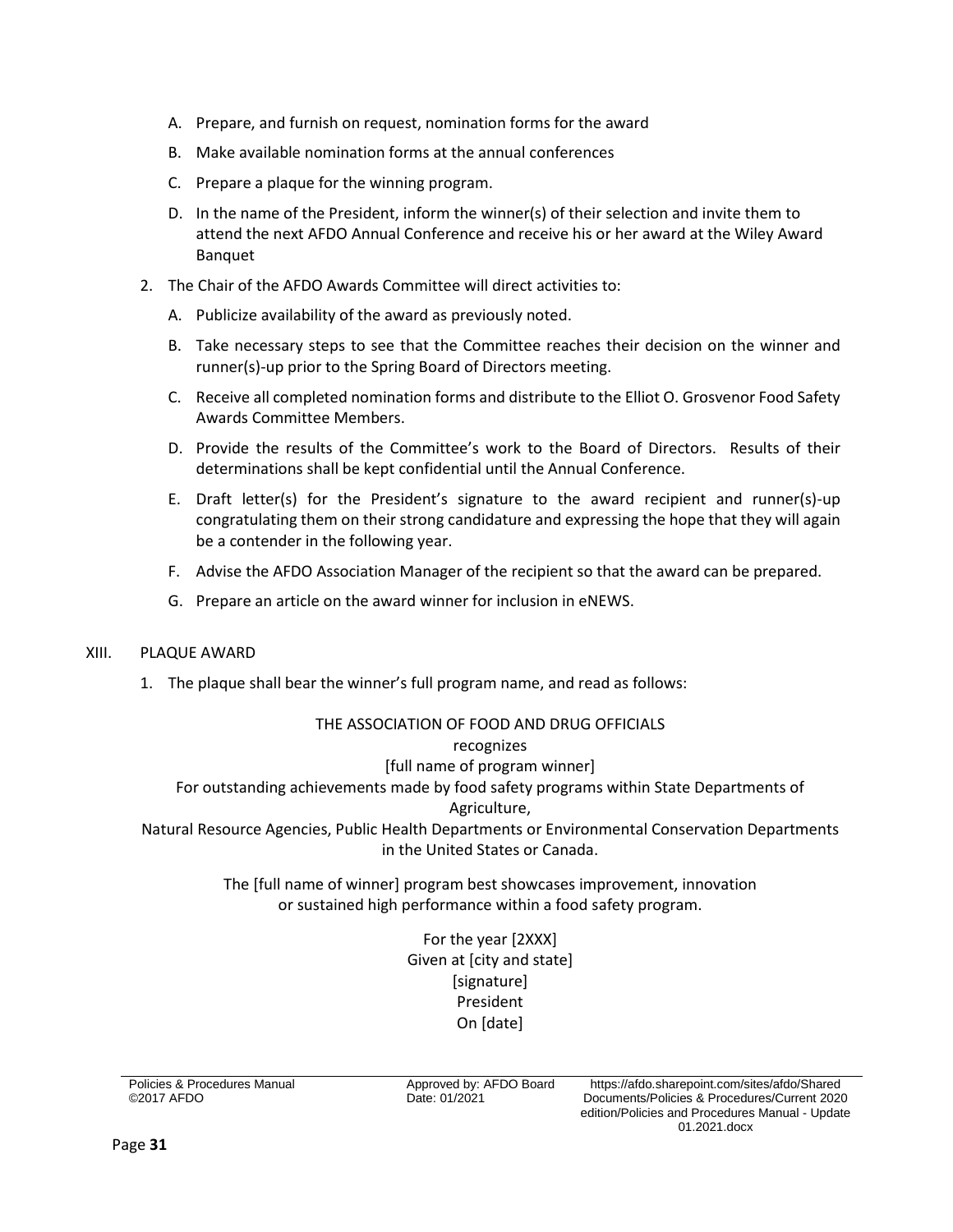# XIV. NOMINATION FORM:

The official AFDO nomination form for this award will be provided in the announcement and available on the AFDO website.

Policies & Procedures Manual ©2017 AFDO

Approved by: AFDO Board<br>Date: 01/2021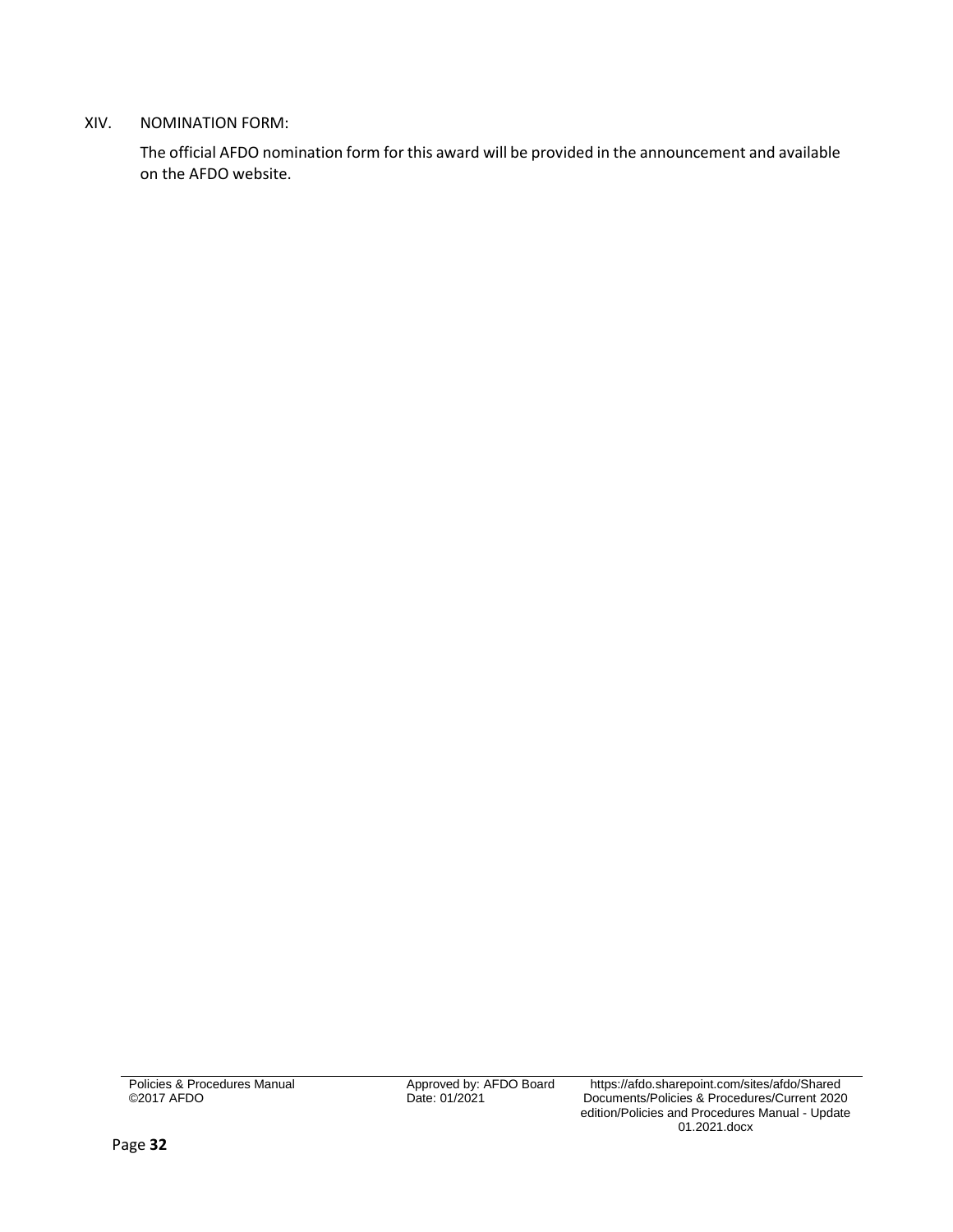# <span id="page-34-0"></span>**Policy No.: 17 AFDO Scholarship**

- I. POLICY:
	- 1. In 1981, the Association established an annual Scholarship Fund with the excess funds from the 75th Anniversary of the Food, Drug and Cosmetic Act celebration. The purpose of the scholarship is to carry on the legacy of excellence set forth by Harvey W. Wiley and his associates by assisting students desiring a career in an area related to some aspect of food, drugs or consumer product safety with their education.
	- 2. It is the policy of the Association to award AFDO scholarships annually to cover the third and/or fourth years of college. The "George M. Burditt Scholarship" and the "Betsy B. Woodward Scholarship" both in the amount of \$2,500 each, will be paid from interest accrued on a special fund and donations made from various sources. A third scholarship, also worth \$2,500, was created in June, 2008 - the "Denise C. Rooney Scholarship" will also be awarded annually. The fund shall be an open fund, accepting additional donations at any time from any donor.
	- 3. The AFDO Scholarships will be administered by the AFDO Awards Committee. The Awards Committee will be appointed by the President.
	- 4. The following qualifications and conditions have been established for the award recipients:

The recipients should have demonstrated a desire to serve in a career of research, regulatory work, quality control, or teaching in an area related to some aspect of food, drugs, or consumer product safety; should have demonstrated leadership capabilities; and must have at least a 3.0 grade average during the first two years of undergraduate study on a scale of 4.0.

- 5. To apply, in addition to completing an application, an official and complete college transcript must be submitted along with letters of recommendation from two faculty members. Applications are available on the AFDO website and must be submitted by March 1 to be considered for the current year's award.
- II. PROCEDURES:
	- 1. After the annual conference, the Awards Committee chairperson shall immediately comply with the charges from the Administrative Committee.
	- 2. The chairperson shall recruit at least five (5) members to be on the Awards Committee.
	- 3. The chairperson shall contact the Regional Affiliate Presidents requesting that a key regulatory official in each state of each affiliate be identified and furnish them with information about the scholarship process.
	- 4. The chairperson shall contact the universities that offer a curriculum in food technology or other criteria programs and provide via email background information and applications for the scholarship to the contact person.
	- 5. The chairperson shall identify websites for scholarship information and add the AFDO scholarships as deemed appropriate.
	- 6. All applications for the awards shall be submitted in accordance with the announcement guidelines.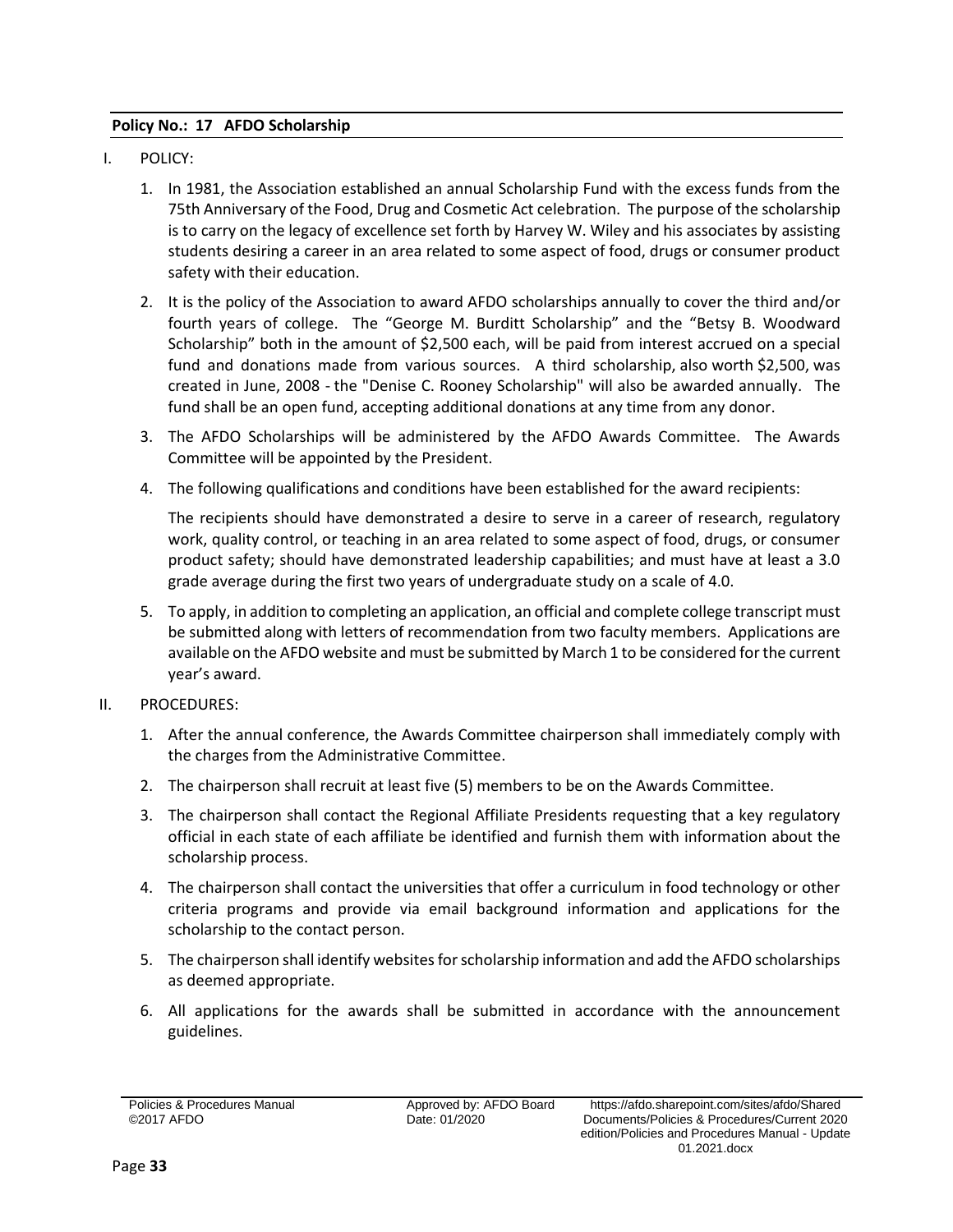7. The chairperson shall notify the AFDO staff awards POC of the award recipients no later than April 1.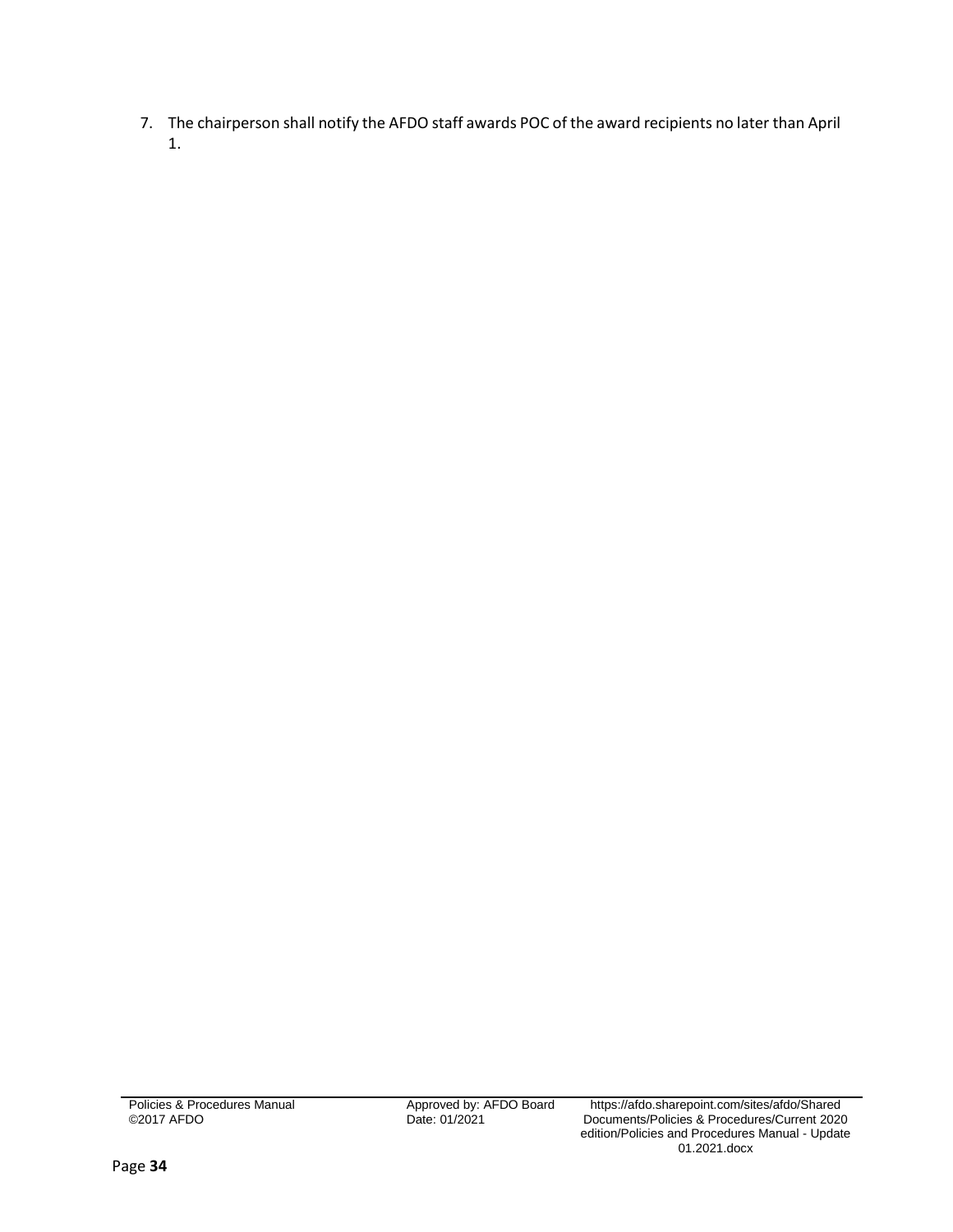#### <span id="page-36-0"></span>**Policy No.: 18 Travel**

- I. POLICY:
	- 1. The Association Manager approves the travel of the Association's officers, special committees, the Executive Director, and other designated representatives as appropriate. This includes travel to Board meetings, hearings, special appearances, related Association meetings, etc.
	- 2. Funds are also budgeted by the Board of Directors to defray the travel costs of the Regional Affiliate Directors to the board meetings. Refer to Policy No. 13 for procedures.

#### II. PROCEDURES:

- 1. Travel expenses, except for mileage and meals (see Per Diem Meals), require a dated paid clear, legible receipt.
- 2. Receipt images submitted via email must be clear, complete, and legible.
- 3. Mileage is calculated at the current GSA standard mileage rate.
- 4. If the traveler chooses to add additional days to a stay for personal reasons, per diem, hotel expenses and other expenses associated with the additional days are not reimbursable.
	- A. A cost comparison at the time of purchase between travel cost (air, rail, personal vehicle, rental vehicle, etc.) for the AFDO purpose and the actual travel expenses is required.
	- B. AFDO will only reimburse the cost of the travel for AFDO purpose(s). Any additional expense is the responsibility of the traveler.
- 5. **Expense reports must be received at the AFDO office within fifteen (15) business days of the end of travel.**
- 6. Failure to submit Expense Reports in the designated time-frame may result in forfeiture of reimbursement.

AFDO will reimburse the following AFDO related travel expenses:

1. Air Travel

Airfare shall be by the most economical changeable coach fare available, within reasonable departure and arrival times on the traveler's preferred airline (unless there is significant cost differential – then the carrier with the lower cost should be used).

- A. AFDO encourages the early purchase of tickets in an effort to obtain a reasonable fare.
- B. Ticket purchase at least 21 days prior to travel is recommended.
	- i. Domestic round-trip airfare is limited to \$750.00
		- a. If airfare will exceed the \$750.00 cap, written approval from the AFDO Association Manager must be obtained before ticket purchase.
		- b. Rationale and a cost comparison for the ticket (carrier, time/date, and location of departure) may be required.
		- c. Written approval to purchase **must be submitted** with the Expense Report.
	- ii. The airfare receipt and itinerary must clearly indicate the date of purchase.
	- iii. Round trip baggage fee for one personal checked bag will be reimbursed.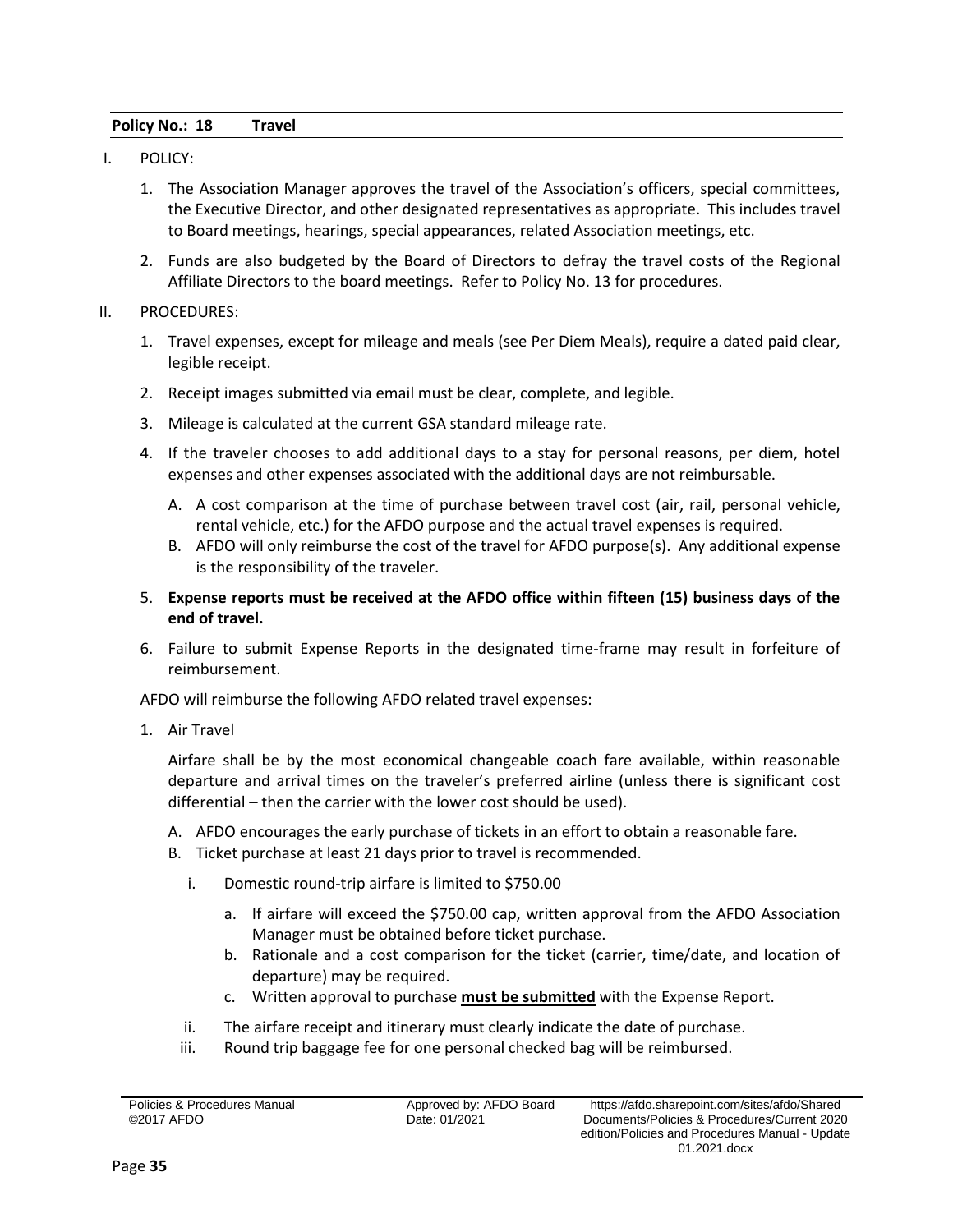- iv. Overweight baggage fees for personal baggage and travel insurance are **not**reimbursable.
- v. Preferred seating or other upgrade is generally **not** reimbursable.
	- a. Upgrading to next class above coach may be possible if the flight has a scheduled inair flying time greater than 6 hours, with prior written approval by AFDO.
- 2. Use of Train (Rail) in Lieu of Air Travel

Reimbursement for use of rail in lieu of air travel is limited to the lesser of the actual cost or the round-trip airfare.

- A. A cost comparison, at least 21 days prior to travel, within reasonable departure and arrival times and on the traveler's preferred airline, **is required.**
- B. A rail reservation cannot exceed \$500 without written approval from AFDO Association Manager.
- C. The rail receipt (showing purchase date), itinerary, and any approval must be submitted together with the Expense Report.
- 3. Use of Private Automobile In lieu of Air Travel

Reimbursement for the use of a private automobile in lieu of air travel is limited to the lesser of the actual mileage calculated using the Federal Per Diem Mileage rate or the round-trip airfare.

- A. A cost comparison, at least 21 days prior to travel, within reasonable departure and arrival times and on the traveler's preferred airline, **is required.**
- B. For tolls, documentation must be submitted for reimbursement.
- 4. Use of Private Automobile to/from Originating Airport

Reimbursement shall be at the current GSA standard mileage rate between home address and originating airport.

- A. For tolls, documentations must be submitted for reimbursement.
- 5. Rental Vehicles

All car rentals require prior written approval by AFDO Association Manager or Executive Director.

- A. A rental vehicle proposal must be submitted to AFDO for review and approval, prior to renting a vehicle.
- B. AFDO encourages the use of ground transportation (taxis, public transportation, etc.) in lieu of rental vehicle whenever possible.
- C. Full coverage insurance offered by the rental agency will be reimbursed in additional to the car rental charges.
- D. Written proof of rental vehicle approval, and the dated paid vehicle rental receipt must be submitted with Expense Report.
- E. Rental vehicle fuel is reimbursable, with clear legible receipt.
- F. AFDO recommends using the "return vehicle full" option.
- 6. Lodging

AFDO will reimburse a reasonable lodging rate for the event location for contracted work related travel. Please refer to the GSA schedule for guidance concerning reasonable rates for the location.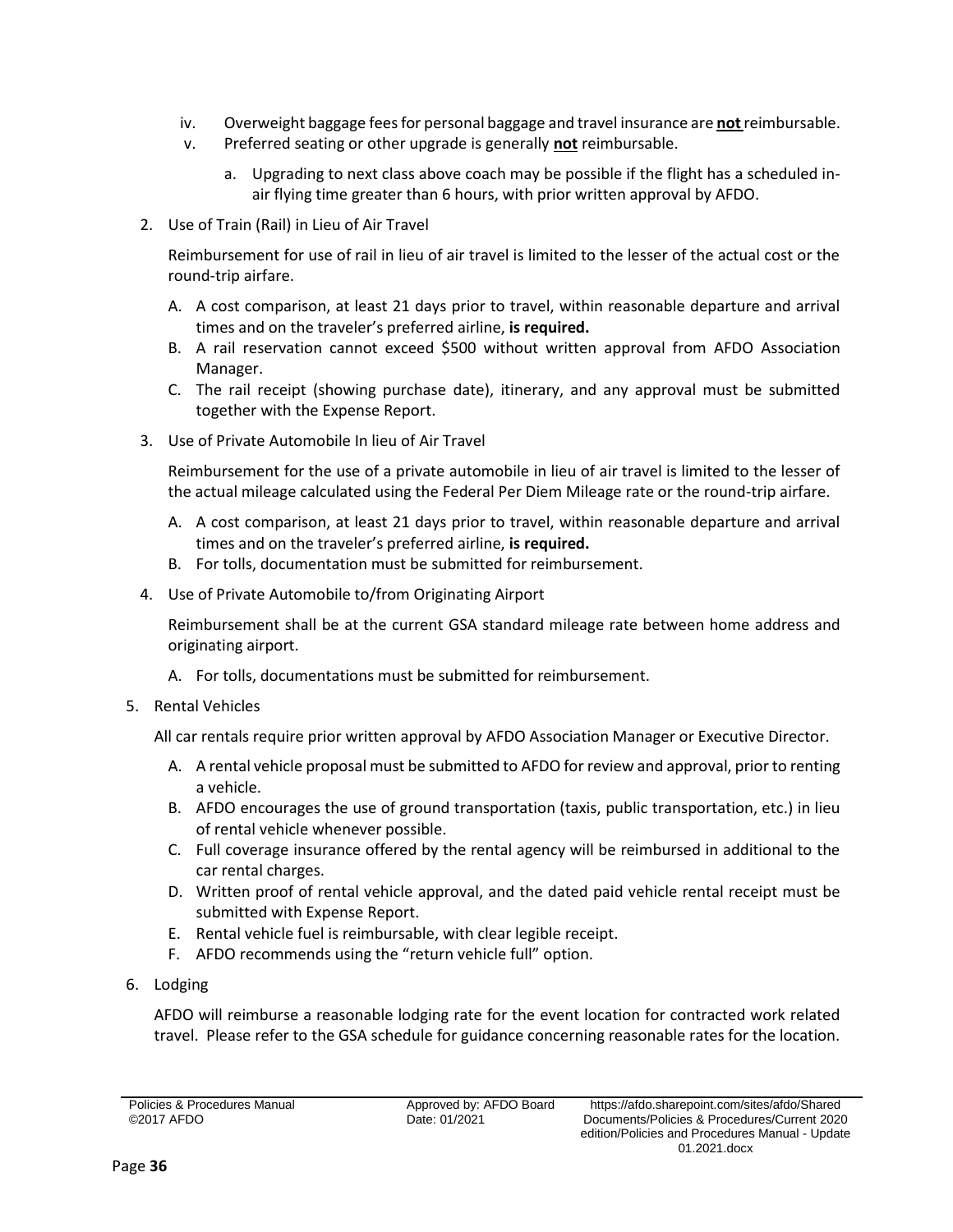- A. If AFDO secures a room block, lodging will be reimbursed at the contracted room block cost.
- B. Suites require prior written approval by AFDO Association Manager or Executive Director.
- C. Itemized legible receipt required.
- 7. Per Diem Meals

A meal paid for or provided by AFDO (such as through a registration fee for a conference), or provided as part of a meeting or event, must be deducted from the expense report.

- A. Meals and Incidentals (M&IE) are reimbursed using the GSA schedule at <https://www.gsa.gov/travel/plan-book/per-diem-rates> for the event location.
- B. Per diem rates for Alaska, Hawaii and the U.S. Territories are set by the Department of Defense a[t http://www.defensetravel.dod.mil/site/perdiemCalc.cfm.](http://www.defensetravel.dod.mil/site/perdiemCalc.cfm)
- C. The incidental expense is included in the full day per diem.
- D. A meal provided by a common carrier or a complimentary meal provided by a hotel/motel does not affect per diem.
- 8. Parking

When parking at a departure point, hotel or event location, AFDO encourages the use of a reasonable parking rate. However, the traveler may take into consideration walking distance, weather conditions, weight of luggage, environmental safety concerns, etc. to not be subjected to undue inconvenience or possible injury.

9. Ground Transportation Fares

AFDO will reimburse reasonable ground transportation expenses. Ride sharing and use of public transportation is encouraged.

- A. Transportation expenses, including tips, must have a dated, complete, and legible paid receipt to be reimbursed.
- B. Tips in excess of 20% will not be reimbursed.
- 10. Cancellation of Airfare or Train Tickets

If AFDO has reimbursed for future travel arrangement, and event is cancelled, or the traveler cannot attend the traveler can either:

- A. Reimburse AFDO and use the ticket for personal travel.
- B. Use the ticket for a future trip approved by AFDO AFDO will cover the change fee and any cost differential.

Related Documents: AFDO Expense Report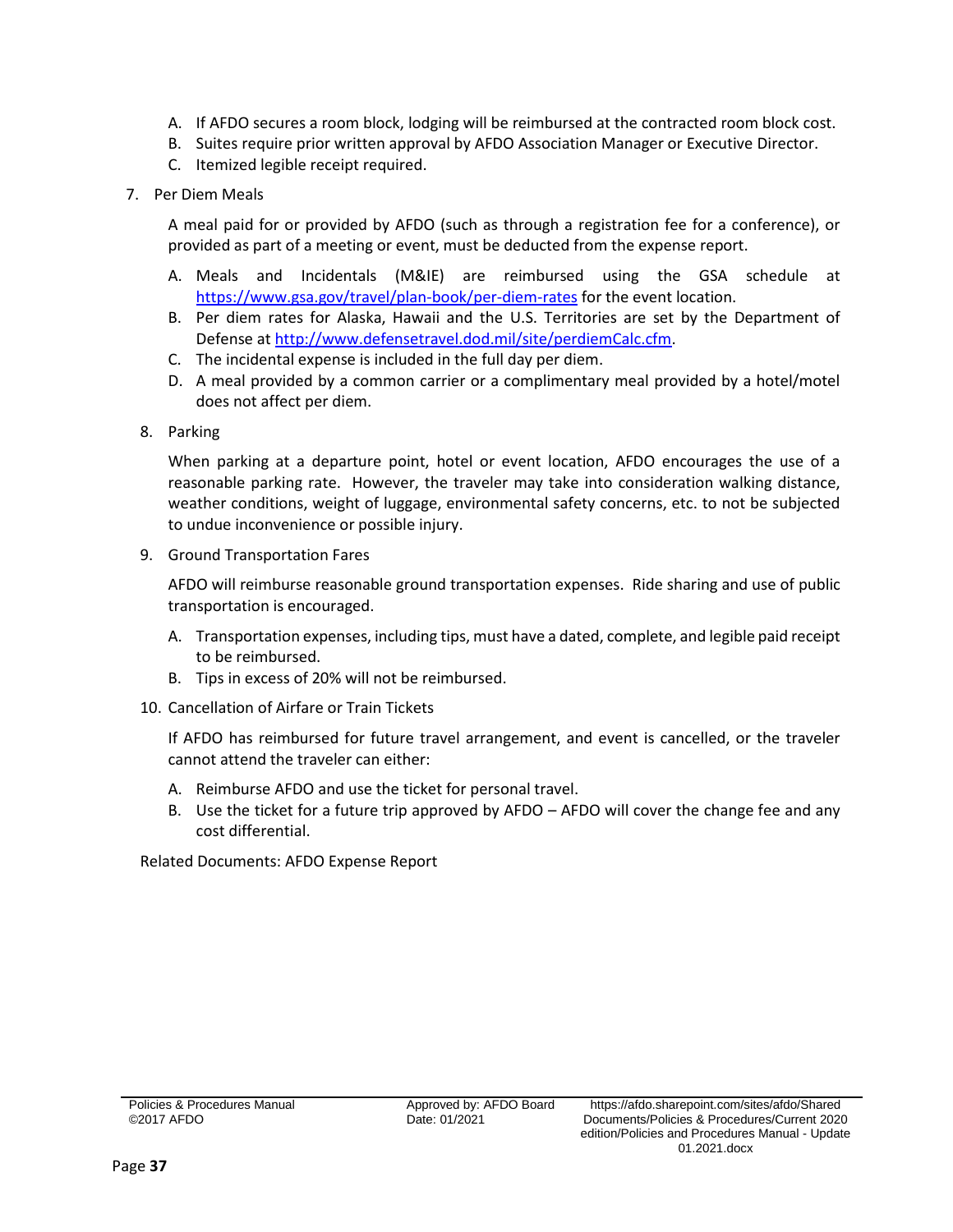<span id="page-39-0"></span>**Policy No.: 19 Retired**

Policies & Procedures Manual ©2017 AFDO

Approved by: AFDO Board<br>Date: 01/2021

Approved by: AFDO Board https://afdo.sharepoint.com/sites/afdo/Shared Documents/Policies & Procedures/Current 2020 edition/Policies and Procedures Manual - Update 01.2021.docx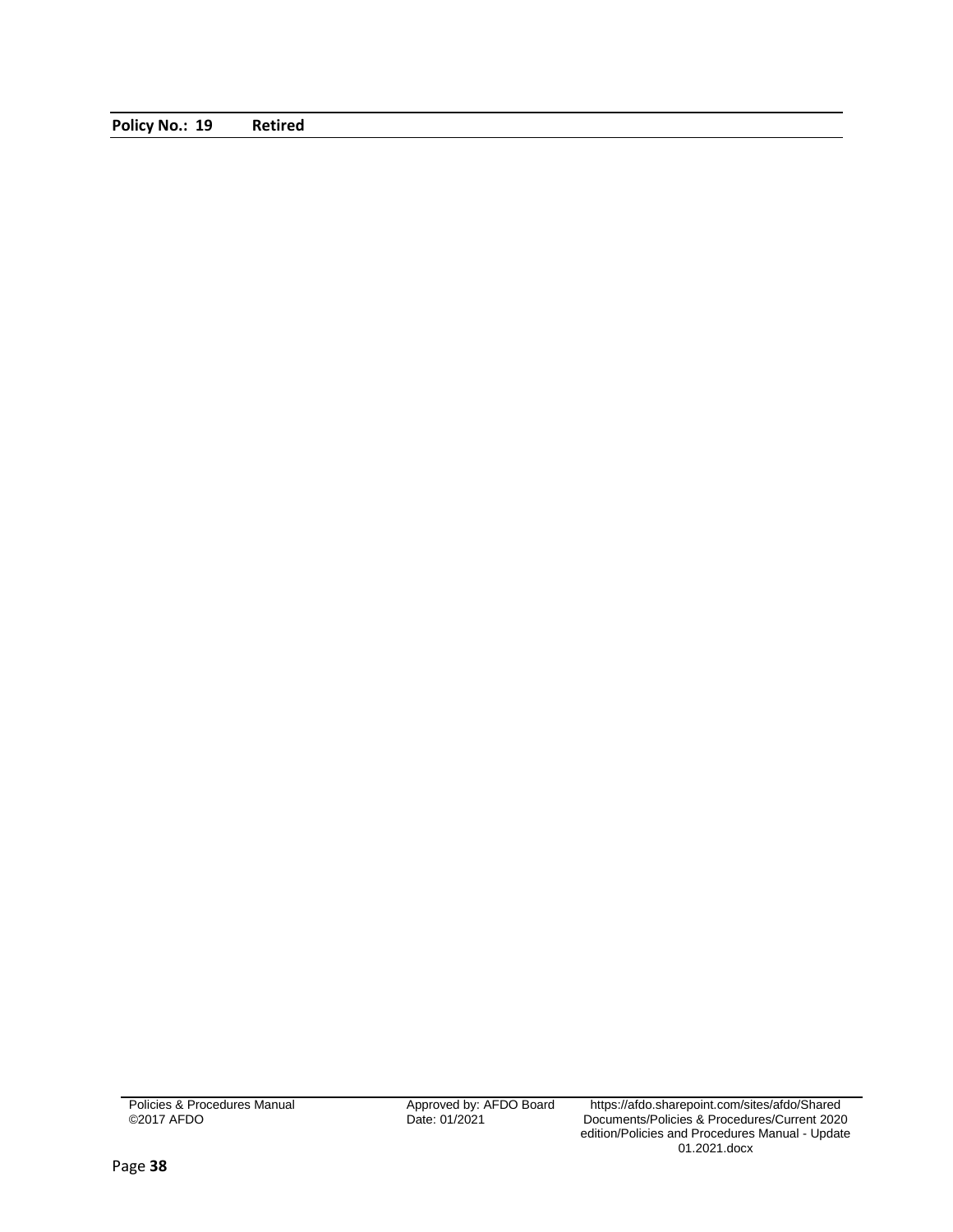<span id="page-40-0"></span>**Policy No.: 20 Retired**

Policies & Procedures Manual ©2017 AFDO

Approved by: AFDO Board<br>Date: 01/2021

Approved by: AFDO Board https://afdo.sharepoint.com/sites/afdo/Shared Documents/Policies & Procedures/Current 2020 edition/Policies and Procedures Manual - Update 01.2021.docx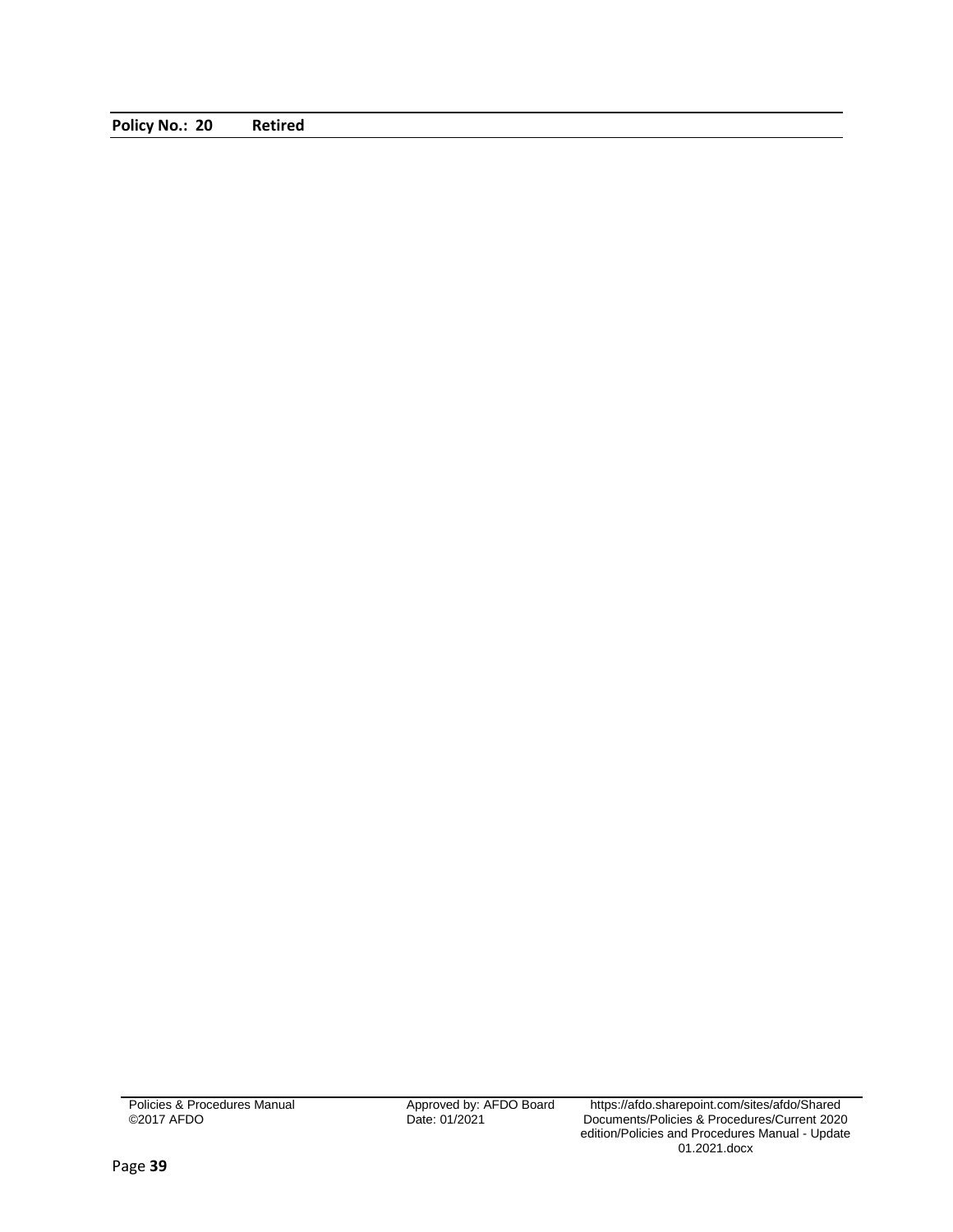### <span id="page-41-0"></span>**Policy No.: 21 Position Papers**

- I. POLICY:
	- 1. It is essential that the President and the Board of Directors are aware of requests for AFDO positions on health and environmental issues pertaining to hearings, personal testimony, written statements, or congressional matters or issues.
	- 2. All AFDO positions shall have prior approval of the Board of Directors before release or dissemination to the requesting body or generated from within AFDO's Committee Structure.
- II. PROCEDURES:
	- 1. The committee chairperson shall immediately advise the Executive Director and President of any request for an AFDO position on any issue.
	- 2. The committee upon notification of the Executive Director and President shall proceed to prepare a paper recommending AFDO's position.
	- 3. Upon completion of the paper, a copy shall be transmitted to the Executive Director and President with sufficient lead-time to circulate to the Board prior to submission or presentation, as appropriate.
	- 4. These procedures shall also be applicable, should interest develop from within an AFDO Committee in which AFDO should go on record with a position of support or opposition.
	- 5. These procedures shall not apply provided any AFDO member or committee clearly states the position is personal and does not reflect the Association's position.
	- 6. A copy of the approved position shall be forwarded to the Executive Director and Association Manager for inclusion in the Association's archives.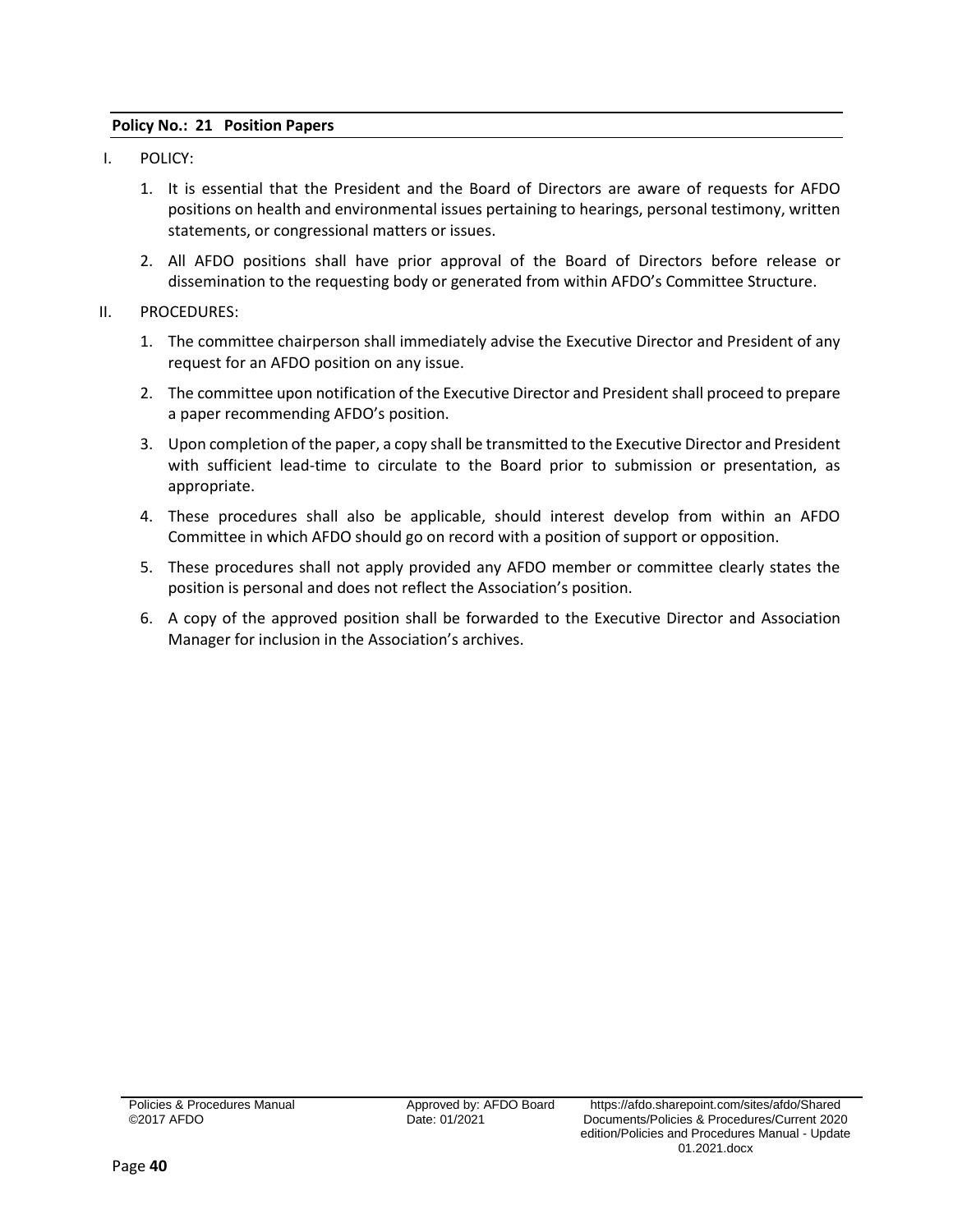# <span id="page-42-0"></span>**Policy No.: 22 AFDO Policies & Procedures Manual**

I. POLICY:

It shall be the responsibility of the AFDO Executive Director in cooperation with the AFDO Association Manager to review and update the Association's Operations and Procedures Policy Manual every two years.

- II. PROCEDURES:
	- 1. Every two years, the AFDO Executive Director and Association Manager will present any updates to the Board of Directors.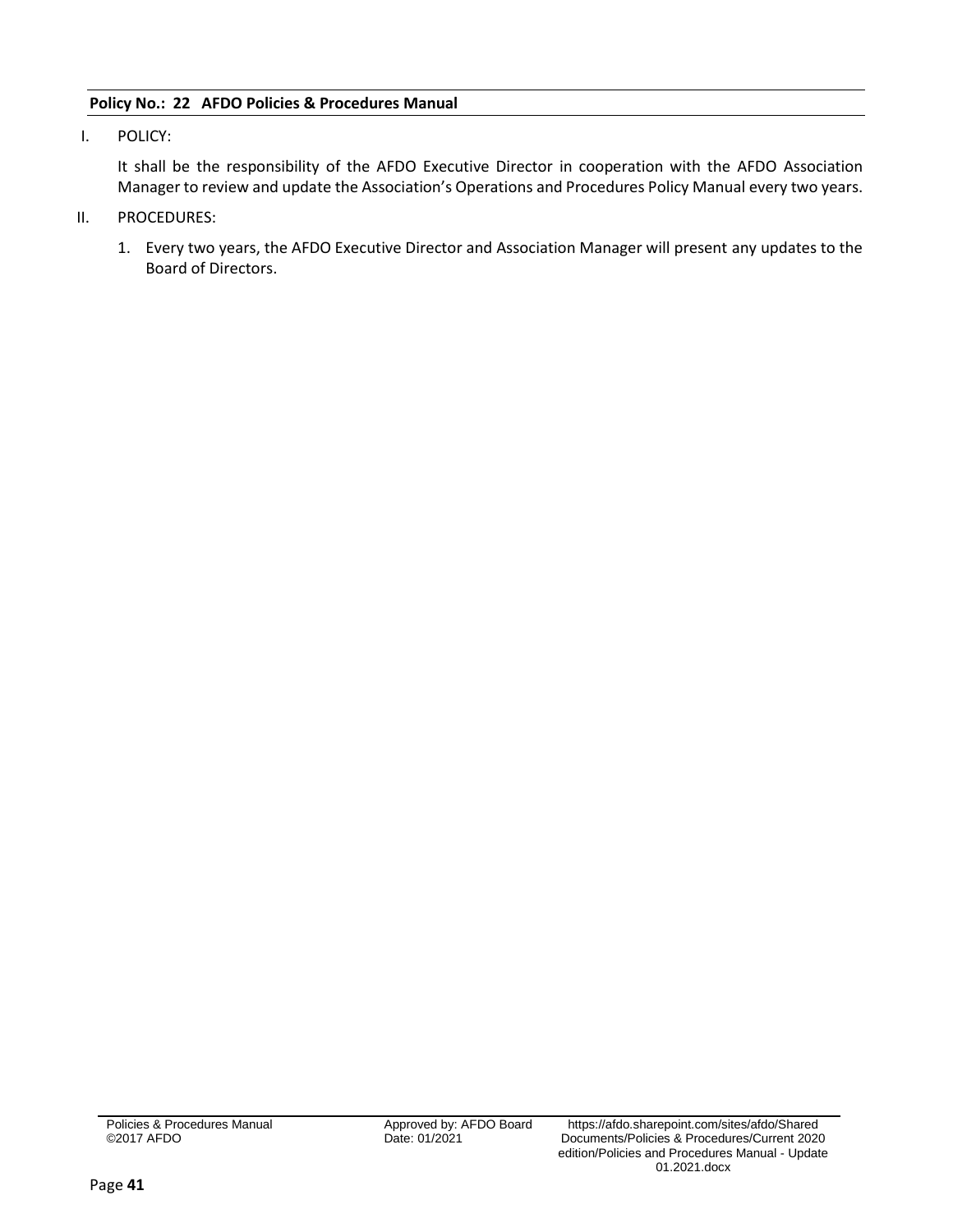# <span id="page-43-0"></span>**Policy No.: 23 Resolution**

I. POLICY

To establish protocols for the receipt and consideration of Resolutions submitted through the AFDO Executive Director that involves time frames, format, and detailed procedures.

- II. PROCEDURES:
	- 1. In January of each year, the Executive Director shall call for resolutions by contacting the Regional Affiliate Presidents, Regional Affiliate AFDO Board Members, and AFDO Committee Chairs.
	- 2. Proposed resolutions will be accepted only if they come from an AFDO member or affiliate association. If needed for explanatory purposes, a resolution should be accompanied by a statement (not to exceed one page) summarizing the purpose of and the justification for the proposed resolution.
	- 3. The Executive Director shall review all proposed resolutions as to clarity and form and may modify language if deemed advisable, as long as the intent is not changed and is in consultant with the sponsor. The Executive Director may consolidate resolutions that are similar in content and intent and so indicate when presenting the revised resolution to the Board.
	- 4. The Executive Director shall also prepare and present those additional resolutions which by tradition are of a memorial or recognition nature or in good etiquette and are appropriate for the Association at the time and place of its annual meeting.
	- 5. All proposed resolutions reviewed and approved by the Executive Director shall be submitted to the Board of Directors no later than 10 days prior to their meeting just prior to the annual meeting for review and recommendations. Board members are expected to have reviewed each proposed resolution prior to the meeting to expedite the review process by the Board.
	- 6. The Executive Director shall be responsible for the posting of the proposed resolutions which are to be presented for membership approval. A copy of each shall be made available for review by the membership at least one day prior to the annual business meeting.
	- 7. All resolutions reviewed and approved by the Board of Directors shall be presented to the membership during the annual business meeting by the Executive Director, with the Board of Director's recommendations of approval or disapproval.
	- 8. Resolutions may be offered for voting individually or in a group of resolutions identified as a "consent calendar". Consent calendar resolutions are those assembled as a single voting item by the Board of Directors prior to the voting session on the assumption that they are noncontroversial. All proposed resolutions must be publicized and posted in a designated area, clearly identified as individual or consent calendar items, at least one day prior to the annual business meeting. Prior to the vote, upon a member request or otherwise, the presiding chair may move any individual resolution from the consent calendar to be voted upon individually. Any resolution publicized as outlined in this procedure prior to the meeting may be voted upon "as published" versus reading the resolution.
	- 9. Floor action on resolutions shall be by majority vote of the members present and constituting a quorum.

Policies & Procedures Manual ©2017 AFDO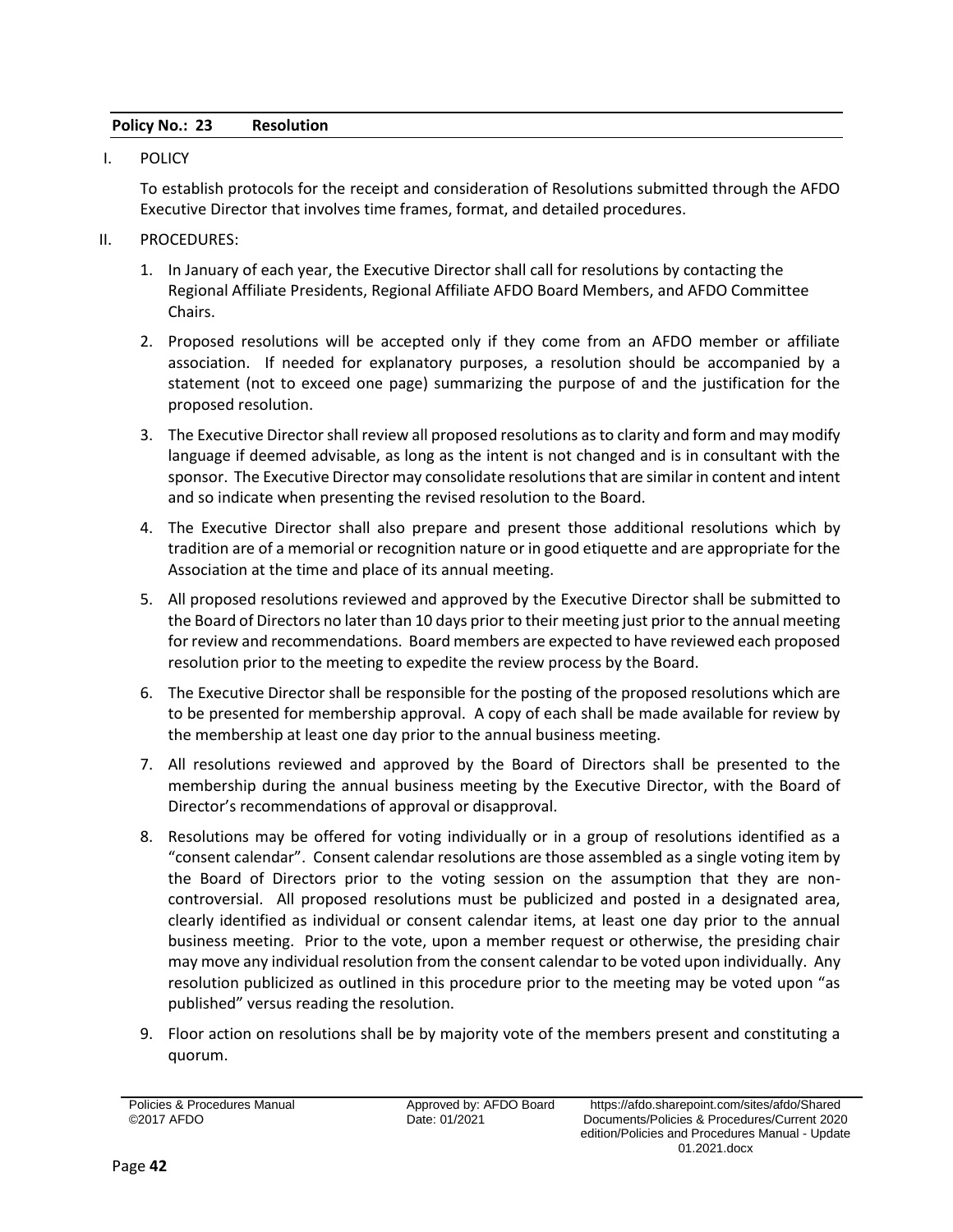- 10. If the provisions of paragraphs 1-6 cannot be met, resolutions may be presented from the floor during the annual business meeting provided:
	- A. The purpose/intent as to form and clarity has been approved in advance by the AFDO Board of Directors,
	- B. Such resolutions shall be considered after all other resolutions have been acted upon.
- 11. Following the annual business meeting, a copy of all resolutions approved by the members shall be supplied to all regional associations.
- 12. The AFDO Board of Directors shall initiate all action required by the approved resolutions and will attempt to achieve the resolutions intent during the ensuing year.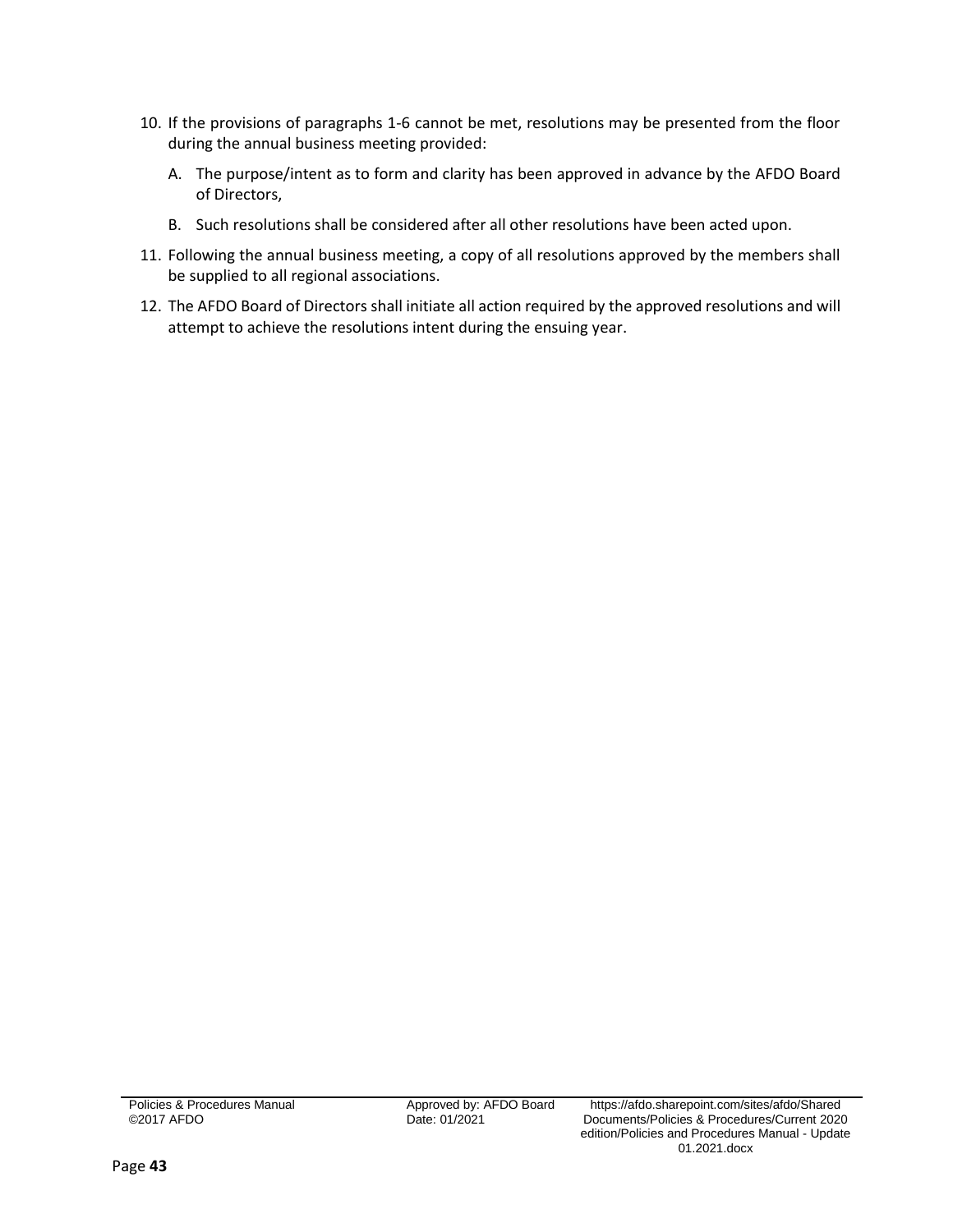<span id="page-45-0"></span>**Policy No.: 24 Retired**

Policies & Procedures Manual ©2017 AFDO

Approved by: AFDO Board<br>Date: 01/2021

Approved by: AFDO Board https://afdo.sharepoint.com/sites/afdo/Shared Documents/Policies & Procedures/Current 2020 edition/Policies and Procedures Manual - Update 01.2021.docx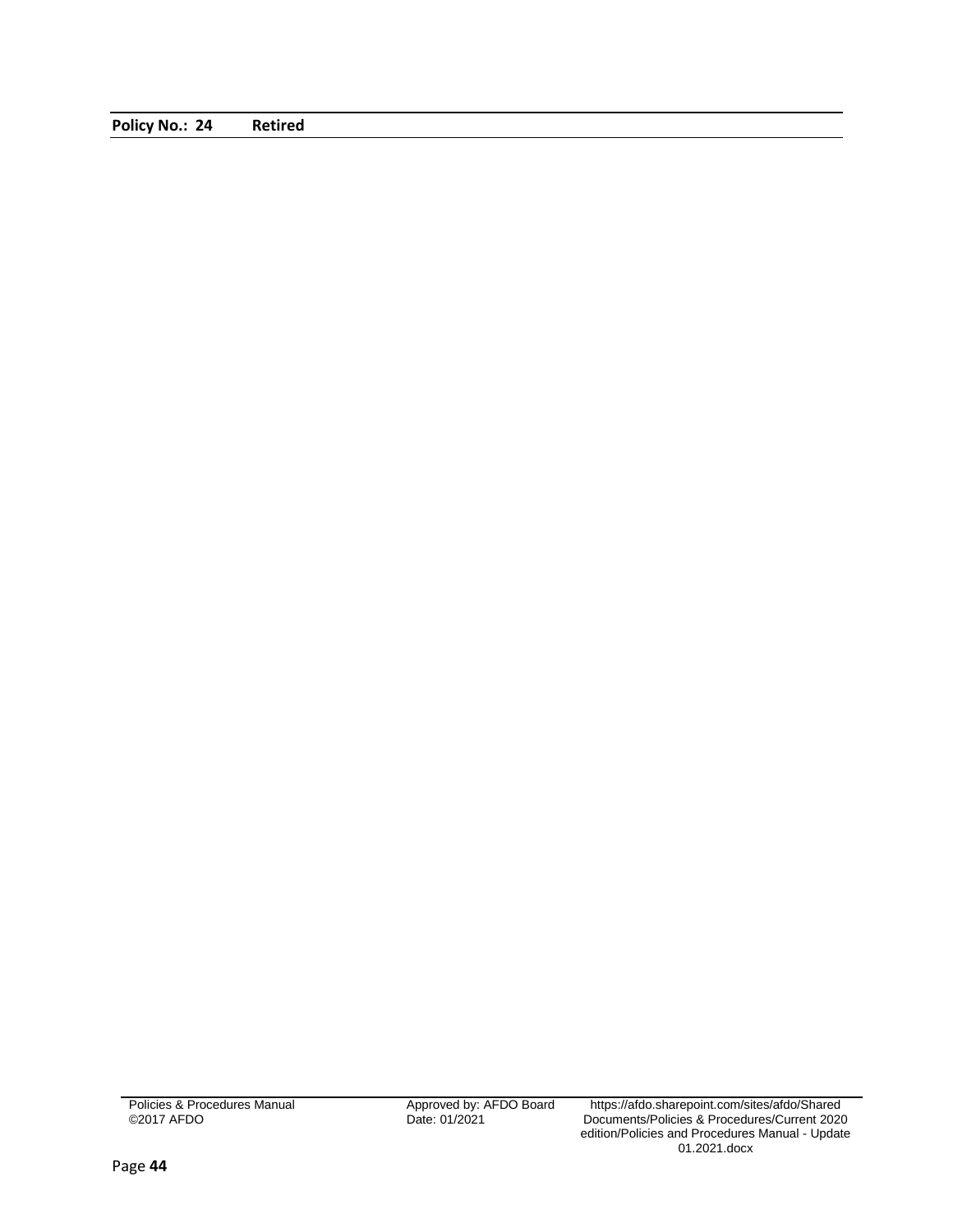# <span id="page-46-0"></span>**Policy No.: 25 AFDO Endorsement of Specific Products and/or Services**

I. POLICY:

AFDO will allow presentations during the annual AFDO Educational Conference to provide for "new science" and/or "new technology."

AFDO will not review products or services for the purpose of endorsement and AFDO will not endorse specific products or services. AFDO will not allow the "AFDO" name to be used for marketing or promotion of a product or service.

## II. PROCEDURES:

- 1. The AFDO Past President may solicit presentations from industry on "new science" and/or "new technology" or industry may submit a request directly to the AFDO Past President.
- 2. The AFDO Past President will request a one-page summary from the industry representative of the "new science" and/or "new technology."
- 3. The AFDO Past President will determine if the "new science" and/or "new technology" presentation is appropriate for the conference program theme.
- 4. If the AFDO Past President determines that the topic is appropriate, the information described in #2 above will be distributed to the AFDO Board of Directors for review and a majority vote of the Board of Directors will determine if the presentation will be approved.
- 5. The primary focus of the presentation must be informational rather than promotional, however, AFDO will allow the speaker to name the company, which s/he is representing and the speaker can respond to direct questions from the audience relative to cost and availability of the product and/or service described.
- 6. The industry representative will be allowed to distribute printed promotional materials.
- 7. If the presenter requests to display the product and/or demonstrate the service at any other time during the conference, the AFDO Past President must evaluate whether this request is appropriate for the conference program. If the AFDO Past President determines that the display and/or demonstration is appropriate, the information will be distributed to the AFDO Board of Directors for review and a majority vote of the Board of Directors will determine if the display of the product and/or demonstration will be approved.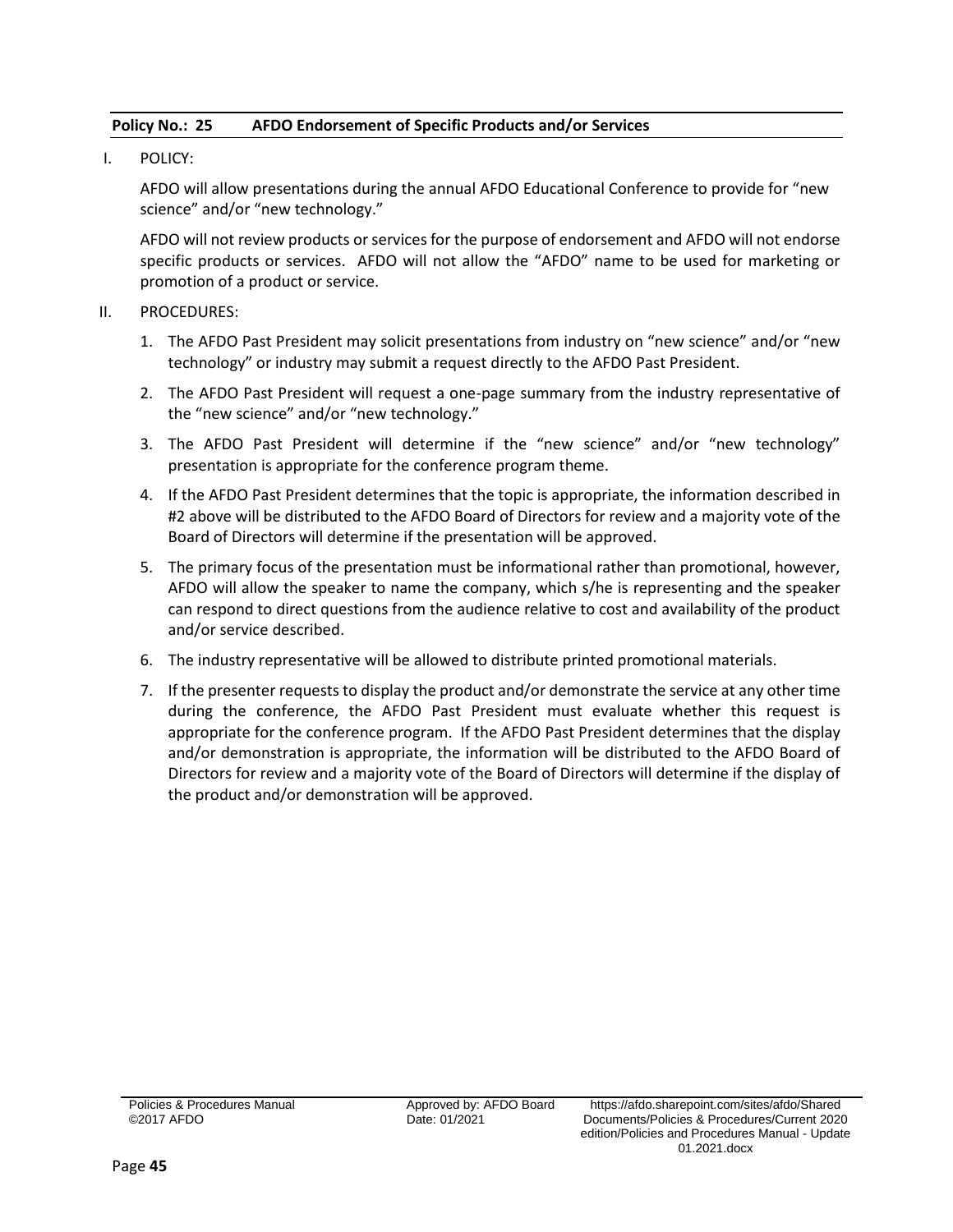# <span id="page-47-0"></span>**Policy No.: 26 Conference Program Planning Committee**

I. POLICY:

A Conference Program Planning Committee will assist the Past President (and conference program chairperson) with the planning and coordination of the Annual Conference. This committee will serve the chairperson with insight, ideas and suggestions for the conference program.

- II. PROCEDURES
	- 1. Permanent members of the workgroup are: the AFDO Vice President, AFDO President-Elect, AFDO Past President, AFDO Executive Director, AFDO Association Manager, USDA/FSIS representative, FDA representative, Health Canada representative, CFIA representative, CDC representative, DHS representative, Associate Committee Chair and Co-chair, Drugs, Devices & Cosmetics Committee Chair and Co-chair, and a representative from Local Arrangements.
	- 2. The AFDO Past President will serve as the chair of this workgroup.
	- 3. The President may appoint additional members to this committee if deemed necessary.
	- 4. Workgroup meetings will be conducted via conference calls.
	- 5. The role of workgroup members is to assist in reviewing suggested topics, refining issues, and identifying and contacting speakers. Additional roles may apply as deemed necessary by the AFDO President.
	- 6. The Program Chair will coordinate with the Drugs, Devices & Cosmetics Committee on their sessions.
	- 7. The Program Chair will coordinate with individuals planning pre or post conference workshops.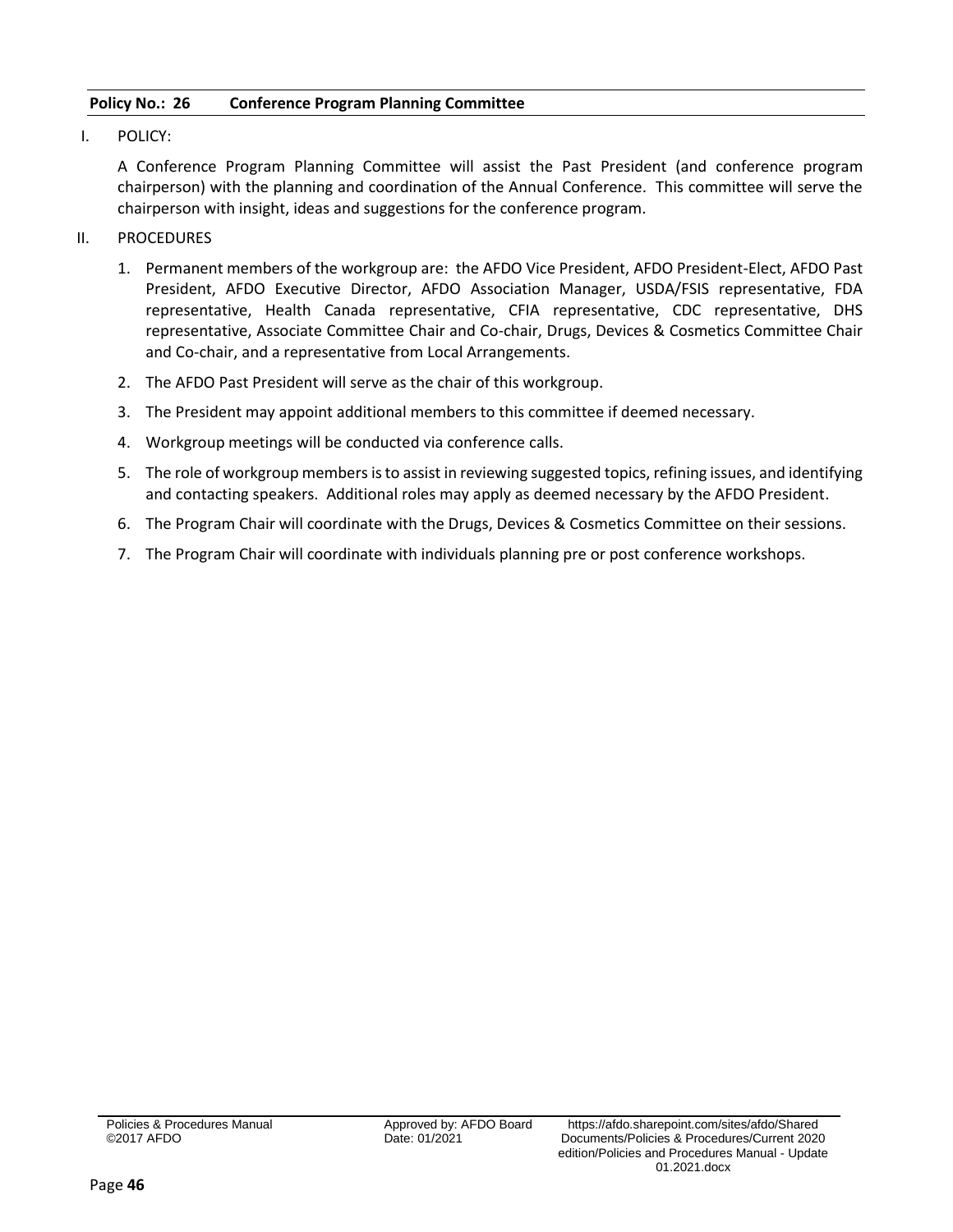# <span id="page-48-0"></span>**Policy No.: 27 Annual Conference Locations**

- I. POLICY:
	- 1. As identified in AFDO's Bylaws, "Article IX Meetings of the Membership", the Board of Directors shall set the dates and locations of the Annual Conference.
	- 2. It is the policy of the Association to identify key cities where the annual meetings will be held within each regional affiliate. Criteria for selected cities shall be based on:
		- A. Ease of air access and average airfare costs.
		- B. Cities/locations that will enhance attendance and participate by all members/attendees and conference speakers.
		- C. Reasonable per diem rates.
		- D. Affordable associated meeting costs that include: food and beverage, meeting room rental, etc.
	- 3. The Annual Conference will be rotated through each of AFDO's six (6) regional affiliates on an established schedule and in those cities as identified by the Board of Directors.
	- 4. A listing of selected cities within each Regional Affiliate can be obtained by contacting the AFDO office. This listing will be updated as the need arises.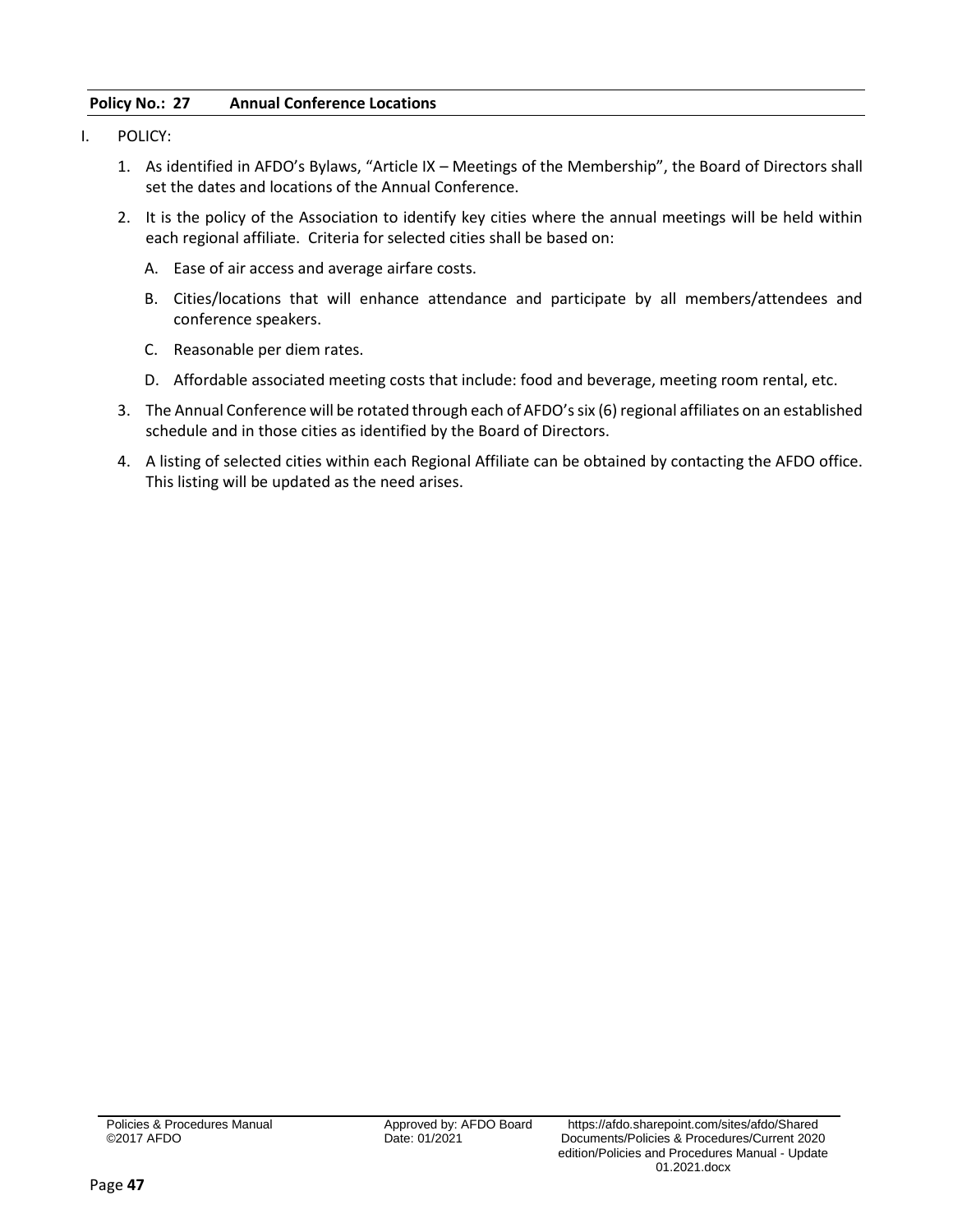# <span id="page-49-0"></span>**Policy No.: 28 Annual Conference Speaker Expenses**

- I. POLICY:
	- 1. The Past President and the Association Manager approve the travel of the speakers for the Association of Food and Drug Officials' Annual Conference.
	- 2. Funds are budgeted for a total of \$10,000 for speaker expenses.
- II. PROCEDURES
	- 1. Speakers approved for travel must follow the AFDO Travel Policy. Refer to Policy No. 18 for complete information on procedure.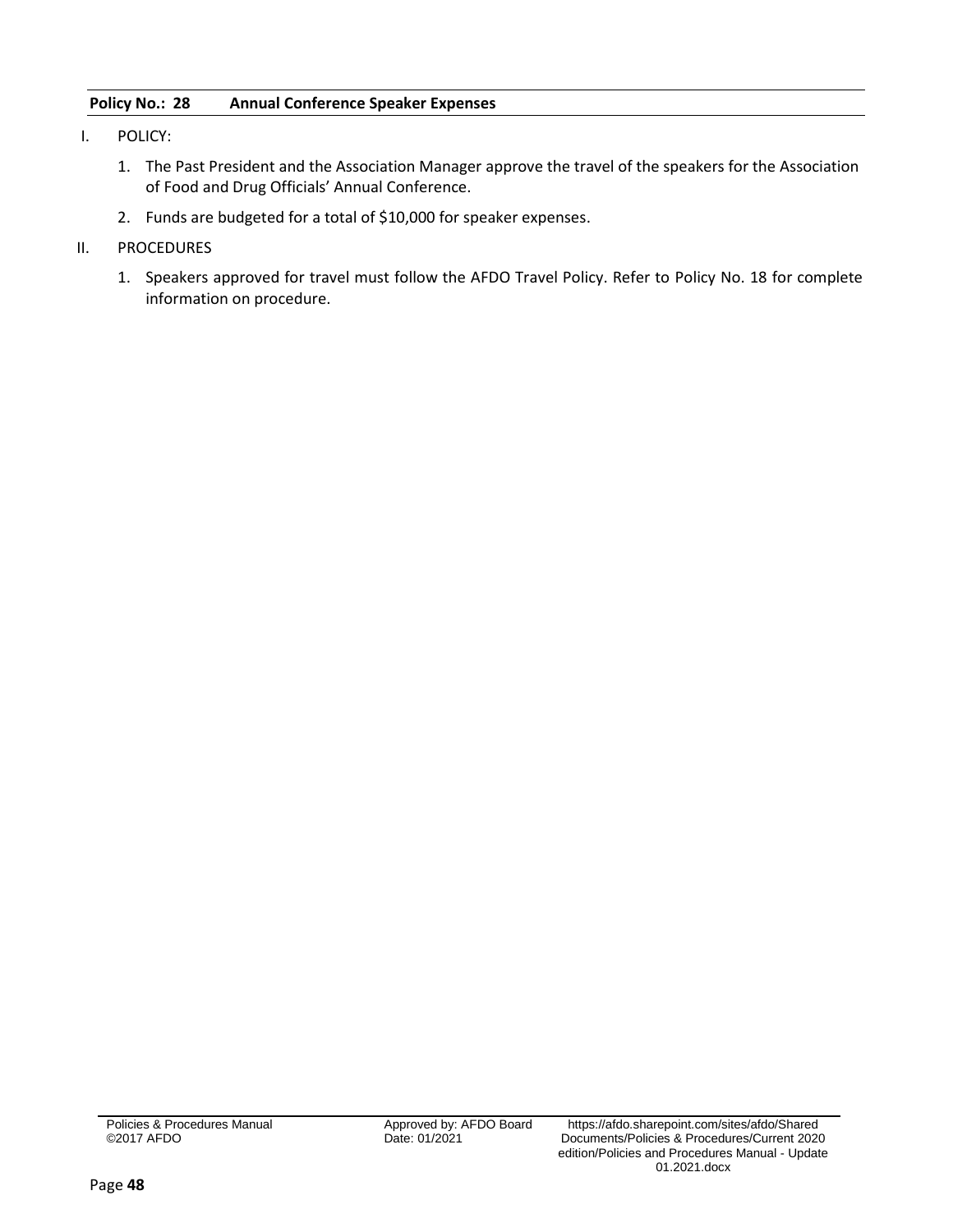# <span id="page-50-0"></span>**Policy No.: 29 Conflict of Interest**

I. POLICY

This conflict of interest policy is designed to help directors, officers, contractors and employees of the Association of Food and Drug Officials (AFDO) identify situations that present potential conflicts of interest and to provide AFDO with a procedure that, if observed, will allow a transaction to be treated as valid and binding even though a director, officer, or employee has or may have a conflict of interest with respect to the transaction. In the event there is an inconsistency between the requirements and the procedures prescribed herein and those in federal or state law, the law shall control. All capitalized terms are defined in Part 2 below.

1. Conflict of Interest Defined.

For purposes of this policy, the following circumstances shall be deemed to create Conflicts of Interest:

- A. Outside Interests.
	- i. A Contract or Transaction between AFDO and a Responsible Person or Family Member.
	- ii. A Contract or Transaction between AFDO and an entity in which a Responsible Person or Family Member has a Material Financial Interest or of which such person is a director, officer, agent, partner, associate, trustee, personal representative, receiver, guardian, custodian, conservator, or other legal representative.
- B. Outside Activities.
	- i. A Responsible Person competing with AFDO in the rendering of services or in any other Contract or Transaction with a third party.
	- ii. A Responsible Person's having a Material Financial Interest in; or serving as a director, officer, employee, agent, partner, associate, trustee, personal representative, receiver, guardian, custodian, conservator, or other legal representative of, or consultant to; an entity or individual that competes with AFDO in the provision of services or in any other Contract or Transaction with a third party.
- C. Gifts, Gratuities and Entertainment. A Responsible Person accepting gifts, entertainment, or other favors from any individual or entity that:
	- i. does or is seeking business with, or is a competitor of AFDO; or
	- ii. has received, is receiving or is seeking to receive a loan or grant, or to secure other financial commitments from AFDO;
	- iii. is a charitable organization; under circumstances where it might be inferred that such action was intended to influence or possibly would influence the Responsible Person in the performance of his or her duties. This does not preclude the acceptance of items of nominal or insignificant value or entertainment of nominal or insignificant value that are not related to any particular transaction or activity of AFDO.
- 2. Definitions.
	- A. A *Conflict of Interest* is any circumstance described in Part 1 of this Policy.
	- B. A *Responsible Person* is any person serving as an officer, employee or member of the board of directors of AFDO.
	- C. A *Family Member* is a spouse, domestic partner, parent, child, or spouse of a child, brother, sister, or spouse of a brother or sister, of a Responsible Person.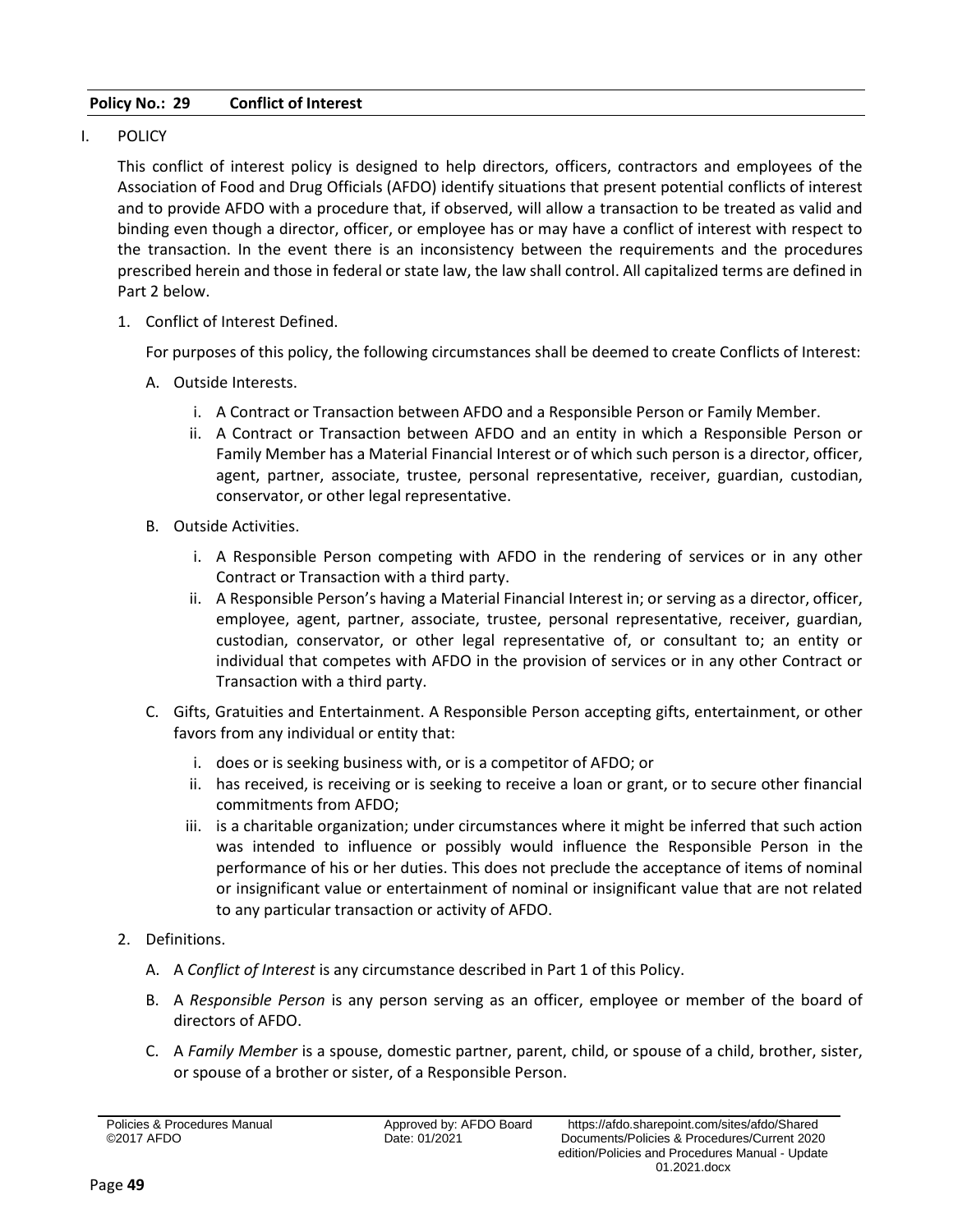- D. A *Material Financial Interest* in an entity is a financial interest of any kind that, in view of all the circumstances, is substantial enough that it would, or reasonably could, affect a Responsible Person's or Family Member's judgment with respect to transactions to which the entity is a party. This includes all forms of compensation.
- E. A *Contract or Transaction* is any agreement or relationship involving the sale of purchase of goods, services, or rights of any kind, the providing or receipt of a loan or grant, the establishment of any other type of pecuniary relationship or review of a charitable organization by AFDO. The making of a gift to AFDO is not a Contract or Transaction.

# II. PROCEDURES

- 1. Before board action on a Contract or Transaction involving a Conflict of Interest, a director having a Conflict of Interest and who is in attendance at the meeting shall disclose all facts material to the Conflict of Interest. Such disclosure shall be reflected in the minutes of the meeting.
- 2. A director who plans not to attend a meeting at which he or she has reason to believe that the board will act on a matter in which the person has a Conflict of Interest shall disclose to the President of AFDO all facts material to the Conflict of Interest. The chair shall report the disclosure at the meeting and the disclosure shall be reflected in the minutes of the meeting.
- 3. A person who has a Conflict of Interest shall not participate in or be permitted to hear the board's discussion of the matter except to disclose material facts and to respond to questions. Such person shall not attempt to exert his or her personal influence with respect to the matter, either at or outside the meeting.
- 4. A person who has a Conflict of Interest with respect to a Contract or Transaction that will be voted on at a meeting shall not be counted in determining the presence of a quorum for purposes of the vote. The person having a conflict of interest may not vote on the Contract or Transaction and shall not be present in the meeting room when the vote is taken, unless the vote is by secret ballot. Such person's ineligibility to vote shall be reflected in the minutes of the meeting. For purposes of this paragraph, a member of the board of directors of AFDO has a Conflict of Interest when he or she stands for election as an officer or for re-election as member of the board of directors.
- 5. Responsible Persons who are not members of the board of directors of AFDO or who have a Conflict of Interest with respect to a Contract or Transaction that is not the subject of board or committee action, shall disclose to the Association Manager or if the Responsible Person is the Association Manager the Executive Director any Conflict of Interest that such Responsible Person has with respect to a Contract or Transaction. Such disclosure shall be made as soon as the Conflict of Interest is known to the Responsible Person. The Responsible Person shall refrain from any action that may affect AFDOs participation in such Contract or Transaction.
- 6. In the event it is not entirely clear that a Conflict of Interest exists, the individual with the potential conflict shall disclose the circumstances to the appropriate, who shall determine whether there exists a Conflict of Interest that is subject to this policy.

# III. CONFIDENTIALITY

- 1. Each Responsible Person shall exercise care not to disclose confidential information acquired in connection with such status or information the disclosure of which might be adverse to the interests of AFDO. Furthermore, a Responsible Person shall not disclose or use information relating to the business of AFDO for the personal profit or advantage of the Responsible Person or a Family Member.
- IV. REVIEW OF POLICY

Policies & Procedures Manual ©2017 AFDO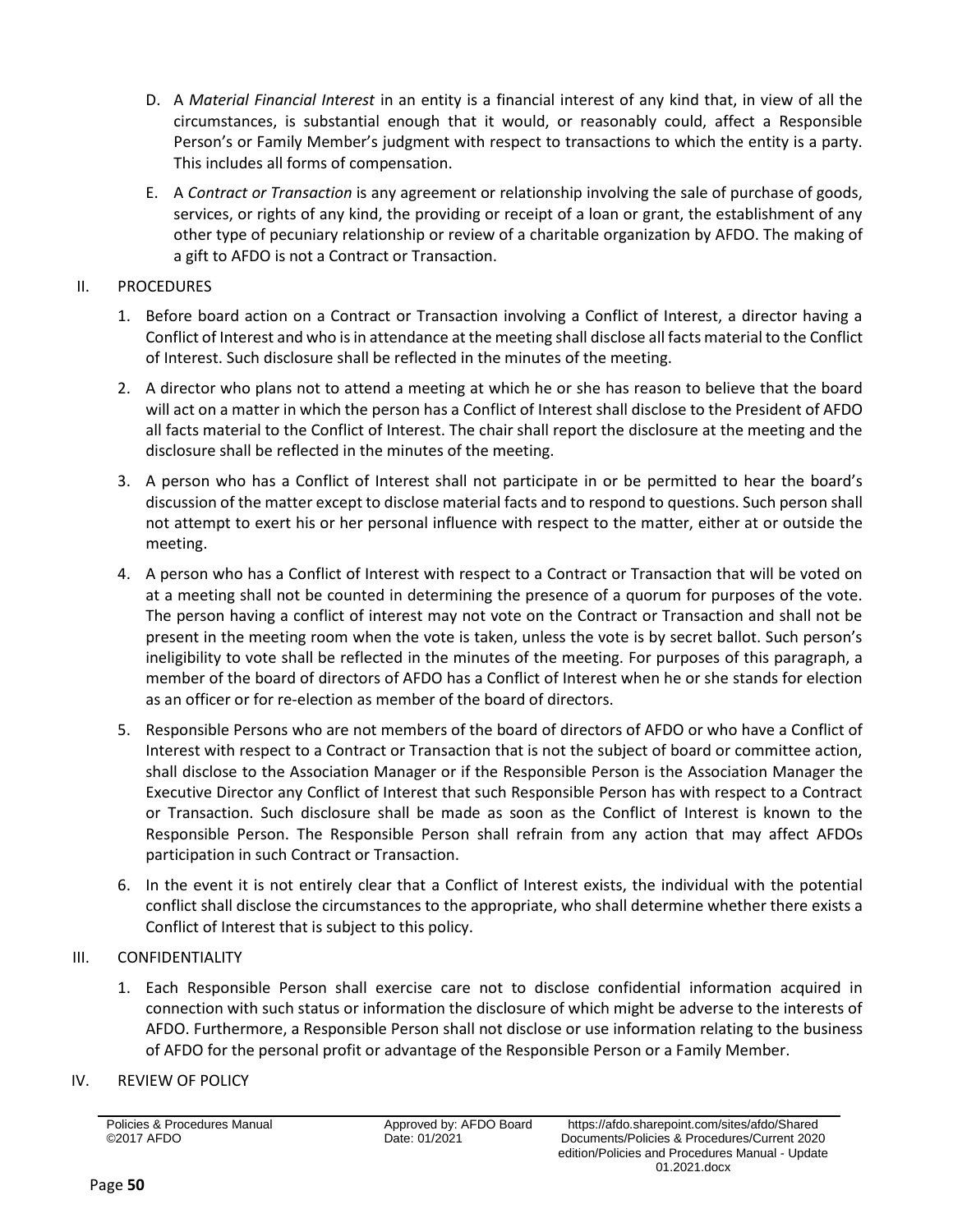- 1. Each new Responsible Person shall be required to review a copy of this Policy and to acknowledge in writing that he or she has done so.
- 2. Each new Responsible Person shall annually complete a disclosure from identifying any relationships, positions, or circumstances in which the Responsible Person is involved that he or she believes could contribute to a Conflict of Interest arising. Such relationships, positions, or circumstance might include service as a director of or consultant to a not-for-profit organization, or ownership of a business that might provide goods or services to AFDO. Any such information regarding business interests of a Responsible Person or a Family Member shall be treated as confidential and shall generally be made available only to the President, the Executive Director, and Association Manager, except to the extent additional disclosure is necessary in connection with the implementation of this Policy.
- 3. This policy shall be reviewed annually by each Responsible Person. Any changes to the policy shall be communicated immediately to all Responsible Persons.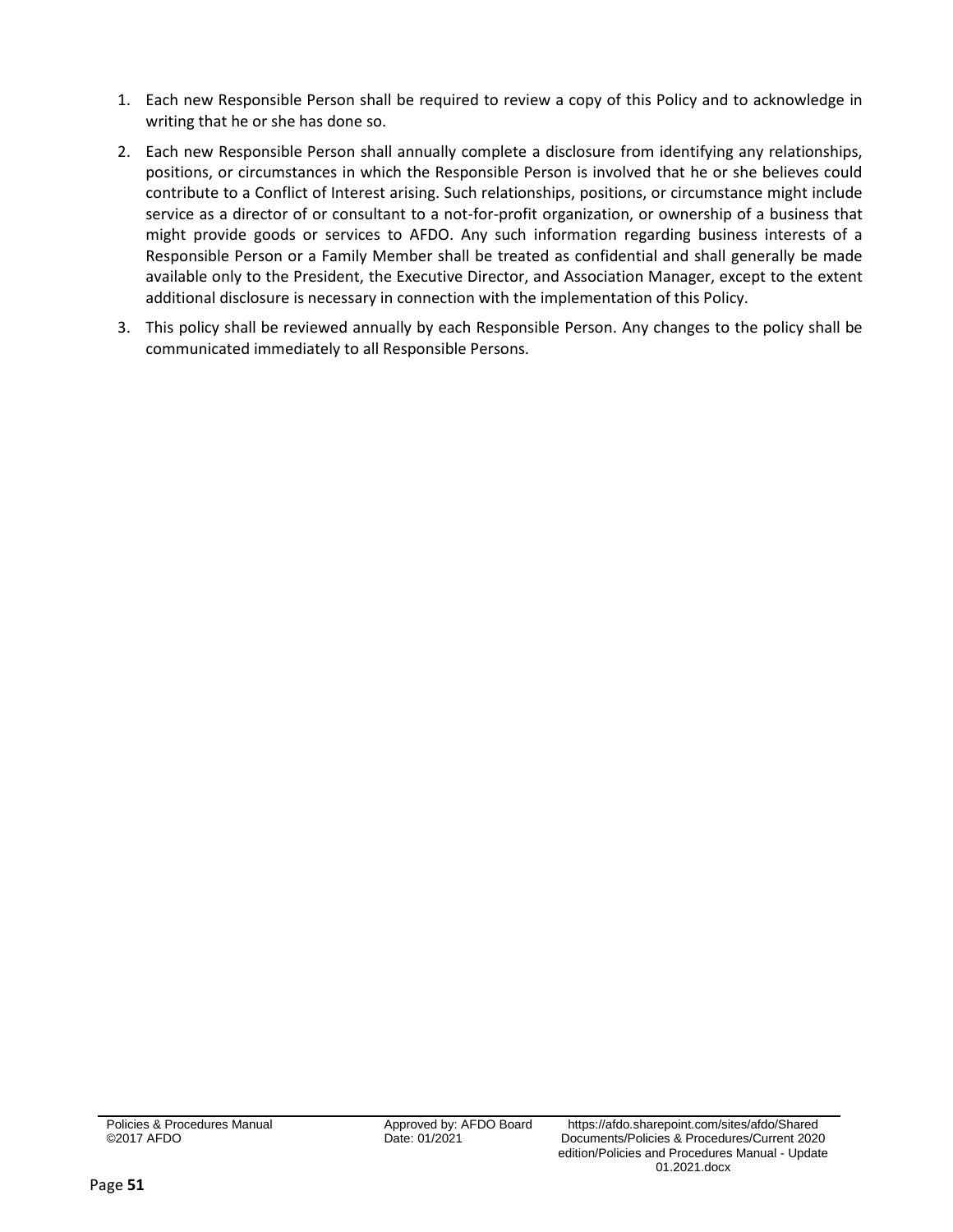# **Conflict of Interest Information Form**

Name: \_\_\_\_\_\_\_\_\_\_\_\_\_\_\_\_\_\_\_\_\_\_\_\_\_\_\_\_\_\_\_\_\_ Date: \_\_\_\_\_\_\_\_\_\_\_\_\_\_\_\_\_\_\_\_

Please describe below any relationships, positions, or circumstances in which you are involved that you believe could contribute to a Conflict of Interest (as defined in AFDO's Policy on Conflicts of Interest) arising.

*I hereby certify that the information set forth above is true and complete to the best of my knowledge. I have*  reviewed, and agree to abide by, the Policy of Conflict of Interest of Association of Food and Drug Officials that *is currently in effect.* 

| Signature: | Date: |
|------------|-------|
|            |       |

Printed Name: \_\_\_\_\_\_\_\_\_\_\_\_\_\_\_\_\_\_\_\_\_\_\_\_\_\_\_\_\_\_\_\_\_\_\_\_\_\_\_\_

Policies & Procedures Manual ©2017 AFDO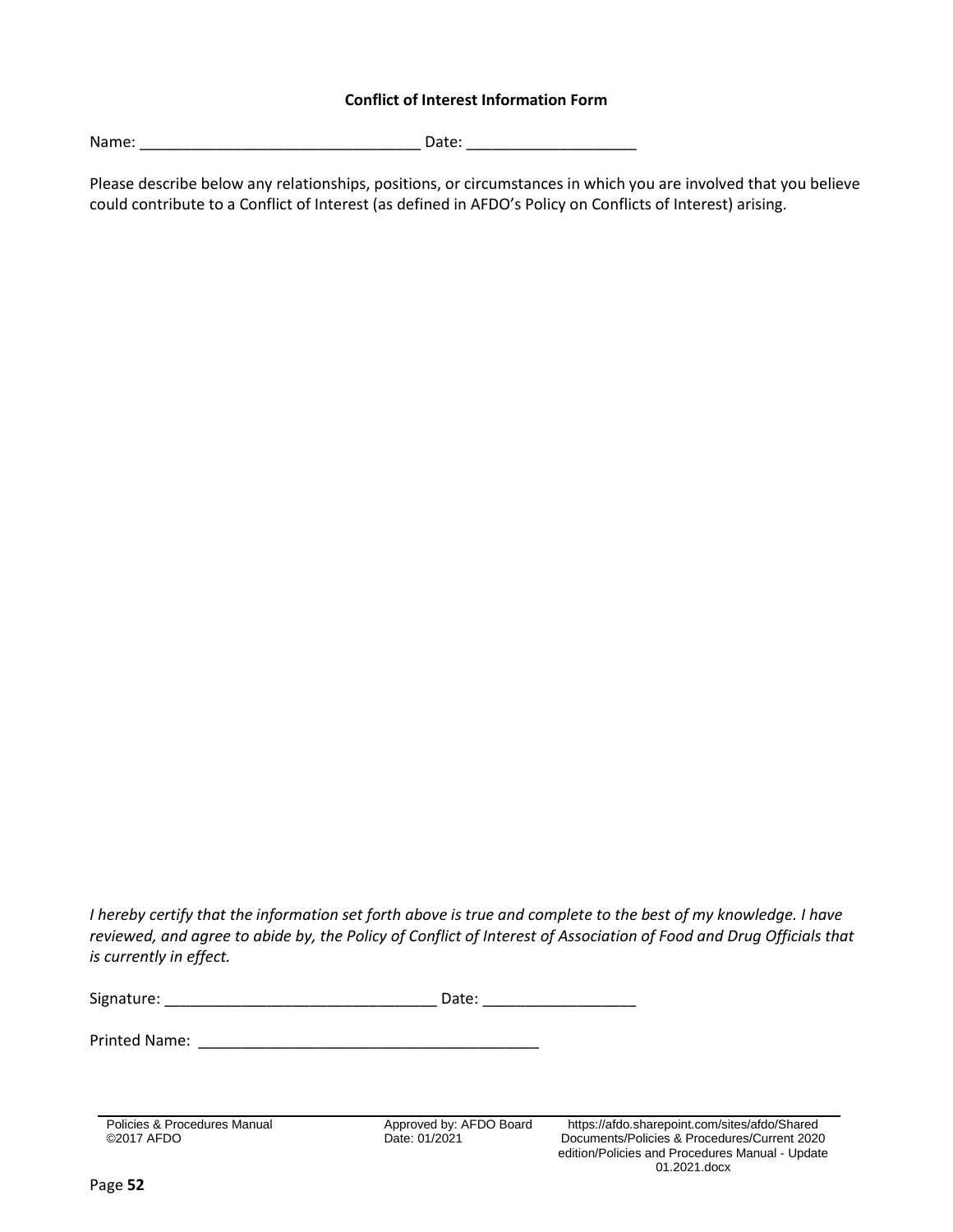# <span id="page-54-0"></span>**Policy No.: 30 Procurement and Purchasing**

# I. POLICY

AFDO will avoid acquisition of unnecessary or duplicate items. When feasible consideration will be given to consolidating, or breaking out procurements to obtain a more economical purchase. Where appropriate, analysis will be made of lease versus purchase alternatives, and any other appropriate analysis to determine the most economical approach.

Where appropriate for procurement or use of common or shared goods and services, AFDO promotes the cost-effective use of shared services across the Federally funded program.

AFDO acknowledges the requirement for compliance with procurement related to property, engineering or construction purchases. AFDO's mission and programs do not include the purchase of property, engineering or construction and are therefore exempt from these compliance expectations.

AFDO will ensure each contractor possesses the ability to perform successfully under the terms and conditions of a proposed procurement. Consideration will be given to such matters as contractor integrity, compliance with public policy, record of past performance, and financial and technical resources. AFDO will verify through SAM.gov that the contractor is not suspended or debarred. Verification will be documented with procurement transaction.

AFDO will maintain records supporting the history of each procurement. Our records will include, but are not necessarily limited to the following: rationale for the method of procurement, selection of contract type, verification of contractor integrity through SAM.gov, contractor selection or rejection, and the basis for the contract price.

Should a dispute arise out of a procurement, AFDO will exercise good administrative practice and sound business judgment to settle the dispute. A dispute does not relieve AFDO or the contractor from responsibilities under its contracts. Violations of law will be referred to the local, state, or Federal authority having proper jurisdiction.

AFDO may elect to use a time and materials contract only after determining no other contract is suitable, the contract includes a maximum cost, and contractor exceeds maximum at its own risk. Time and materials contracts include the sum of actual cost of materials and direct labor hours charged at fixed hourly rate which includes wages, all administrative costs including indirect. AFDO agrees to exercise a high degree of oversight to ensure contractor uses efficient methods and effective cost controls.

All procurement transactions must be conducted in a manner providing full and open competition consistent with AFDO's procurement policies and procedures. To eliminate unfair competitive advantage, contractors that develop statements of work, invitations for bids, or requests for proposals must be excluded from competing for such procurements. Geographic location of contractor will not impose limitations during the competitive process.

All procurement solicitations will include a description of the technical requirements for the material, product, or service to be procured. Specifications should be written clearly and with sufficient detail to solicit an adequate number of bids, and evaluate bids fairly and consistently, without limiting competition.

No AFDO member, employee, consultant, elected official, appointed official or designated agent of AFDO will take part or have an interest in the award of any procurement transaction if a conflict of interest, real or apparent, exists. A conflict of interest occurs when the official, employee or designated agent, partners of such individuals, immediate family members, or an organization which employs or intends to employ any of the above has a financial or other interest in any of the competing firms.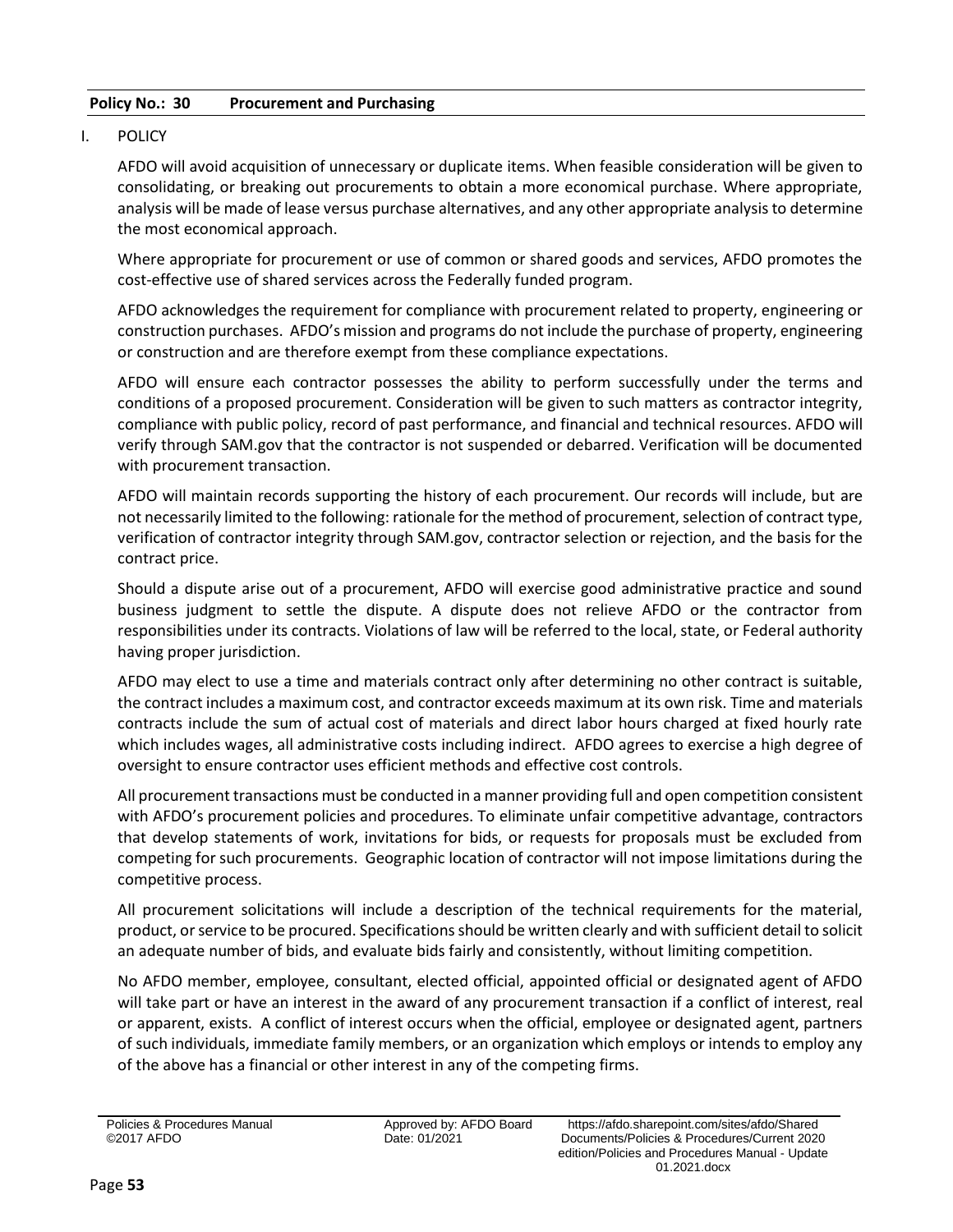# II. PROCEDURES

Procurements made by AFDO will comply with one of the five procurement methods. Each procurement will document the applicable method and subsequent documentation for each process will be retained and kept with AFDO's fiscal or grant records as applicable. The following process shall be used for all procurements using federal cooperative agreement funds. The Association Manager may waive this process for procurement funds not involving federal funds.

- 1. Micro-purchase procurement Purchases for supplies, materials or services under \$3,000 can be made without competition.
	- A. Micro-purchases not under contract must be initiated with a request to purchase except for shipping costs.
	- B. Requests for purchase for micro-purchases should be emailed to the association manager. Email should include Item/Service Description and price.
	- C. Upon receipt of the item/service the packing slip/work order listing items received should be endorsed by the recipient.
- 2. Small purchase procurement Small purchases between \$3,000 and \$150,000 (Simplified Acquisition Threshold) for services, supplies, materials, or other property must include a price or rate quotation from an adequate number of qualified sources (two or more).
	- A. Small purchases not under contract must be initiated with email request to purchase to the association manager. Email should include Item/Service Description and price.
	- B. Requests for purchase for small purchases must be approved as follows:
		- i. \$1-\$10,000 by the requestor and the association manager
		- ii. \$10,001-\$50,000 by the requestor, association manager and executive director
		- iii. \$50,001 and above are required to be approved by the association manager, executive director, and president.
	- C. All documentation, including the two or more quotations obtained, is then submitted to accounting upon completion.
	- D. Upon receipt of the item/service the packing slip/work order listing items received should be endorsed by the recipient. This documentation is then submitted for payment with all items.
- 3. Competitive Procurement Competitive procurements are applicable when AFDO needs a fixed price or cost-reimbursement contract, more than one source is available and the use of sealed bids is not appropriate. Prior to development of a Request for Proposals, the Association Manager and Executive Director shall approve the development of the RFP along with the final RFP prepared. AFDO's competitive procurements will include:
	- A. Requests for proposals (RFP) will be publicized and allow for a minimum of 15-day response period.
	- B. Include all evaluation factors and their relative importance.
	- C. All responses to the RFP will be considered to the maximum extent possible.
	- D. Proposals will be solicited from an adequate number of qualified sources.
	- E. The method for evaluating and selecting proposals will be established in writing.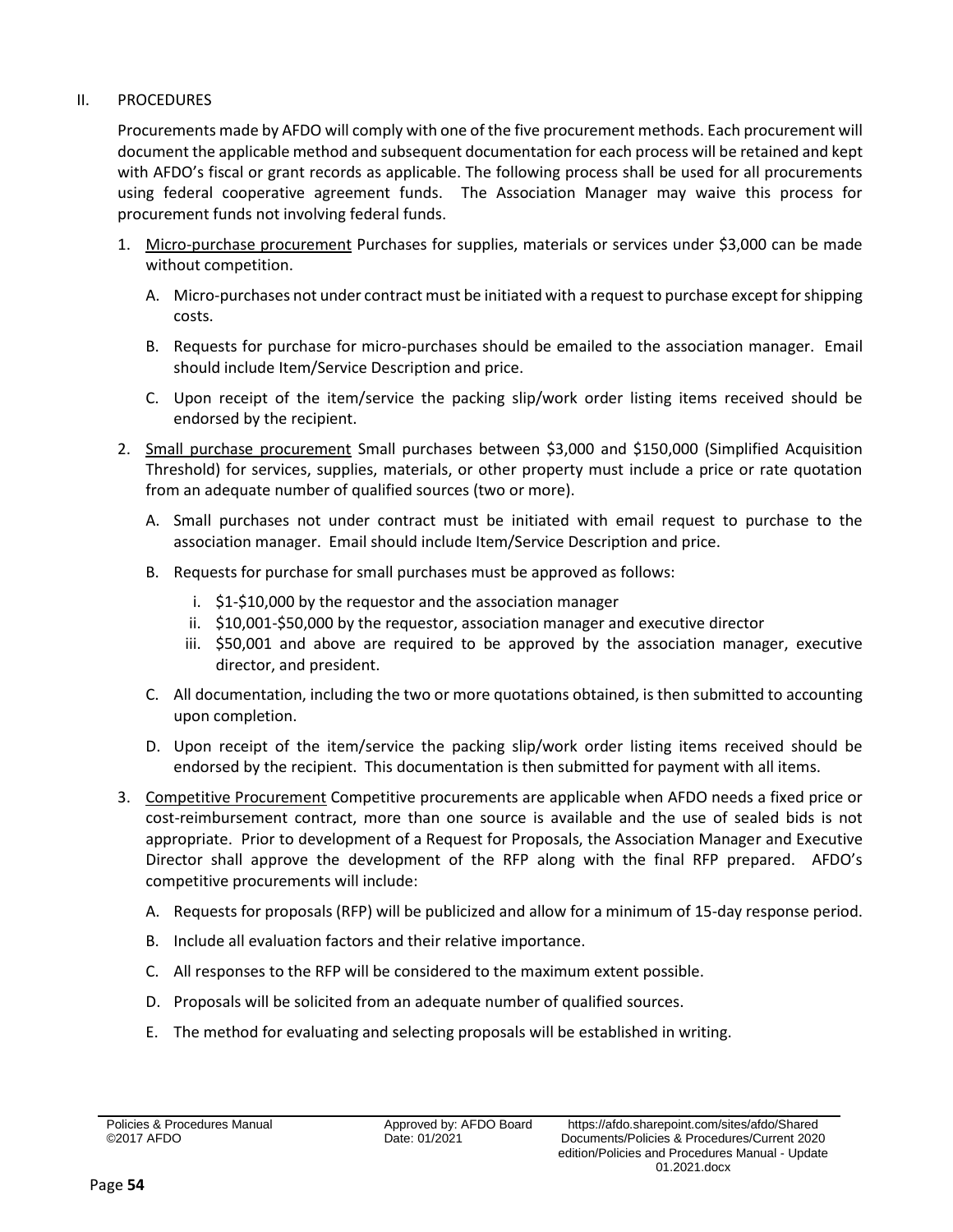- F. AFDO will perform a cost or price analysis; at minimum, independent estimates will be made before receiving bids or proposals. AFDO will negotiate profit as a separate element of the price for each contract in which there is no price competition and in all cases where cost analysis is performed.
- G. Contract will be awarded to the entity whose proposal is most advantageous to the program, with price and other factors considered.
- H. The final signed contract along with all the RFPs submitted will be submitted to Accounting for retention.
- 4. Procurement by sealed bid In the instances when AFDO's procurement needs result in a fixed price contract (lump sum or unit price) that exceeds \$150,000, a sealed bid process will be considered. Sealed bids require public advertising, and the awards given to the responsible, lowest price bidder who conforms with all terms and conditions of the solicitation. The sealed bid method is the preferred for procuring construction.
	- A. Considerations for determining if a sealed bid process is feasible:
		- i. A complete, adequate, and realistic specification or purchase description is available;
		- ii. Two or more responsible bidders are willing and able to compete effectively for the business; and
		- iii. The procurement lends itself to a firm fixed price contract and the selection of the successful bidder can be made primarily on price.
	- B. If sealed bids are used, the following requirements apply:
		- i. Bids must be publicly advertised with sufficient response time prior to date of opening the bid.
		- ii. Solicited to an adequate number of known suppliers.
		- iii. Bid specifications will adequately and fairly define the items or services in order for the bidder to properly respond.
		- iv. All bids will be opened at the time and place prescribed in the invitation for bids, and for local and tribal governments, the bids must be opened publicly;
		- v. AFDO will perform a cost or price analysis; at minimum, independent estimates will be made before receiving bids or proposals. AFDO will negotiate profit as a separate element of the price for each contract in which there is no price competition and in all cases where cost analysis is performed.
		- vi. A firm fixed price contract will be established in writing to the lowest priced and most responsible bidder.
- 5. Procurement by noncompetitive proposals (sole source) AFDO may consider sole source procurements only when one or more of the following circumstances apply:
	- A. The item or service is only available from a single source;
	- B. The public emergency for the requirement will not permit a delay resulting from competitive solicitation.
	- C. The Federal awarding agency or pass-through entity has given AFDO written permission to engage in noncompetitive proposals (sole source); or
	- D. After solicitation of a number of sources, competition is determined inadequate.
	- E. Any or all bids may be rejected if there is a sound documented reason.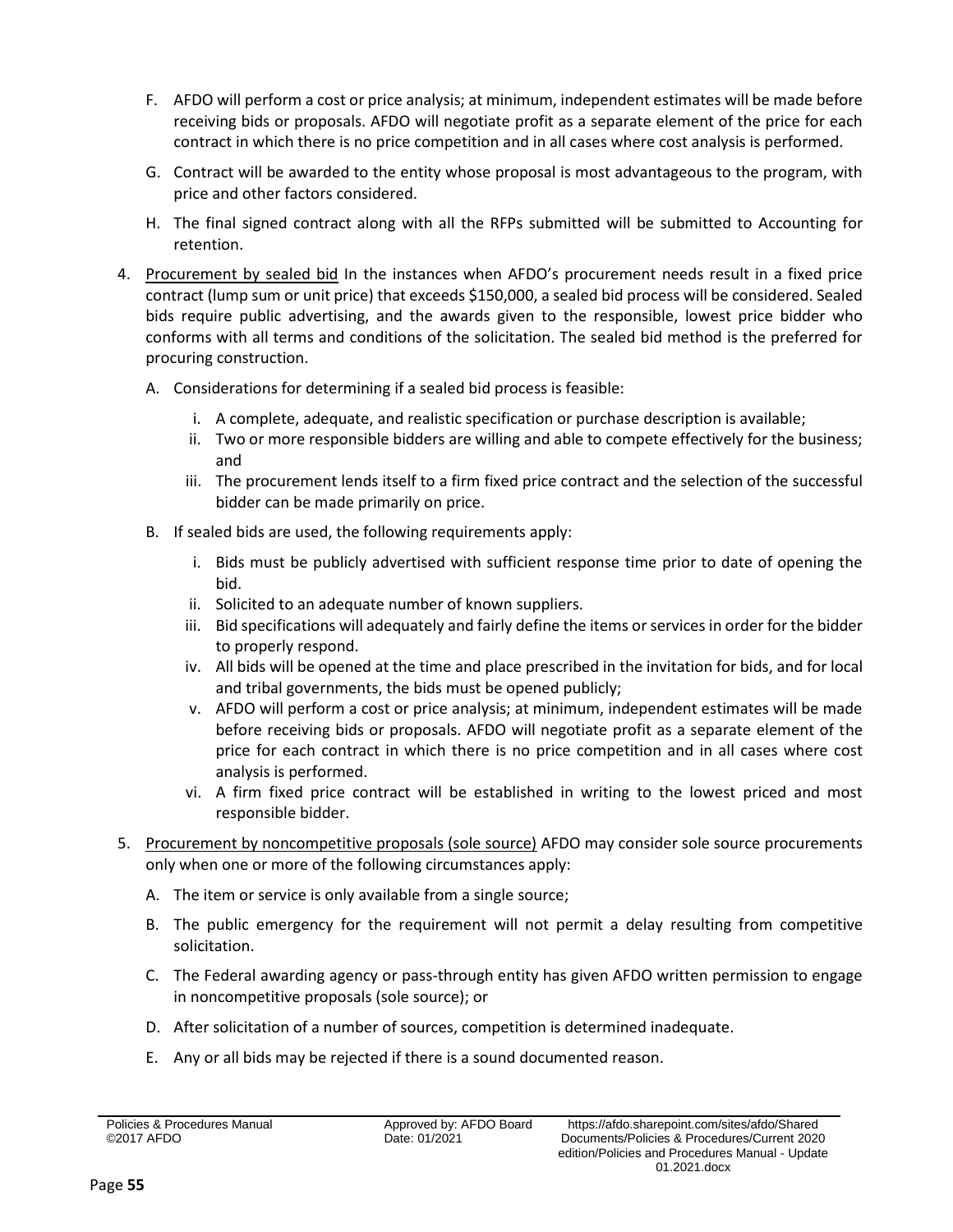- 6. NOTE: Federal agency preapproval is required when the procurement is expected to exceed \$150,000 (simplified acquisition threshold) and is to be awarded without competition, or only one bid or proposal is received in response to a solicitation.
- 7. AFDO will take the necessary affirmative action steps to assure minority businesses, women's business enterprises, and labor surplus area firms are used when possible.
	- A. AFDO's affirmative steps will:
		- i. Place qualified small and minority businesses and women's business enterprises on solicitation lists and engage in solicitations whenever they are potential sources;
		- ii. Adjust bid specifications and delivery expectations when feasible, into smaller tasks to permit maximum participation by small and minority businesses, and women's business enterprises;
		- iii. As appropriate, AFDO will use the services of the Small Business Administration and the Minority Business Development Agency of the Department of Commerce.
		- iv. Ensure contracts, if subcontracts are to be let, to take the affirmative steps listed in this section.
- 8. Record Retention and Audit
	- A. All steps of the procurement process will be recorded and retained with the applicable grant or AFDO fiscal year records. Expiration of each record will follow the retention period assigned to each grant award or AFDO's fiscal year.
- 9. Contract and Subcontract Provisions
	- A. When applicable, AFDO, will include in contracts and subcontracts the procurement practices outlined in the prime grant award or contract. To limit liability if continued funding is not forthcoming, AFDO will insert a clause into all contracts stipulating that payment beyond the end of the current budget period is contingent on continued Federal funding.
	- B. All contracts above \$10,000 which use federal funds must contain or incorporate the requirements from 2 CFR 200, Appendix II.

Equipment purchased with federal funds should be noted in the AFDO inventory. Federal disposition rules must be followed to allow for disposition. Equipment for federal fund purposes is nonexpendable personal property having a useful life of more than one year and an acquisition cost of \$5,000 or more per unit. Examples of equipment include laboratory instruments, audio visual equipment, and computer systems.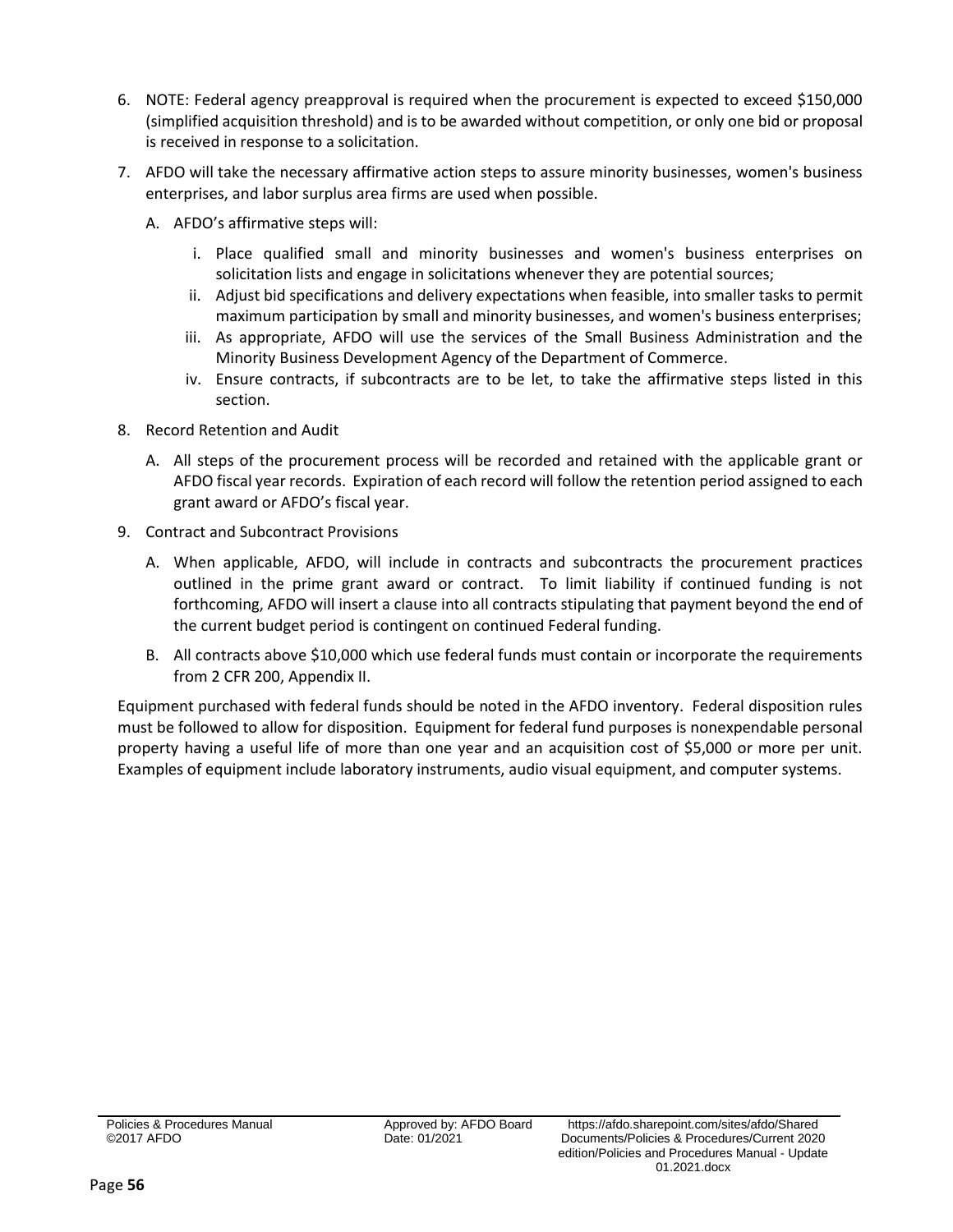# <span id="page-58-0"></span>**Policy No.: 31 Record Retention**

I. POLICY:

The Association has established a written record retention policy to ensure that staff and officers follow consistent guidance about maintaining and documenting the storage and destruction of the organization's documents and records.

- II. PROCEDURES:
	- 1. The organization's staff, volunteers, members of the board of directors, committee members and outsiders (independent contractors via agreements with them) are required to honor the following record retentions:

The table below indicates types of documents (paper or electronic) the Association must retain and for how long. The Association will also adhere to the requirements of 361 CFR 75.361 Retention requirements for records.

- A. Paper documents not listed on the table will be destroyed after their usefulness has been completed.
- B. All electronic documents not listed on the table will be deleted from all individual computers, databases, networks, and back-up storage after one year.
- C. No paper or electronic documents will be destroyed or deleted if pertinent to any ongoing or anticipated government investigation or proceeding or private litigation. All records should be kept until the statute of limitations is up.
- D. No paper or electronic documents will be destroyed or deleted as required to comply with government auditing standards (Single Audit Act). In addition, federal awards and other government grants may provide for a longer period than is required by other statutory requirements.
- E. Document retention policies apply equally to documents saved in the cloud, on a server, or in a filing cabinet.

| <b>Type of Document</b>                               | <b>Minimum Requirement</b> |
|-------------------------------------------------------|----------------------------|
| Accounts payable ledgers and schedules                | 7 years                    |
| Articles of Incorporation                             | Permanently                |
| Audit reports                                         | Permanently                |
| <b>Bank reconciliations</b>                           | 2 years                    |
| <b>Bank statements</b>                                | 3 years                    |
| Checks and ACH (for important payments and purchases) | 7 Years                    |
| Contracts, mortgages, notes, and leases (expired)     | 7 years                    |
| Contracts (still in effect)                           | Contract period            |
| Correspondence (general – including emails)           | 2 years                    |
| Correspondence (legal and important matters)          | Permanently                |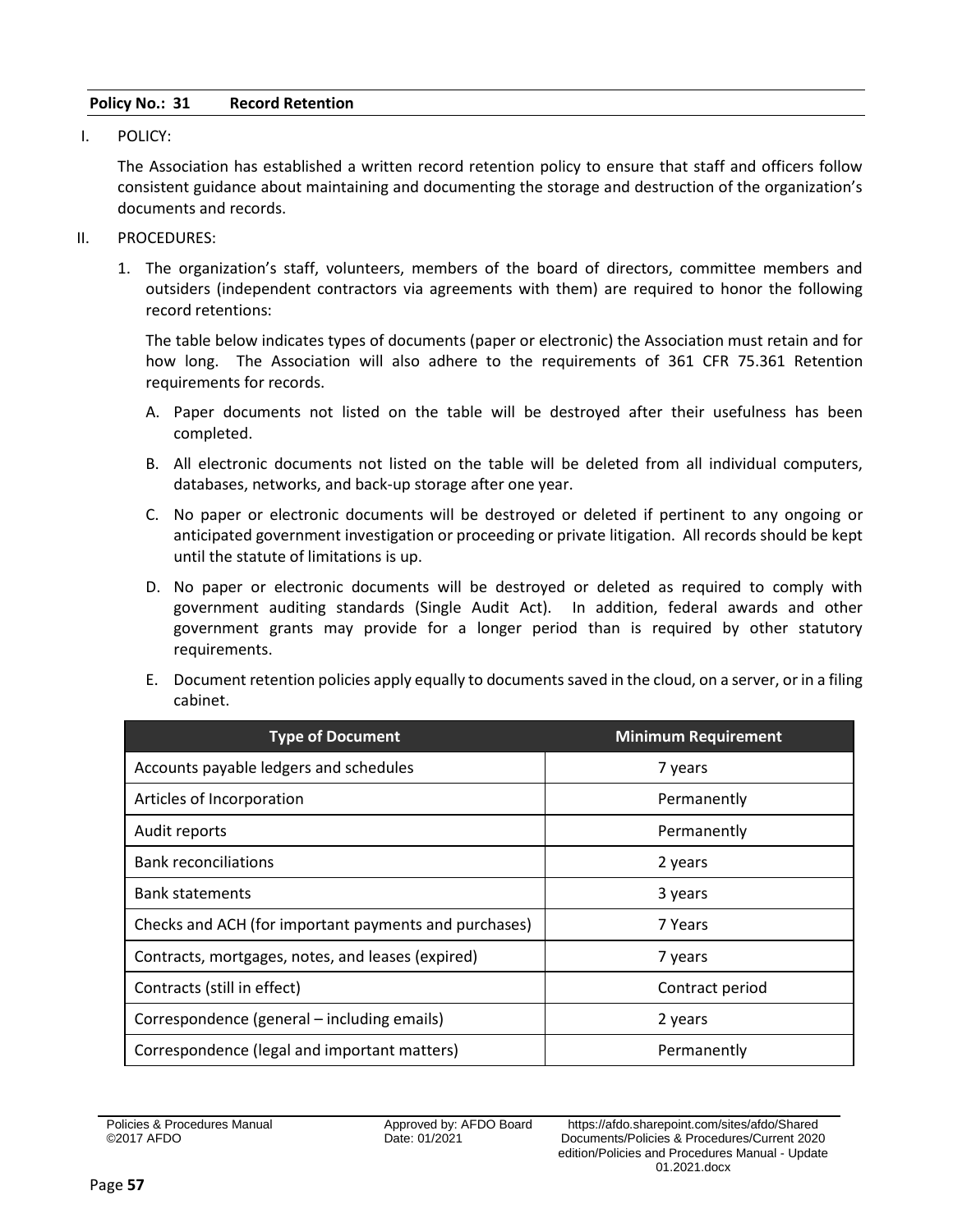| <b>Type of Document</b>                                                                          | <b>Minimum Requirement</b> |
|--------------------------------------------------------------------------------------------------|----------------------------|
| Correspondence (with customers and vendors)                                                      | 2 years                    |
| Deeds, mortgages, and bills of sale                                                              | Permanently                |
| Depreciation schedules                                                                           | Permanently                |
| Determination Letter from the IRS (and correspondence)                                           | Permanently                |
| Duplicate deposit slips                                                                          | 2 years                    |
| <b>Employment applications</b>                                                                   | 3 years                    |
| Expense analyses/expense distribution schedules                                                  | 7 years                    |
| Year-end financial statements                                                                    | Permanently                |
| Insurance records, current accident reports, claims,<br>policies, and so on (active and expired) | 7 Years                    |
| Internal audit reports                                                                           | 3 years                    |
| Inventory records for products, materials, and supplies                                          | 3 years                    |
| Invoices (to customers, from vendors)                                                            | 7 years                    |
| Meeting minutes, bylaws, and constitution                                                        | Permanently                |
| Patents and related papers                                                                       | Permanently                |
| Payroll records and summaries                                                                    | 7 years                    |
| Personnel files (terminated employees)                                                           | 7 years                    |
| Resolutions                                                                                      | Permanently                |
| Retirement and pension records                                                                   | Permanently                |
| Tax returns and worksheets                                                                       | Permanently                |
| Timesheets                                                                                       | 7 years                    |
| Trademark registrations and copyrights                                                           | Permanently                |
| Withholding tax statements                                                                       | 7 years                    |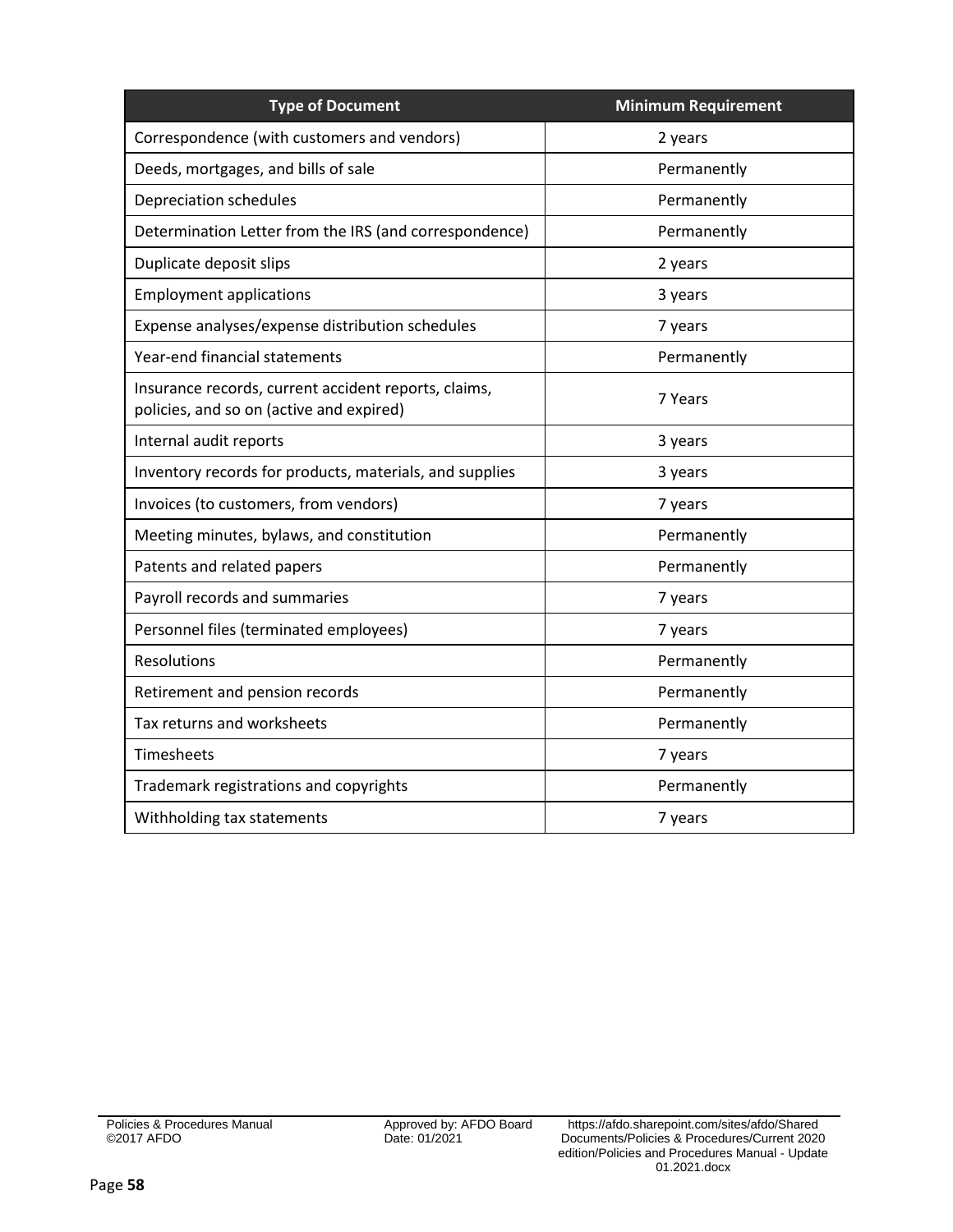# <span id="page-60-0"></span>**Policy No.: 32 Publication Approval**

I. POLICY:

Publications may be written by AFDO committees to provide guidance to regulators, industry and consumers on food and medical products safety topics. These Publications would be published by AFDO and made available on the AFDO website.

- II. PROCEDURE:
	- 1. A recommendation for a Publication to provide guidance should be formalized in writing and provided to the President and Executive Director for review.
	- 2. The written recommendation will include the topic, reason the guidance is needed, an overview of components of the document and a recommendation of which committee may be best to take on the project.
	- 3. The President and Executive Director will determine the need for the document and assign it to the appropriate committee as a new charge.
	- 4. The committee chair(s) will form a sub-group, provide the details of the charge, and set a timeline for the Publication.
	- 5. After the committee has completed the draft written publication, the draft copy will be provided to AFDO's Director of Communication and the Executive Director for review. If changes are needed, the draft document will be sent back to the committee.
	- 6. AFDO's Director of Communication will format the publication using the AFDO brand standards.
	- 7. After formatting is complete, it will be sent to an outside editor for grammatical review.
	- 8. The draft formatted document will be presented to the Board of Directors for review and approval.
	- 9. The final approved publication will be added to the AFDO website, announced to the membership and sent to a printer, if needed.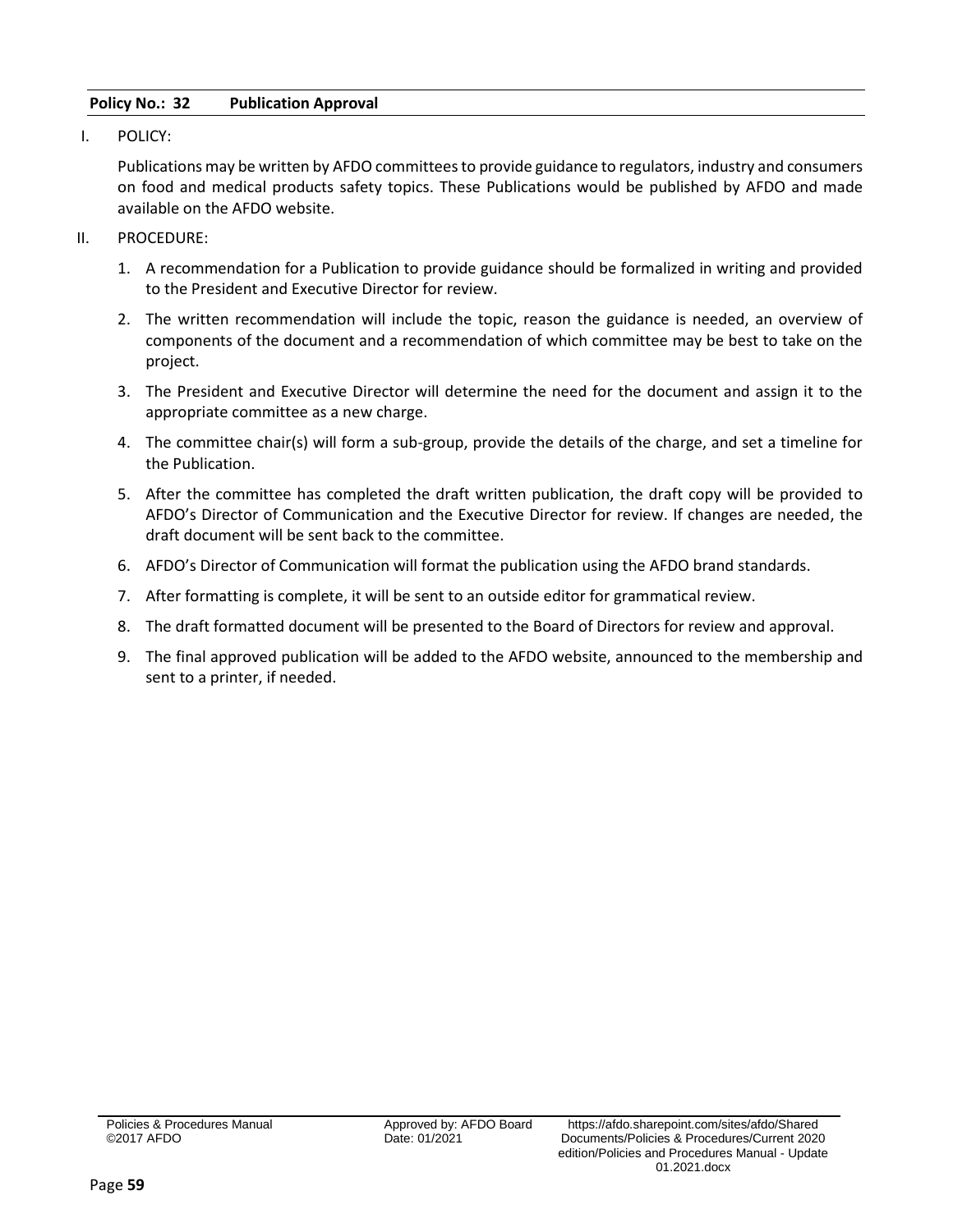# <span id="page-61-0"></span>**Policy No.: 33 Depreciation**

## I. POLICY:

1. For federal taxes:

For capital expenditures and depreciation purposes, no less than \$2,500 to be capitalized. This is a change from \$500 and will be effective July 1, 2019.

Since AFDO is a non-profit organization, Sec. 179 may not be utilized.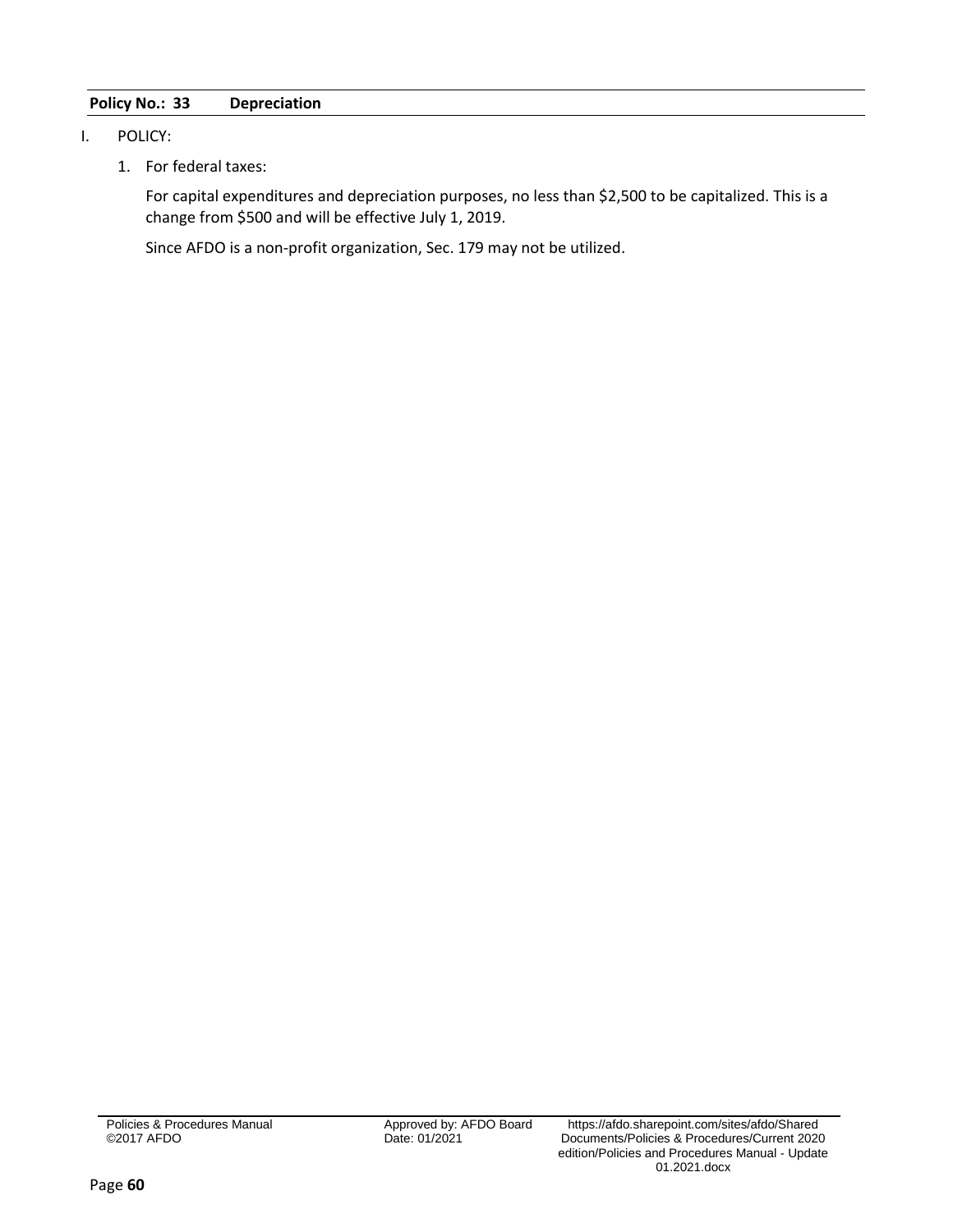# <span id="page-62-0"></span>**Policy No.: 34 Grant Payments**

#### I. POLICY:

AFDO will typically seek reimbursement for disbursements on a monthly basis for the previous months grant related activity. In rare circumstances where there are significant expenditures in a month, an additional drawdown may be requested on a reimbursement basis.

AFDO will ensure that prior to obligation or expenditure of funds that the amount is allowable under the current notice of grant award approved budget or variance allowed in the notice of grant award. This will be accomplished through monthly fiscal reports to grant managers, project directors, project investigators and seeking approval from the above positions prior to obligation or expenditure of funds. If the above are not available, the signatory official shall be responsible for ensuring that the expenditure amounts are within budget.

When possible, AFDO will utilize electronic funds transfer to disburse and reimburse funds.

In the rare circumstance when an advance must be used no additional drawdowns will be requested until the draw down advance has been fully disbursed.

AFDO will deposit all advanced payments using an insured interest bearing account in a bank or institution. If there is an advance requested, funds shall be deposited into an interest bearing savings account until disbursement.

At the end of each fiscal year, the Association Manager will be responsible to remit any interest in excess of \$500 on Federal advance payments deposited in an interest bearing account to the Department of Health and Human Services Payment Management System (PMS) using Automated Clearing House (ACH) or a Fedwire Funds Service as required in 45 CFR 75.305 – Payment.

All funds will be safeguarded and transactions will be audited to ensure there are effective controls and accountability.

All financial records and supporting documents will be retained as required in 361 CFR 75.361 Retention requirements for records or the AFDO Policy No.: 31 Record Retention, whichever is greater.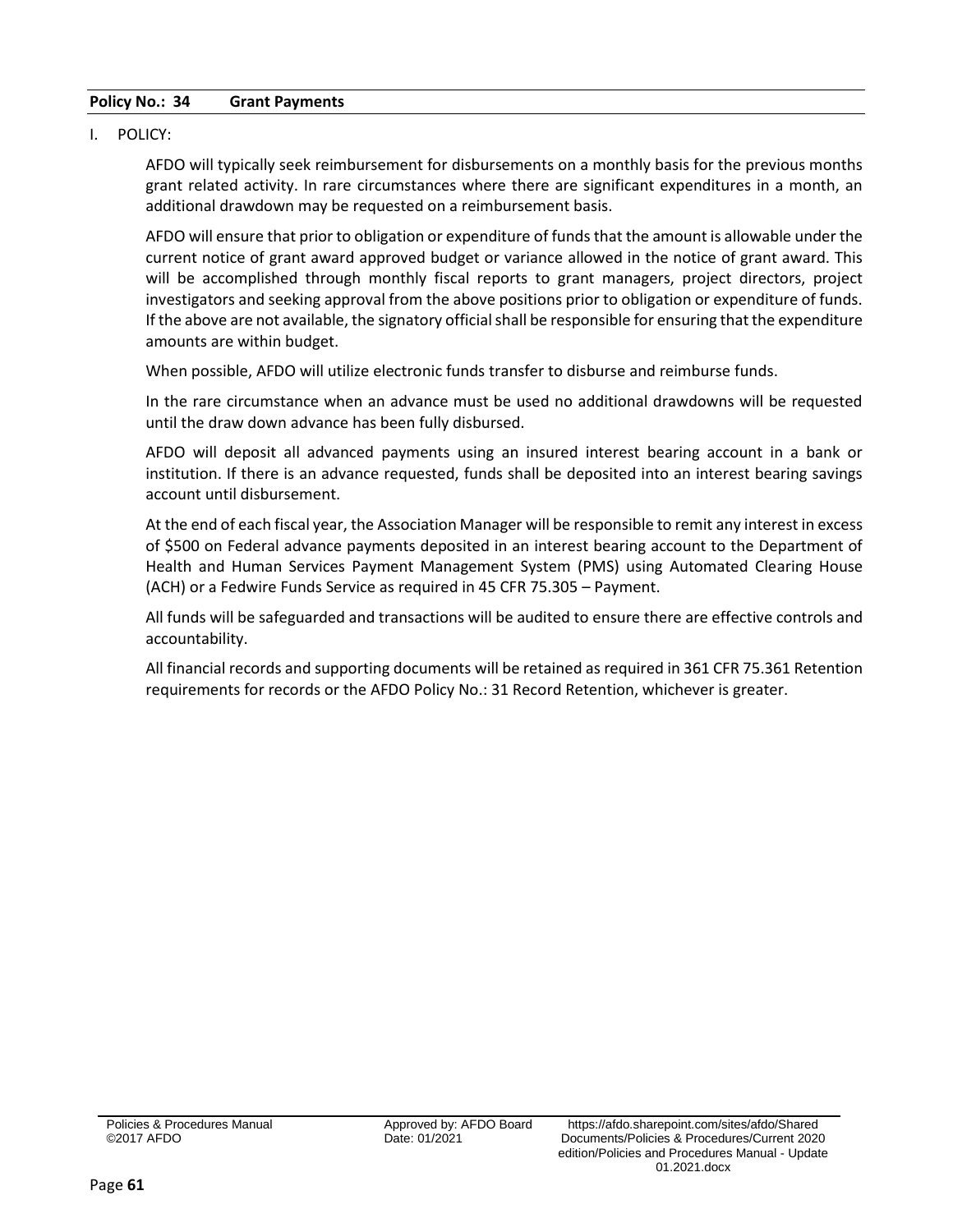# <span id="page-63-0"></span>**Policy No.: 35 Whistleblower**

I. POLICY:

AFDO requires directors, officers and employees to observe high standards of business and personal ethics in the conduct of their duties and responsibilities. As employees and representatives of the AFDO, we must practice honesty and integrity in fulfilling our responsibilities and comply with all applicable laws and regulations.

- II. PROCEDURE:
	- 1. Reporting Responsibility This Whistleblower Policy is intended to encourage and enable employees and others to raise serious concerns internally so that AFDO can address and correct inappropriate conduct and actions. It is the responsibility of all board members, officers, employees and volunteers to report concerns about violations of AFDO's code of ethics or suspected violations of law or regulations that govern AFDO's operations.
	- 2. No Retaliation It is contrary to the values of AFDO for anyone to retaliate against any board member, officer, employee or volunteer who in good faith reports an ethics violation, or a suspected violation of law, such as a complain of discrimination, or suspected fraud, or suspected violation of any regulation governing the operations of AFDO. An employee who retaliates against someone who has reported a violation in good faith is subject to discipline up to and including termination of employment.
	- 3. Reporting Procedure AFDO has an open door policy and suggests that employees share their questions, concerns, suggestions or complaints with their supervisor. If you are not comfortable speaking with your supervisor or you are not satisfied with your supervisor's response, you are encouraged to speak with the Executive Director or current Board of Director's President. Supervisors and managers are required to report complaints or concerns about suspected ethical and legal violations in writing to the AFDO's Association Manager, who has the responsibility to investigate all reported complaints. Employees with concerns or complaints may also submit their concerns in writing directly to their supervisor or the Executive Director or the organization's Association Manager.
	- 4. Association Manager The AFDO's Association Manager is responsible for ensuring that all complaints about unethical or illegal conduct are investigated and resolved. The Association Manager will advise the Executive Director of all complaints and their resolution and will report at least annually to the Board of Directors compliance activity relating to accounting or alleged financial improprieties.
	- 5. Accounting and Auditing Matters The AFDO's Association Manager shall immediately notify the Audit Committee/Finance Committee of any concerns or compliant regarding corporate accounting practices, internal controls or auditing and work with the committee until the matter is resolved.
	- 6. Acting in Good Faith Anyone filing a written complaint concerning a violation or suspected violation must be acting in good faith and have reasonable grounds for believing the information disclosed indicates a violation. Any allegations that prove not to be substantiated and which prove to have been made maliciously or knowingly to be false will be viewed as a serious disciplinary offense.
	- 7. Confidentiality Violations or suspected violations may be submitted on a confidential basis by the complainant. Reports of violations or suspected violations will be kept confidential to the extent possible, consistent with the need to conduct an adequate investigation.
	- 8. Handling of Reported Violations The AFDO's Association Manager will notify the person who submitted a complaint and acknowledge receipt of the reported violation or suspected violation. All reports will be promptly investigated and appropriate corrective action will be taken if warranted by the investigation.